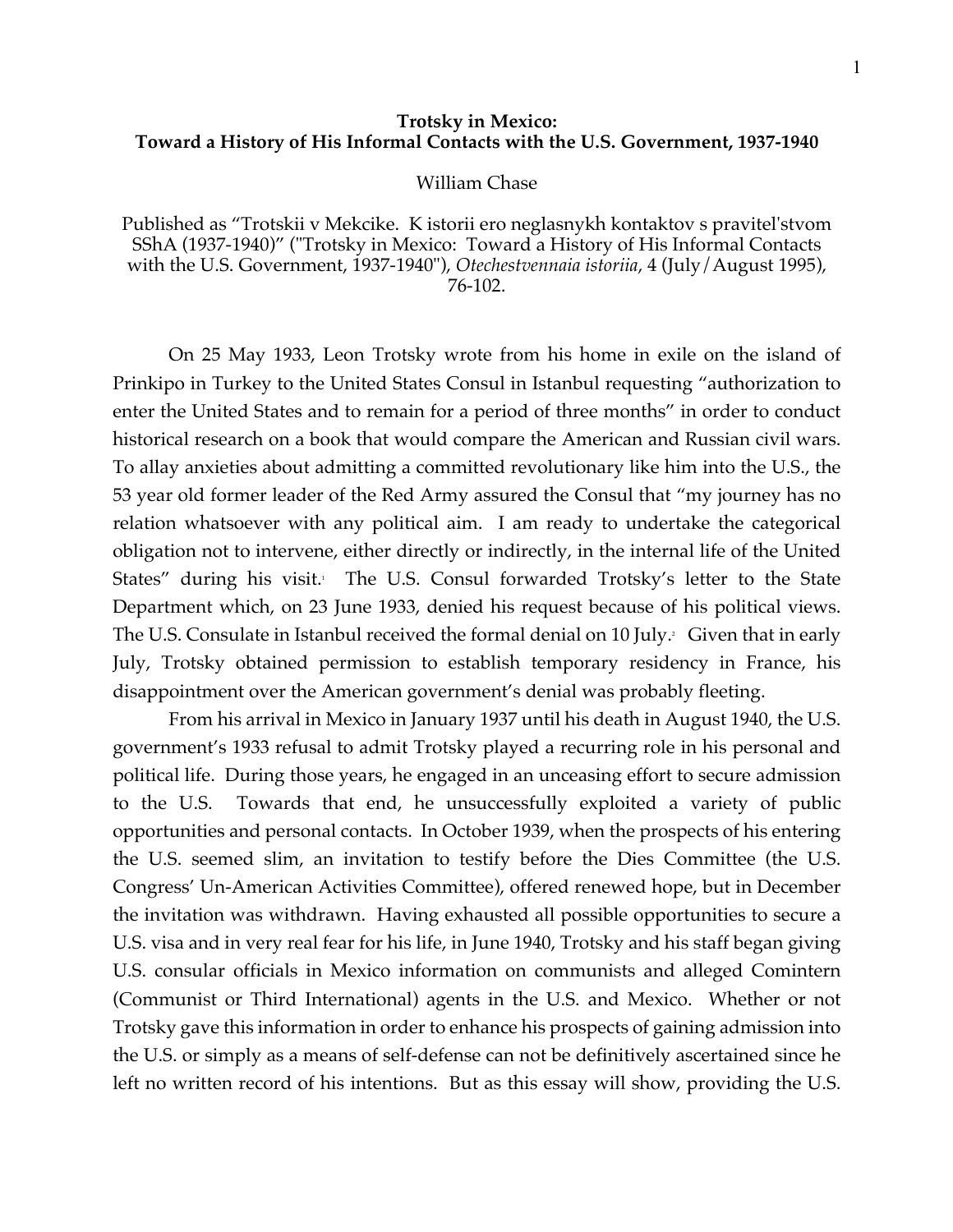State Department with information about communist and Comintern activities in order to enhance his prospects of entering the U.S. was consistent with Trotsky's other efforts to achieve this goal.

This essay documents this heretofore unknown aspect of Trotsky's political life. In the process, it provides insight into Trotsky's political activities, motives and behavior vis-a-vis American citizens and groups actively involved in liberal and radical politics, and vis-a-vis the U.S. government. What is most intriguing about Trotsky's behavior is not simply how much effort he expended to gain admission to the U.S., but how strikingly Leninist his behavior was. In his final years, far removed from the U.S.S.R. and Bolshevik political culture, his tactical maneuvers and sectarian behavior towards American groups and citizens, and the U.S. government are vividly reminiscent of his earlier sectarian political behavior in the heat of the revolutionary struggle in Russia. Whereas the latter brought him and the Bolsheviks political victory, the former undermined his efforts by alienating those who lived in a very different political culture and who became disillusioned with his sectarian politics.

Trotsky arrived in France on July 23, 1933, and lived there for almost two years before domestic political pressures forced the French government to rescind his visa and Trotsky to establish temporary residence in Norway. In the aftermath of the August 1936 show trial of Zinoviev, Kamenev and fourteen others in Moscow, the Soviet government exerted considerable diplomatic and economic pressure on the Norwegian government to expel Trotsky from the country. Instead the Norwegian government placed the exiled revolutionary under virtual house arrest.<sup>3</sup>

The Norwegian government's action evoked an outcry in Europe and the United States. In several European countries, most notably France, Spain and Czechoslovakia, committees for the defense of Leon Trotsky came into existence. Organized by Trotsky's supporters as well as socialists and liberals who condemned the unwarranted violation of Trotsky's political rights, the committees set to work to publicize Trotsky's plight, to secure him safe asylum and to establish committees of inquiry to investigate the charges levelled against him in Moscow.<sup>4</sup>

In October 1936, six prominent Americans--John Dewey, Norman Thomas, Devere Allen, Horace Kallen, Joseph Wood Krutch and Freda Kirchweys--announced the formation of the American Committee for the Defense of Leon Trotsky (hereafter referred to as ACDLT). The ACDLT's stated goals were "to help obtain for him [Trotsky] the normal rights of asylum and to aid in the formation of an International Commission of Inquiry, which shall examine all the available evidence [relevant to the charges made against him at the August 1936 Moscow trial] and make public its findings." The letter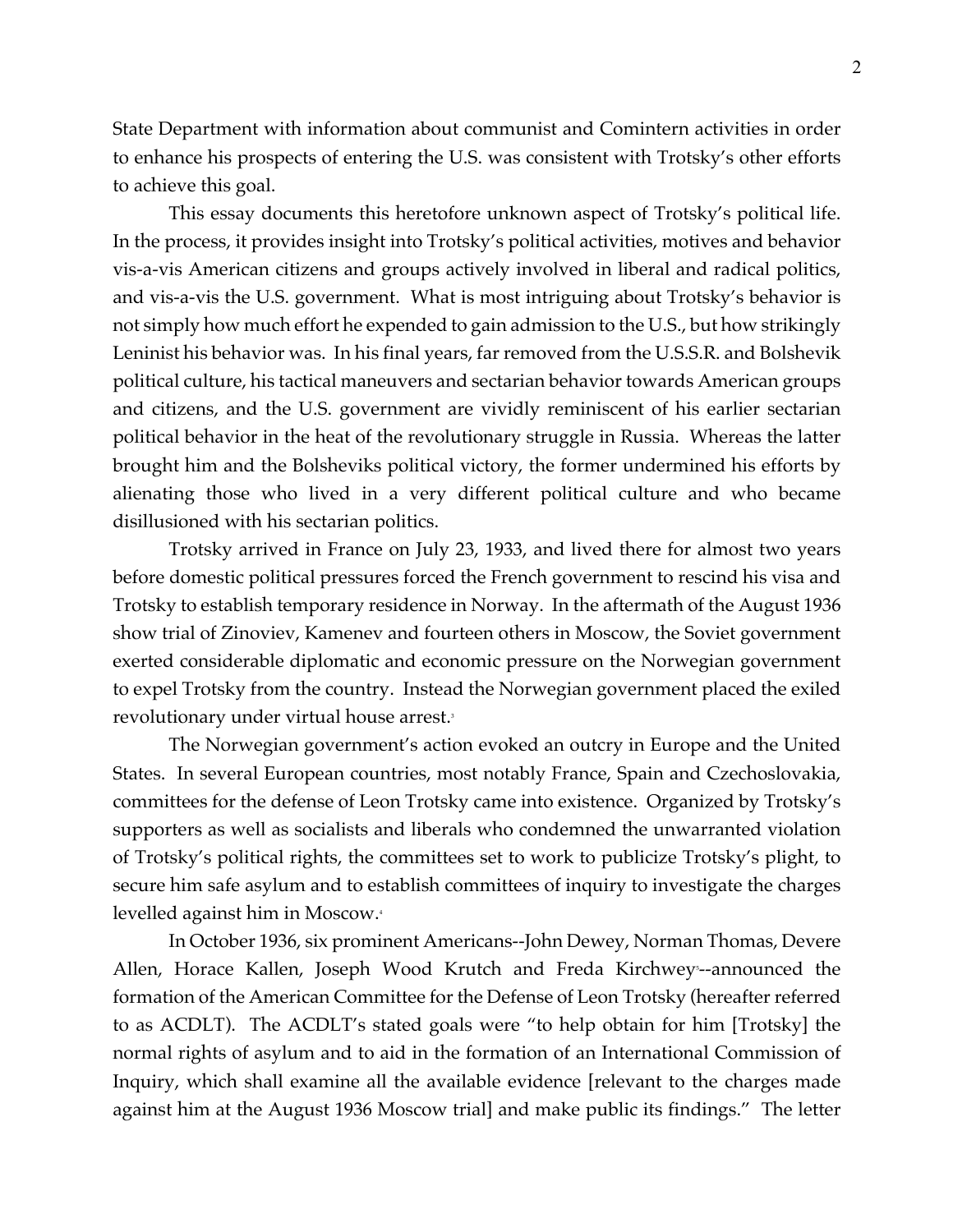announcing the formation of the ACDLT made it clear that "support of this appeal in no way necessarily indicates any commitment...to Trotsky's views on politics."<sup>6</sup>

To accomplish its goals the ACDLT pursued several strategies simultaneously. Its members wrote numerous letters to the Norwegian government protesting Trotsky's house arrest, and worked diligently to urge Mexican President Lazaro Cardenas to give asylum to Trotsky. There appears to be considerable merit to the ACDLT's claim that it "was instrumental in obtaining his visa for Mexico." $\overline{ }$  To add weight to its efforts, it also sought to increase its membership. The ACDLT's membership roll expanded rapidly. Among its members were some of America's most prominent intellectuals, liberals, civil libertarians, former members or fellow travellers of the Communist Party who had become disillusioned, Socialist Party members, anarchists, and members of the Workers' Party of America, the Trotskyist party. The largest and most active of the ACDLT branches was the New York committee; local committees also existed in Chicago, Boston, Philadelphia, Minneapolis, San Francisco and Cleveland<sup>®</sup>

The ACDLT's leaders sought to portray the committee as being above partisan politics because it pursued goals which all defenders of democracy could embrace. While some members abhored Trotsky's politics, they joined the ACDLT because they believed that its goal was the defense of a profound democratic right. Horace Kallen eloquently conveyed this motive when he wrote that he joined because democratic liberties

are today in jeopardy almost everywhere in the world...Trotsky is an apt symbol of the necessity to make secure beyond question the right of asylum and the right to equal justice...If they can be established for the terrible Trotsky, they can hardly be denied to the anonymous, stateless multitudes who are in flight from persecution, cruelty and demoralization at the hands of antidemocratic dictatorships in the world. Leon Trotsky is the symbol of them all.<sup>9</sup>

The ACDLT was not without its critics. Its formation and decision to press for an international commission of inquiry deeply divided American liberals and leftists. In early 1937, representatives of the Soviet Union, the CPUSA and their supporters, and others charged that the ACDLT was "in political agreement with Leon Trotsky...anti-Soviet...[and] partisan while pretending to be impartial.<sup>®</sup> This "counter campaign" had some success in that a few members resigned. One of them was Freda Kirchwey, one of the ACDLT's founders and the editor of the *Nation*, who resigned because

The whole tone of your publicity has been pro-Trotsky and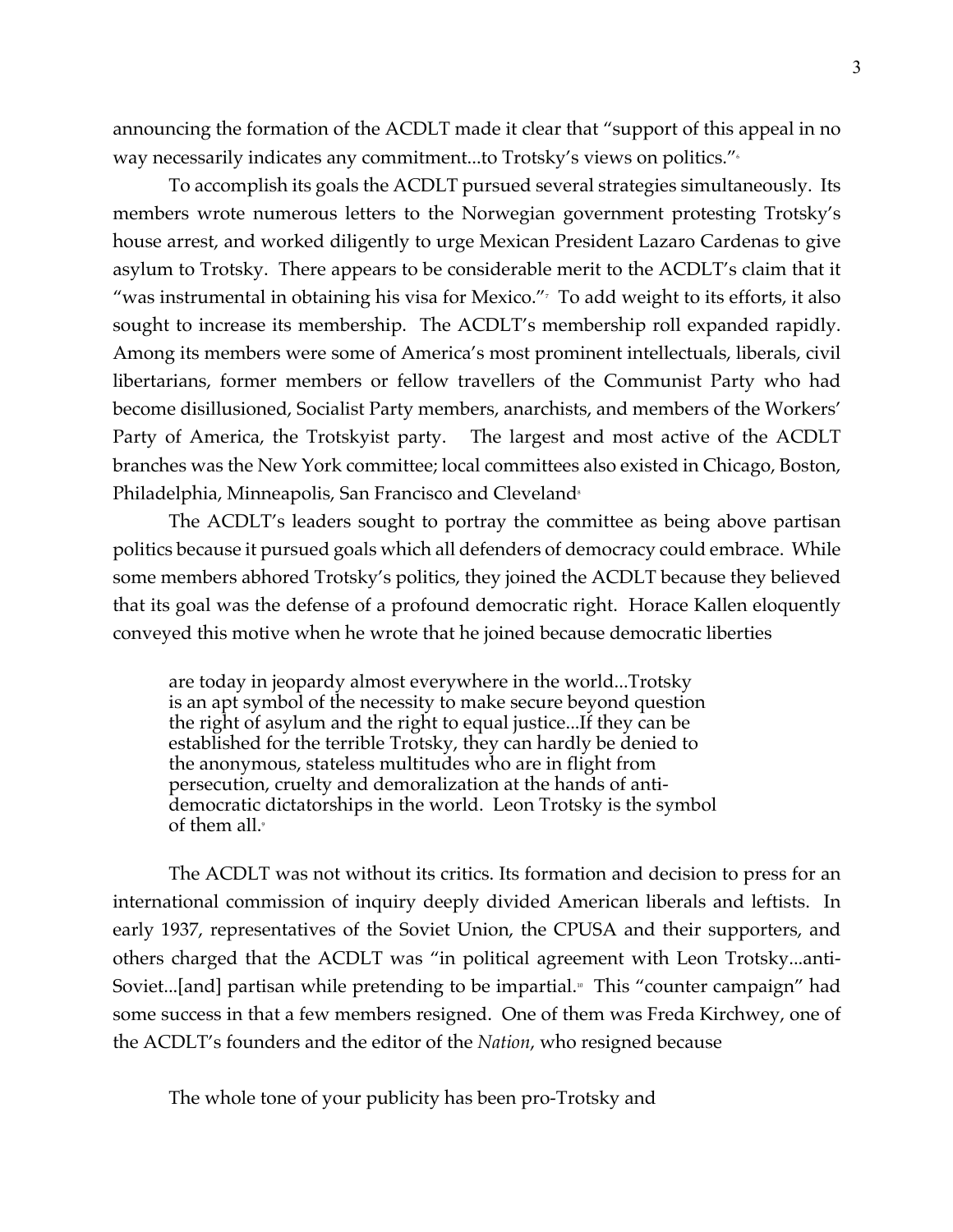hostile to the Soviet government. Your releases...assumed his innocence of all charges...The partisan passions of those who attack the Soviet Government and the Communist Party are, in my opinion, jointly creating a chasm so deep that world-wide popular opposition to fascism is in immediate danger...I am unwilling to continue on a committee which seems to be contributing its share to the deepening of that separation.<sup>11</sup>

Although the ACDLT appeared to have sprung from the organizers' sincere political indignation over Trotsky's plight, his supporters had been working behind the scenes to create the ACDLT and a commission of inquiry.<sup> $\text{P}$ </sup> The opportunity afforded by the ACDLT was not lost upon the former members of the Workers' Party of America, the American Trotskyist party. At Trotsky's instigation and direction, the party dissolved itself in May 1936, and its members joined the Socialist Party of America for the express purpose of weakening that party and winning over its militant members to Trotsky's cause. During the next eighteen months, the Trotskyists worked as a fifth column within the Socialist Party.13. The creation of the ACDLT and Socialist Party's prominent role on it provided the Trotskyists with a timely opportunity which they worked diligently to turn to their and Trotsky's advantage. In November 1936, the Trotskyist leaders issued a secret circular to its formally dissolved but very active local committees. Entitled "How to Set Up a Local Committee of the American Committee for the Defense of Leon Trotsky," the secret circular is worth quoting at length.

1. A group of comrades and friends in any locality should make formal application to the New York office...for permission to set up a local committee...Permission will of course be granted.... 3. The political-social base of the Committee is of the BROADEST KIND. 'Any responsible elements' are eligible... 4...At present the most important programatic issue is asylum for Trotsky; as soon as Trotsky is safely settled in a safe haven, our work thereafter will center around the issue of securing a complete, impartial investigation of the Moscow trials; we plan to set up or to have set up organizationally independent of this committee, a Legal Commission of distinguished jurists in America; at the same time we will work for an international commission to sit as a tribunal, to take Trotsky's own testimony and hand down a verdict. BUT THE IMMEDIATE FUTURE [sic] we must concentrate on the question of asylum for Trotsky. 5. Relations of this committee with the Socialist Party are very good. The National Executive Committee of the Socialist Party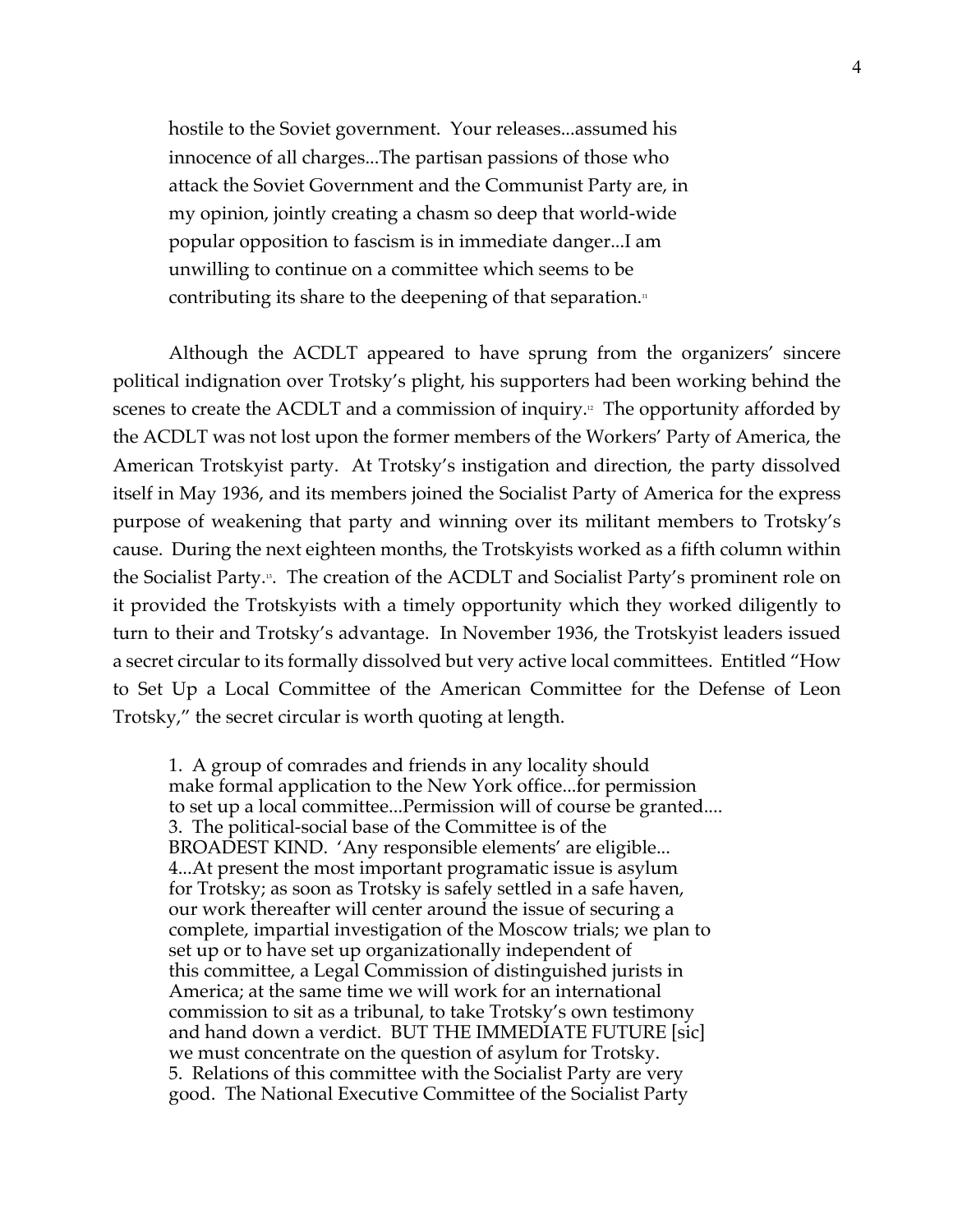by resolution at its last meeting endorsed the committee. [Norman] Thomas and Devere Allen, the Socialist Party delegates to the Socialist International, were among the initiators of this committee.

6. Representatives of other labor groups (I.W.W., anarchists, etc.) should be invited to participate in the local committees; but the main emphasis should be laid in the localities, on securing trade union leaders to join the committee. Wherever local liberals, trade unionists, etc. evince interest and are sufficiently important, please inform the New York office, so that such individuals will receive an invitation to join the big committee.

7. Trotsky's coming to Mexico is bitterly opposed by the Stalinists, their allies and reactionaries. Lombardo Toledano, head of the Confederacion Mejicano de Trabajadores (Mexican Federation of Labor), who has been the unofficial representative of the Stalinists in Mexico since he returned from a trip to the USSR a few months ago, calls Trotsky 'a Gestapo agent.' Virtually all liberal opinion is on Trotsky's side. In addition, the powerful oil workers and graphic arts union both of which are in Toledano's federation, have lined up with [Diego] Rivera on this question. In addition, Rivera has a small group of (independent) unions around him, numbering six thousand men or so...THE MEXICAN GOVERNMENT HAS NO DIPLOMATIC RELATIONS WITH THE USSR, practically no trade with it, and is therefore not subject to the terrific pressures which Norway was subjected to....NEVERTHELESS IT IS VERY IMPORTANT TO SHOW PRESIDENT LAZARO CARDENAS, MEXICO CITY--THAT STRONG FORCES CAN SUPPORT TROTSKY IN HIS SEARCH FOR ASYLUM. TELEGRAMS TO CARDENAS FROM TRADE UNIONISTS, LIBERALS, ETC. ARE NEEDED IMMEDIATELY, CONGRATULATING MEXICO ON EXTENDING ASYLUM TO TROTSKY. THIS TASK IS ONE OF YOUR MAIN JOBS FOR THE NEXT WEEKS....

9. Please keep confidential the following facts: Trotsky is fairly satisfied with the conditions offered in Mexico, but is not going to apply for a Mexican visa for a while. He is first going to have it out with the Norwegian government about material it has confiscated, guarantees of safety on voyage, etc....As far as the public is concerned, all we know is that Trotsky is inquiring to Mexican officials concerning conditions for his stay, etc....

12. Wherever possible, mass meetings on this question should be held. One speaker (as [Max] Schachtman is doing in our N.Y. meeting) can speak on Trotsky's full line...such a speaker may well be the chief speaker. In addition, however, there must be two or three non-Trotskyists speakers. Wherever a big enough mass meeting warrants it, the national committee office can send a speaker (Schachtman, [James] Burnham, [Felix] Morrow, [George] Novack, [Maurice] Spector...

THIS IS THE BIGGEST THING WE HAVE EVER TACKLED; SPEED AND AUDACITY WILL CARRY US THROUGH!<sup>14</sup>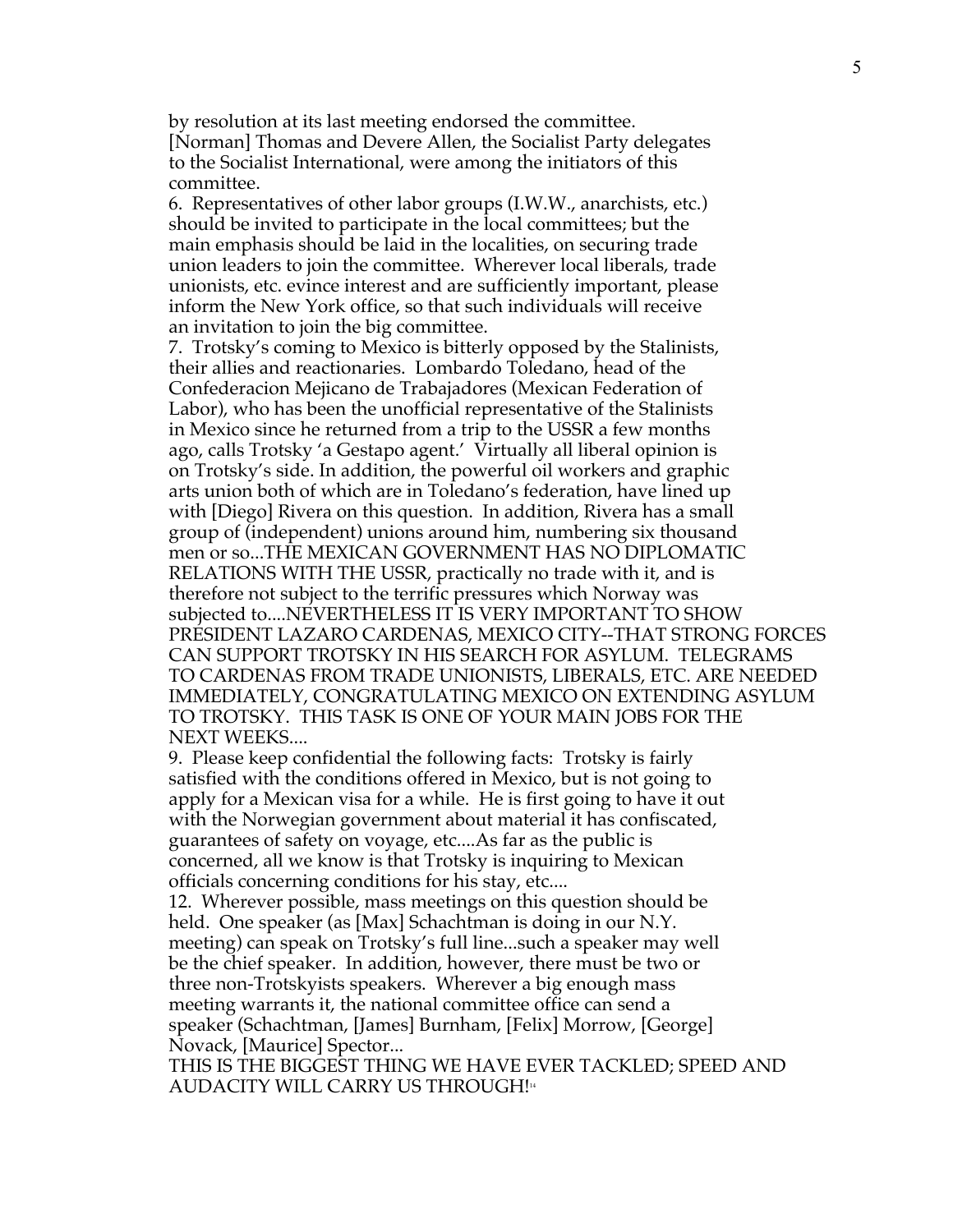As this secret circular makes clear, Trotskyists envisioned using the ACDLT for their own purposes. Although they shared its goals of securing asylum for Trotsky and of creating an international commission of inquiry, both of which were in their and Trotsky's immediate political interests, they also sought to use the ACDLT as a means of conveying Trotsky's political views to its coalition of labor, socialist and liberal leaders in hopes of expanding their party's membership and influence. These were the same goals that they hoped to achieve when the Workers Party dissolved itself and joined the Socialist Party.<sup>5</sup> In fact, their infiltration of the Socialist Party and work on the ACDLT were parts of a single strategy--to enhance their influence in American politics.

To Trotsky and his American followers, the most pressing immediate need was to create a commission of inquiry. Trotsky was convinced that such a commission would exonerate him of the charges levelled against him in Moscow, and thereby increase his influence among leftists and workers who would become disllusioned with the USSR and the American Communist Party (CPUSA). When his comrades; behavior within the Socialist Party threatened that goal, Trotsky was quick to remind them of this fact, as he did in March 1937 when the prospect of the Trotskyists' expulsion from the party arose: "A rupture with Norman Thomas in this situation would be disagreeable and prejudicial from the point of view of the inquiry."16

In fact, both the Socialist Party and the Trotskyists sought to use the ACDLT to enhance their respective parties' influence. In their report to the National Committee of the Socialist Party, George Novack, the Secretary of the ACDLT, and Felix Morrow, the Assistant Secretary, wrote that the mass meetings organized by the ACDLT made it possible for that party "to present before great masses of workers and liberals the progressive position of the party...The Socialist party has gained profoundly in prestige and support through its aid in the campaign for asylum for Leon Trotsky." $\nu$  Novack and Morrow were Trotskyists who had joined the Socialist Party on their leader's orders. As such, they believed that *their* cause had also "gained profoundly." Although the Trotskyists and members of the Socialist Party comprised a minority of the ACDLT's members, they staffed key positions on the ACDLT and were "in the literal sense, the very backbone of the American Committee."<sup>18</sup>

The Workers Party of America's decision to disband and subsume itself into the Socialist Party and the formation of the ACDLT and the Trotskyists' use of it for partisan political purposes heralded the beginning of Trotsky's 'popular front' in America. Like the Popular Front put forth by the Comintern in 1935, Trotsky's 'popular front' sought to create temporary political alliances with liberals, trade unionists, Social Democrats, and any other political group for the purpose of achieving a single, overriding goal--defeating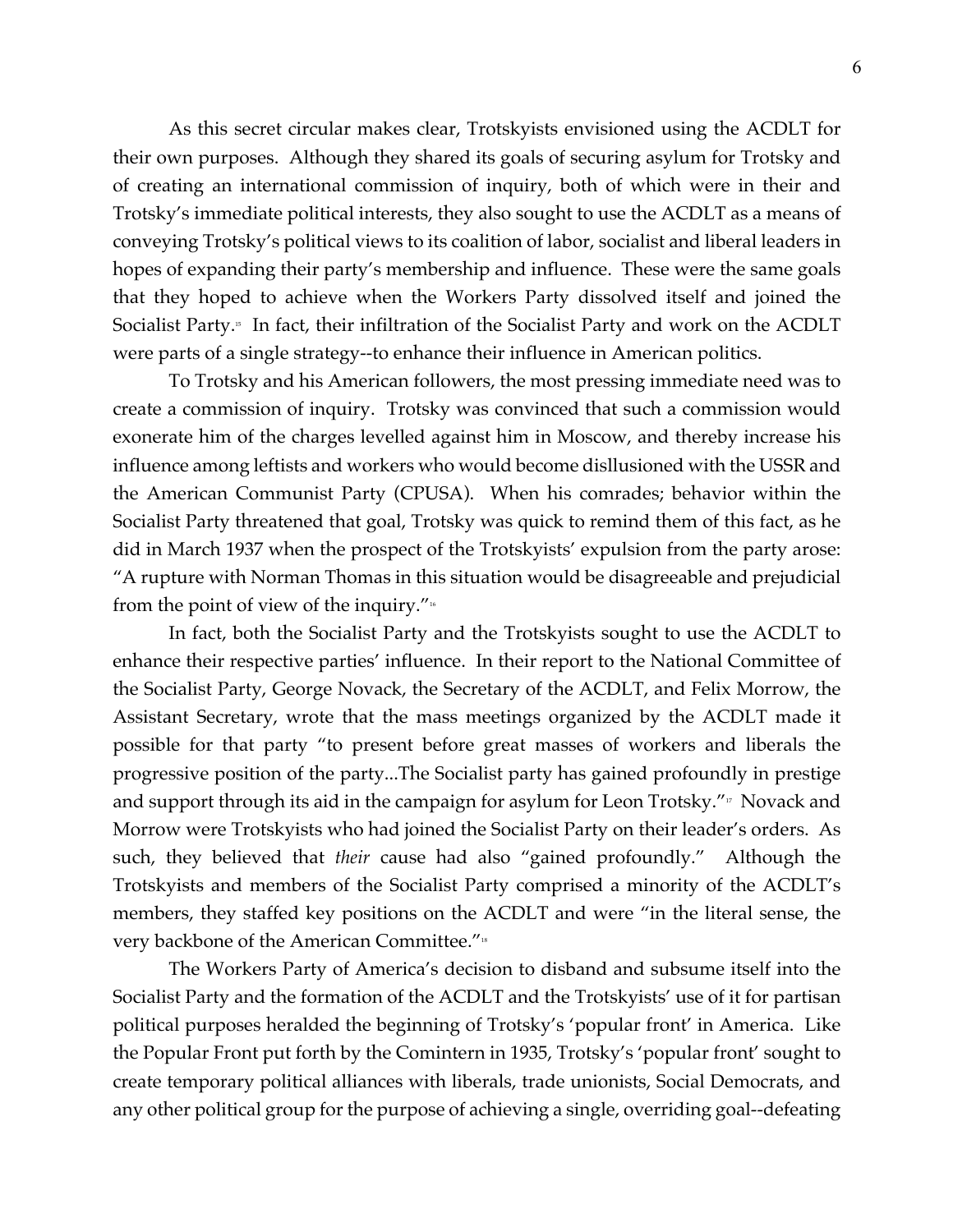the main enemy. But unlike the Comintern's Popular Front, which was created for and dedicated to the goal of destroying fascism, Trotsky's 'popular front' had a more modest goal--to defend the rights and political positions of an individual. Given that the individual was Leon Trotsky, the avowed enemy of Iosif Stalin and the indefatigable critic of the Stalin's betrayal of the Russian revolution, the ACDLT, despite the protests of its executives, who were Trotskyists, quickly took the form of a *de facto* anti-Stalin and anti-Soviet 'popular front'. As we shall see, after his impressive performance before the Dewey Commission in Mexico which virtually assured that the International Commission of Inquiry would exonerate him of the charges made against him at the Moscow trials, Trotsky abandoned his 'popular front' tactics and sought to exploit personal contacts to achieve what was a serious but unrealizable goal--securing residency in, or at least temporary admission to, the United States.

The ACDLT's first goal--asylum for Trotsky--was achieved on January 9, 1937, when he arrived in Mexico. Before disembarking, Trotsky signed a notarized statement pledging "to remain obliged to respect our [Mexican] laws and to abstain from making propaganda of your [Trotsky's] political-social creed [while on Mexican] National Territory."<sup>9</sup> Two days later, Trotsky telegrammed the ACDLT and offered his full cooperation in an impartial investigation of the charges made against him in Moscow.<sup>30</sup> Trotsky attached great importance to the ACDLT's work and the establishment of an international commission of inquiry. Within a week of his arrival in Mexico, Trotsky met with several leading American Trotskyists to plan how to influence and direct "the activity of the Committee." $n$  His supporters on the committee worked tirelessly but clandestinely to ensure that the committee's work served Trotsky's interests. They also kept Trotsky fully informed of the ACDLT's meetings and activities thereby enabling him to play an active though surreptious role in its activities.<sup>22</sup>

Between its formation in late 1936 and March 1937, the ACDLT worked to broaden its membership and to generate popular support for its efforts. It regularly published a *News Bulletin* which reported on its work and the unfolding repression in the USSR. Trotsky contributed several articles to the *News Bulletin* in which he denied the charges made against him at the two Moscow trials (August 1936 and January 1937), denounced Stalin, and equated the NKVD (or GPU as Trotsky called it) with the Gestapo. The ACDLT also organized several public rallies, the largest of which occurred at New York City's Hippodrome on February 9, 1937. An estimated crowd of 5,000 gathered to hear speeches by ACDLT leaders, who denounced the Moscow trials and Stalin, and called for an impartial inquiry to investigate Trotsky's alleged crimes. The high point of the meeting was to have been a speech by Trotsky, but problems with the long distance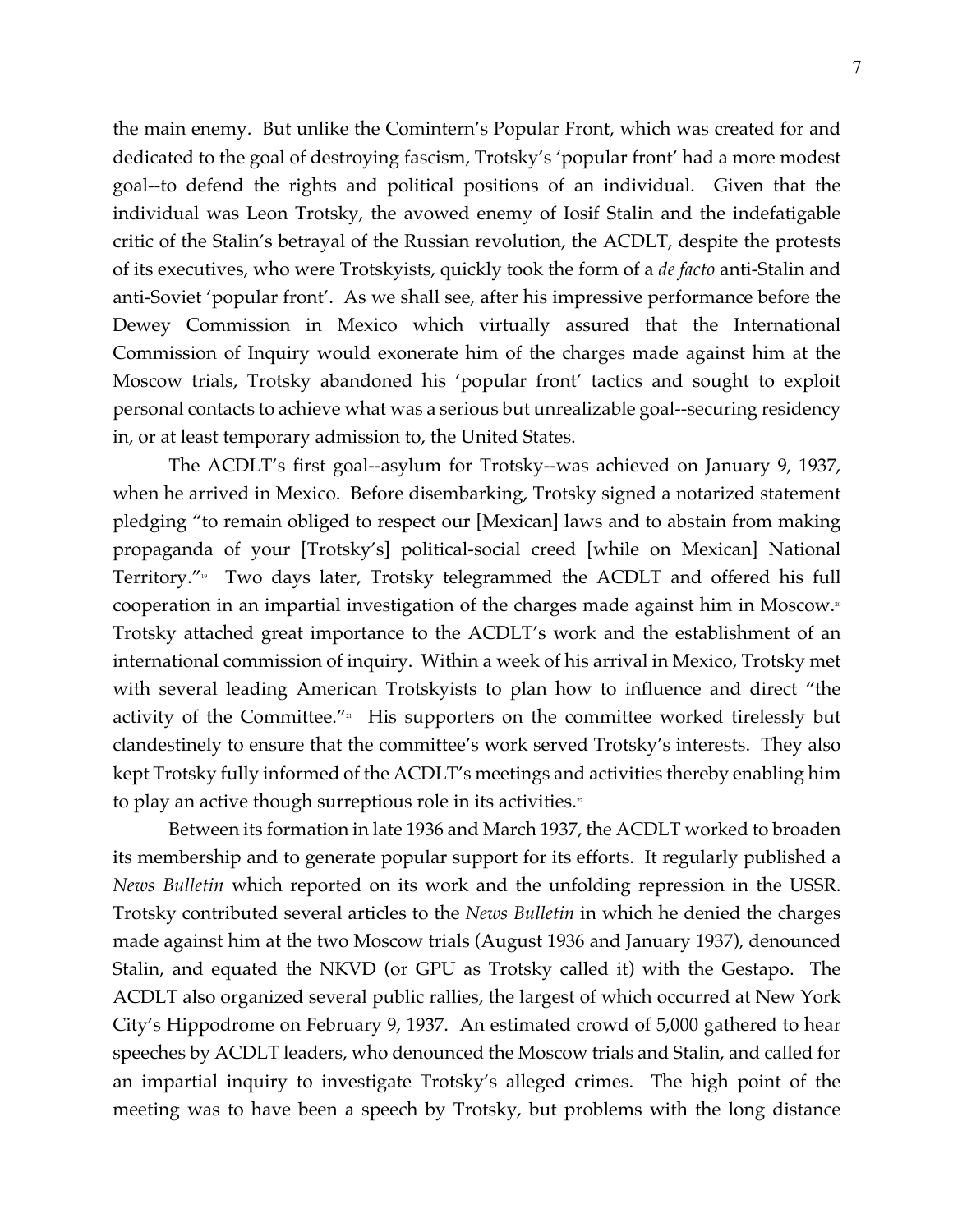telephone lines frustrated the plan and forced Max Schactman to read Trotsky's prepared remarks.<sup>23</sup>

Despite the ACDLT's apparent success in generating public support for an international commission of inquiry, Trotsky was dissatisfied. In early March, he wrote to his supporters and condemned their political submission to the liberals on the ACDLT and warned that the liberals' dominance would "lead to a complete disaster." $\frac{1}{4}$  In a March 1937 confidential letter "To all the comrades in the committee," "which resulted from a long talk with Comrade [Herbert] Solow," Trotsky lashed out against the "weakness of the policy of our comrades [on the committee], or better, the full absence of any policy, [which] paralyses the activity of the committee and threatens to lead it into an impasse." Trotsky's foremost criticism of his comrades' work centered on their inability to force the creation of an international commission. "We had three or four discussions with Schactman, Novack [the ACDLT's Secretary], and the other comrades, concerning the activity of the committee...[and] the necessity of creating immediately the inquiry commission. The American comrades made concrete personal suggestions for the composition of the committee. This was the aim, the real aim, the general aim, of all further work." But to Trotsky's anger and dismay, problems within the committee and "a certain dilettantism, joined by a political confusion" frustrated those plans. In the aftermath of the Hippodrome meeting, which "showed the desire of workers to help the committee," Trotsky demanded "the immediate creation of the inquiry commission by presenting to the meeting a list of the first members of the commission, and by using the meeting to stimulate and encourage the liberals in this decisive matter."

Most Trotskyists and sympathizers on the ACDLT hoped to have prominent people who were perceived as politically neutral and fair serve on the commission so as to win guarantee the appearance of the commission's impartiality and thereby win broad support. Trotsky believed that "[t]his is a purely formalistic, purely judicial, unpolitical and unMarxian conception." So convinced was he in the power of the evidence which he had at his disposal to discredit the slanderous charges levelled against him in Moscow that he viewed the commission's composition as irrelevant. "A small inquiry commission, even though composed of modest rank-and-file people (if the authorities hesitate) can accomplish some very good work. When it publishes the first collection of dispositions, documents, etc. about, say, the Copenhagen chapter, it will win an authority, attract to itself the 'nobility', and open up new possibilities."

Trotsky then gave his followers a stern lesson on the difference between liberals and Trotskyists, and how the latter should behalf politically vis-a-vis the former.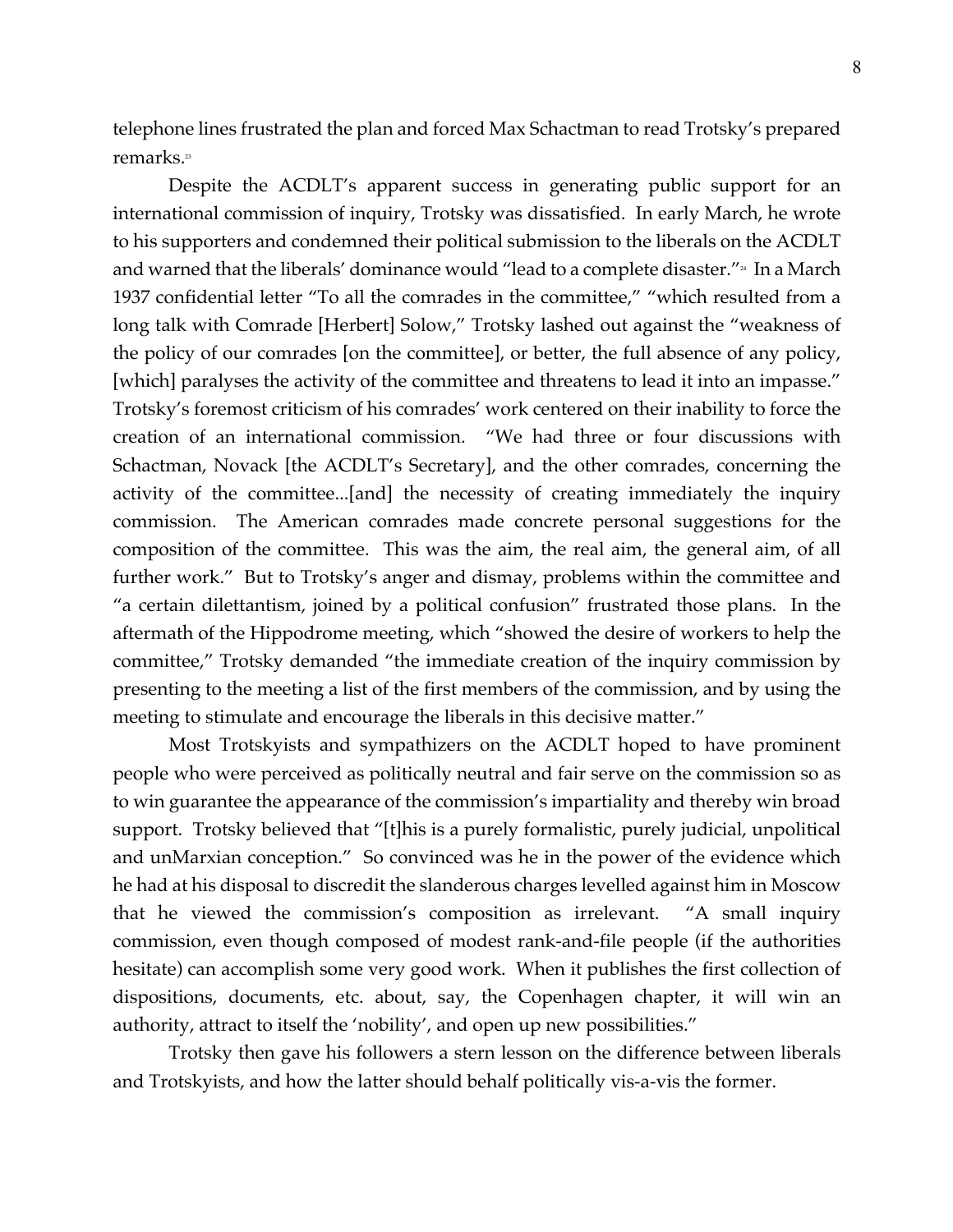I appreciate highly the participation of Mr. Dewey in the committee. I understand that he cannot act otherwise than he does. He is not for Stalin and not for Trotsky. He wants to establish the truth. But your position is different. You know the truth. Have you the right to hide it? You have the same duty as the liberals to preserve your political identity within the committee. The declaration of principles or purposes must reflect the presence of both parties to the committee....But you enter into alliance with honest liberals on their basis in order to convince public opinion of the justice of your case. You invite the Stalinists to do the same on a common basis.

Every political action, especially when based upon a bloc, begins with the delimitation from the open and perfidious enemies. Only when the arena is demarcated can we permit ourselves maneuvers, alliances, and concessions. Otherwise we betray ourselves and our genuine friends. Nothing is more dangerous in politics than to help the enemy preserve a friendly mask until the decisive moment....

We have written many things about the Marxist rules of coalition: (a) not to lose one's identity, (b) to view the ally as the possible adversary, (c) to preserve for one's self the full rights of criticism, (d) to supplement the bloc action with independent actions, (e) to be ready in favorable circumstances (Hippodrome meeting) to take the full initative of action when allies are hesitating, etc., etc. ...The failure of our comrades [in the committee] belongs in principle to the same category as the failure of the Chinese Communists after their entrance into the Kuomintang.

Trotsky ended his blistering criticism of "the comrades in the committee" by instructing them on what needed to be accomplished immediately:

The delegation of the sub-commission to Mexico must be decided and organized in two or three days...it is necessary to establish the list of people for the commission itself...to begin the work immediately after the return and report of the delegation. At the same time we must ask all the committees throughout the world to give you their mandates for the opening of the inquiry. $\mathbb{Z}^5$ 

The importance which Trotsky attached to the commission of inquiry is clear from his description of what he was sure would be its findings: "the greatest historical, philosophical, and psychological book of our time will be written by the commission of inquiry."<sup>26</sup> Soon after Trotsky's intervention, and apparently independent of it, the American, English, French and Czechoslovak committees formed an Investigating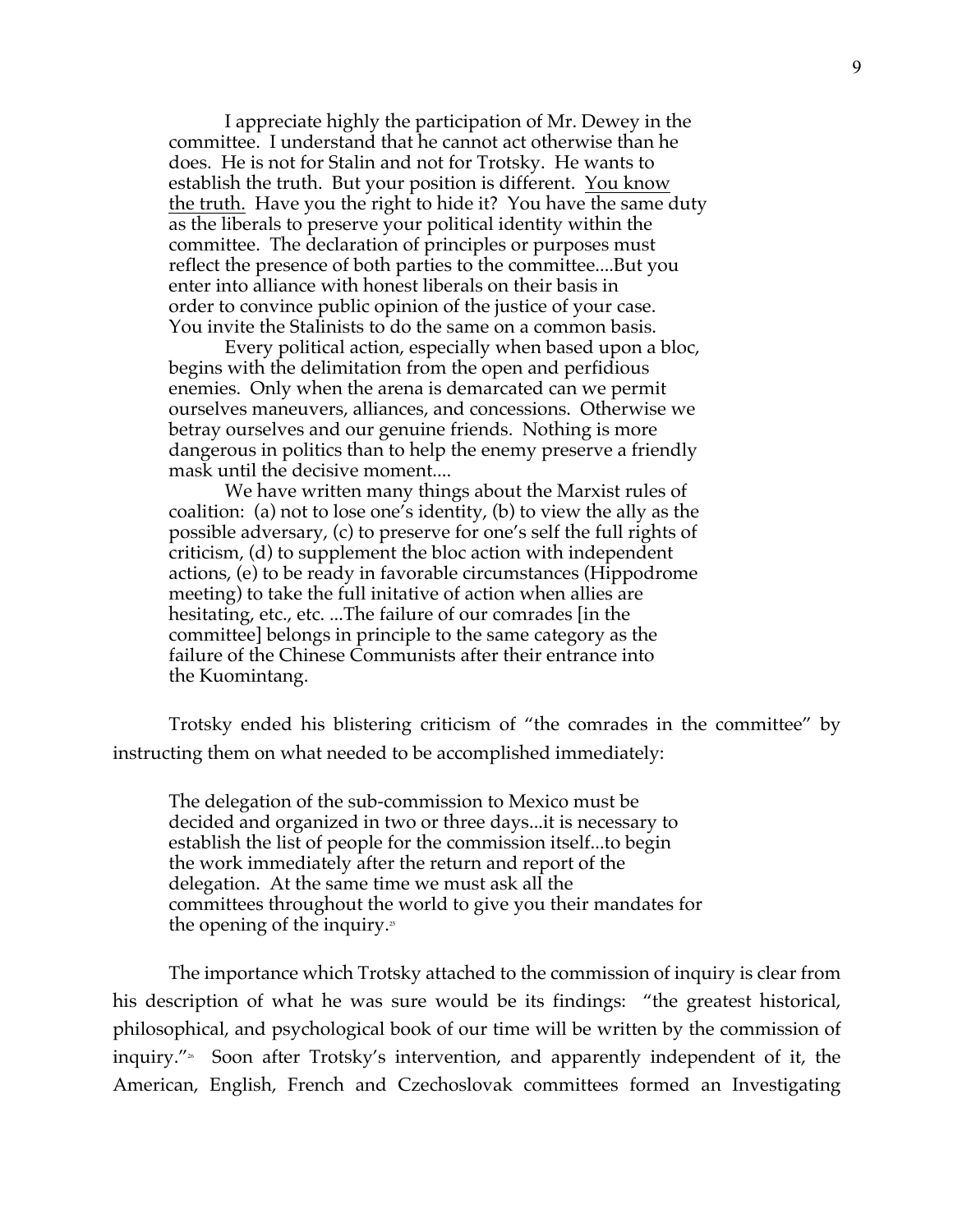Commission to review the Moscow trials.<sup> $x$ </sup> By the end of March, the members of a subcommission, which would travel to Mexico to interrogate Trotsky and allow him to present evidence to dispute the charges levelled against him in Moscow, had been selected. On April 10, 1937, the Dewey Commission, as it has come to be known, began its week long hearings in Mexico.

Although the impartial John Dewey chaired the sub-commission, whether or not it was an impartial body is open to question. The sub-commission consisted of Dewey (Chairman), Carleton Beals, Otto Ruhle, Benjamin Stolberg, and Suzanne LaFollette (Secretary). Ruhle was a close personal friend of Trotsky and his participation in the proceedings was hampered by his weak command of English, the language in which the inquiry was conducted.<sup>36</sup> LaFollette was a close personal friend of Trotsky until his death. Beals, a renown Latin American specialist, resigned from the commission to protest what he claimed was a bias among the sub-commission's members in favor of Trotsky. The comment by Albert Goldman, Trotsky's attorney, to a *New York Times* reporter that "all these people had come down convinced that Trotsky was innocent" did little to reassure Beals and other skeptics of the Dewey Commission's impartiality.<sup>99</sup> Nor did the fact that Dewey, Ruhle, Stolberg and LaFollette had publicly condemned the trials as travesties of justice. One need not impugn the sub-commission members' integrity to appreciate the skeptics' arguments. Trotsky's personal graciousness toward these individuals and the members of the ACDLT, and his eloquent performance during the hearings generated for him considerable respect and sympathy.

For our purposes, the details of the hearing and subsequent compilation of the final report are of secondary interest. Based on the hearings and documents presented by Trotsky, the sub-commission found him innocent of the crimes attributed to him at the first two Moscow trials.<sup>30</sup> That verdict and the continuing repression in the USSR fueled the rising disillusionment with and antipathy toward Stalin, the Soviet Communist Party and the Soviet Union. The public exoneration for which Trotsky had worked so hard had been achieved. His 'popular front' strategy had born fruit.

Such a victory opened for Trotsky two potentially important possibilities. The first was "to create a network of sympathetic workers' groups around the committee...A simple worker who becomes a member of the committee has the possibility of educating himself, of broadening his horizon, and of gaining authority in the eyes of his associates. In this way you will educate worker leaders and create very important channels for your [American Trotskyists'] political influence."<sup>31</sup> However that opportunity came to naught. The second lay in taking advantage of the vindication and respect won by him to develop numerous personal contacts among a group of active, influential and, in some cases, rich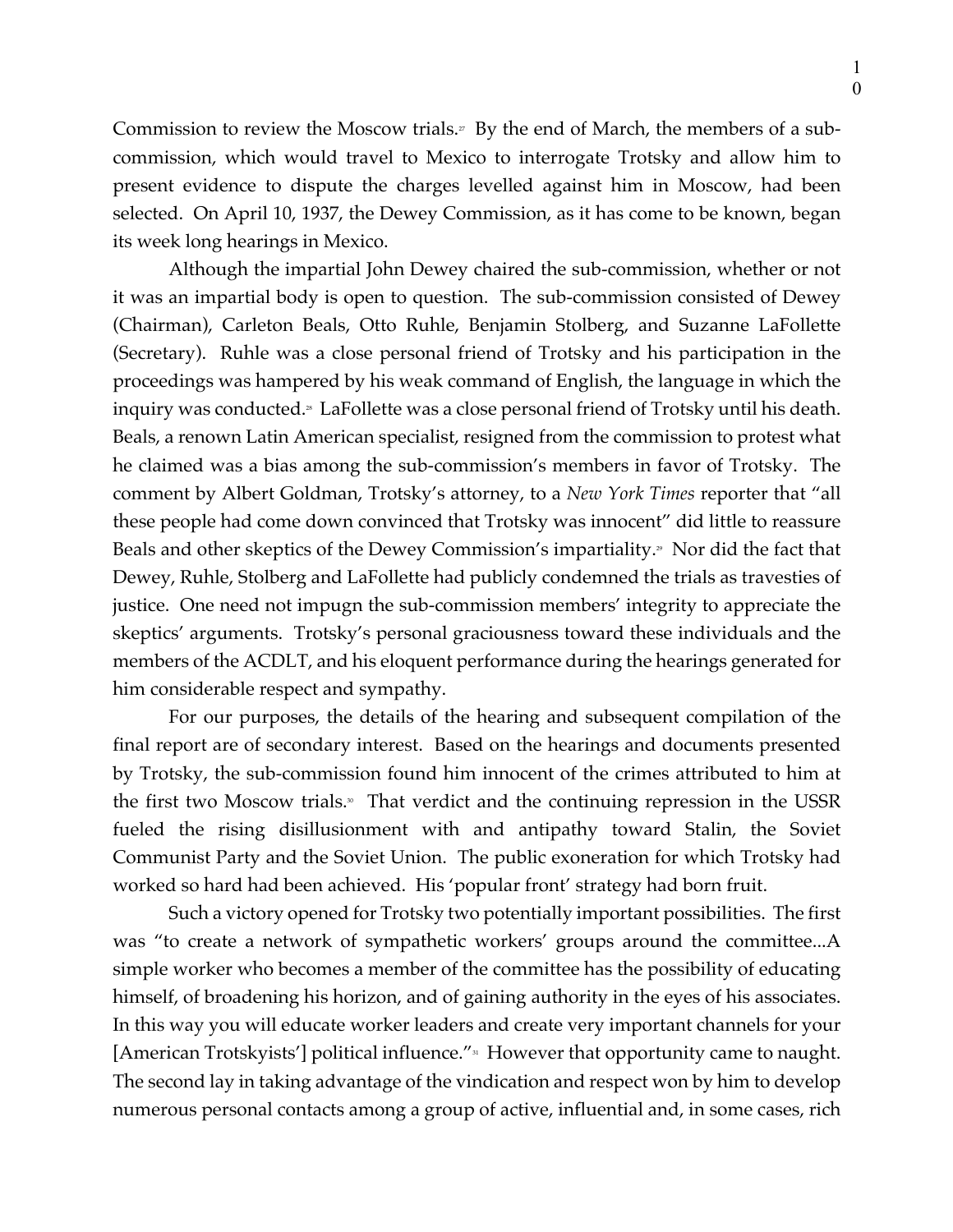Americans, contacts which Trotsky and his American comrades diligently exploited in his effort to gain admission into the United States.

Why did Trotsky want to enter the United States? There are several reasons. While he appreciated deeply the asylum which Mexico had offered to him in his hour of need, given his pledge not to interfere in Mexican affairs and Mexico's isolation from Europe, living out his life in Mexico was probably not an exciting prospect. Nor was the Mexican political environment friendly to Trotsky. The Mexican Communist Party (PCM), whose prominence and influence were on the rise during the Cardenas years, $x$ and the CTM (*Confederacion de Trabajadores Mexicanos*), the country's largest and most powerful labor organization headed by Lombardo Toledano, publicly and persistently opposed Trotsky's asylum.<sup>33</sup> The Mexican Trotskyist party was very small, about thirty members, and politically impotent. Furthermore, Mexico and the USSR were the only countries which provided material support to the Popular Front government during the Spanish Civil War. Support in Mexico for the Popular Front ran high as did sympathy for the USSR. Trotsky's consistent criticisms of both undermined any potential political support for him there.

On the other hand, the political prospects for Trotsky and his movement in the United States seemed to be brightening. Although the CPUSA was large and its influence significant as a result of the leading role it played in generating support for the Spanish Popular Front and in opposing fascism, the show trials in Moscow resulted in increasing numbers of American citizens publicly criticizing the escalating repression in the USSR and in party members abandoning the CPUSA. Despite the political and financial strength of the CPUSA, the American Trotskyist organization's influence appeared to be growing. It was the largest Trotskyist party in the world.<sup>44</sup> Trotsky's strategy to disband that party and infiltrate the American Socialist Party for the expressed purpose of either taking over that party or winning its militant wing to the Trotskyist's side seemed to be working. In addition, Trotsky was almost totally dependent on the American movement for funds and personnel. During his stay in Mexico, with few exceptions, all of his personal secretaries and guards were Americans. Trotsky also received periodic financial contributions from rich American sympathizers.<sup>35</sup> Given these realities, Trotsky no doubt concluded that asylum in the United States had much to recommend it. Undoubtedly so too did his American comrades. To have their political and intellectual leader and so prominent a figure as Trotsky personally heading the party would have enhanced its appeal in certain quarters.

During the first half of 1937, Trotsky employed both his 'popular front' strategy and private efforts to enhance his political and personal image in the United States.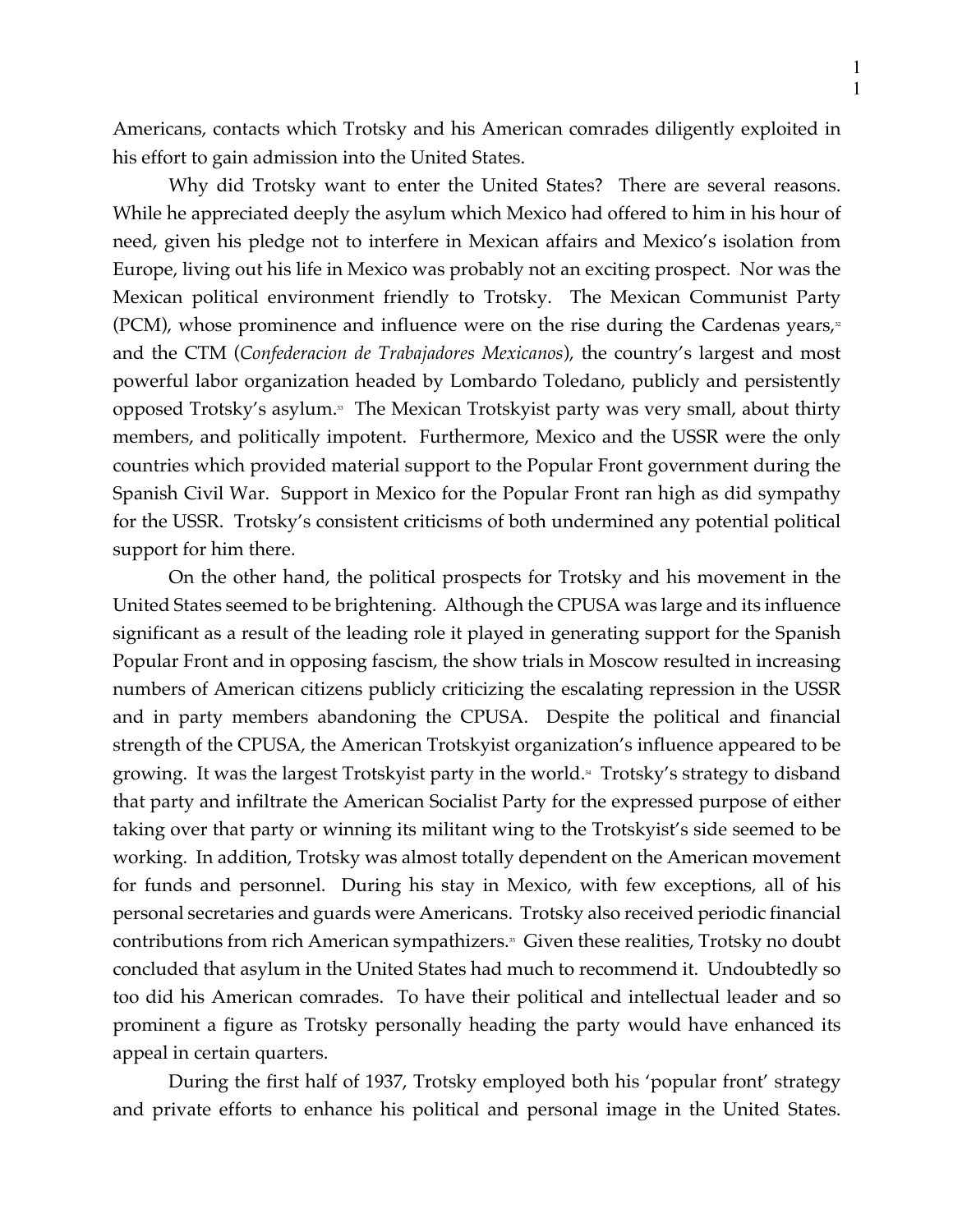Towards the members of the ACDLT and the Dewey Commission, his correspondence and personal behavior were gracious, considerate and even flattering. Such impeccable behavior had its desired effect. Shortly after his arrival in Mexico, his American supporters began efforts to secure him a visa to America, although the precise nature of these efforts remains obscure.<sup>\*</sup> The first documentable effort to get Trotsky admitted to the U.S. came in February 1937. Trotsky's role, if any, in this incident is unknown. At this time, there were discussions among ACDLT members about holding the commission of inquiry in the U.S. and having Trotsky testify before it. It is unclear how seriously the committee's members pursued this possibility. But on February 11, Trotsky received the following telegram from Walter Casey: "Hold everything help coming INS [Immigration and Naturalization Service]." In 1935, Roosevelt had appointed Casey to the Municipal Court of the District of Columbia. His apparent effort to use his connections to obtain a visa for Trotsky failed.<sup>37</sup>

After the Dewey Commission's departure from Mexico, Trotsky began serious private efforts to gain admission to the United States. In July 1937, Benjamin Stolberg, the labor journalist who accompanied the Dewey Commission to Mexico, visited Secretary of Labor Frances Perkins to request permission for Trotsky to visit the United States in order to undergo a comprehensive medical examination. For the past few years, Trotsky had allegedly suffered from a mysterious ailment which Stolberg described to Perkins as "inexplicable fevers." In fact, the real motive was not medical but rather to have Trotsky appear before the International Commission of Inquiry which was scheduled to convene in the U.S. in September. Much to Stolberg's surprise, Perkins agreed to his request on two conditions: that Trotsky pledge not to make public his visit and to refrain from engaging in politics, and that Secretary of State Cordell Hull approve Trotsky's entrance. Were Trotsky to violate these terms he "could never get in again." Trotsky readily agreed to the conditions: "I shall observe all conditions with absolute loyalty."<sup>38</sup> Acting on Perkins' advice, Stolberg sought to have John Dewey personally make the case to Hull, but Dewey was vacationing in Canada and was incommunicado.<sup>39</sup>

Trotsky's supporters used the time to buttress their case by having Dr. Harry Fishler, a Trotskyist living in Los Angeles, examine Trotsky and his wife, Natalia Sedova. His sympathies notwithstanding, Fischler found "no reason to be alarmed" about Trotsky's or his wife's health.<sup>40</sup>

That summer Trotsky also received an invitation from Alexander Heard of the North Carolina Political Union to lecture at the University of North Carolina, an invitation which Trotsky accepted in principle. Coming at the same time as the effort to secure a visa for medical purposes, the invitation offered created both problems and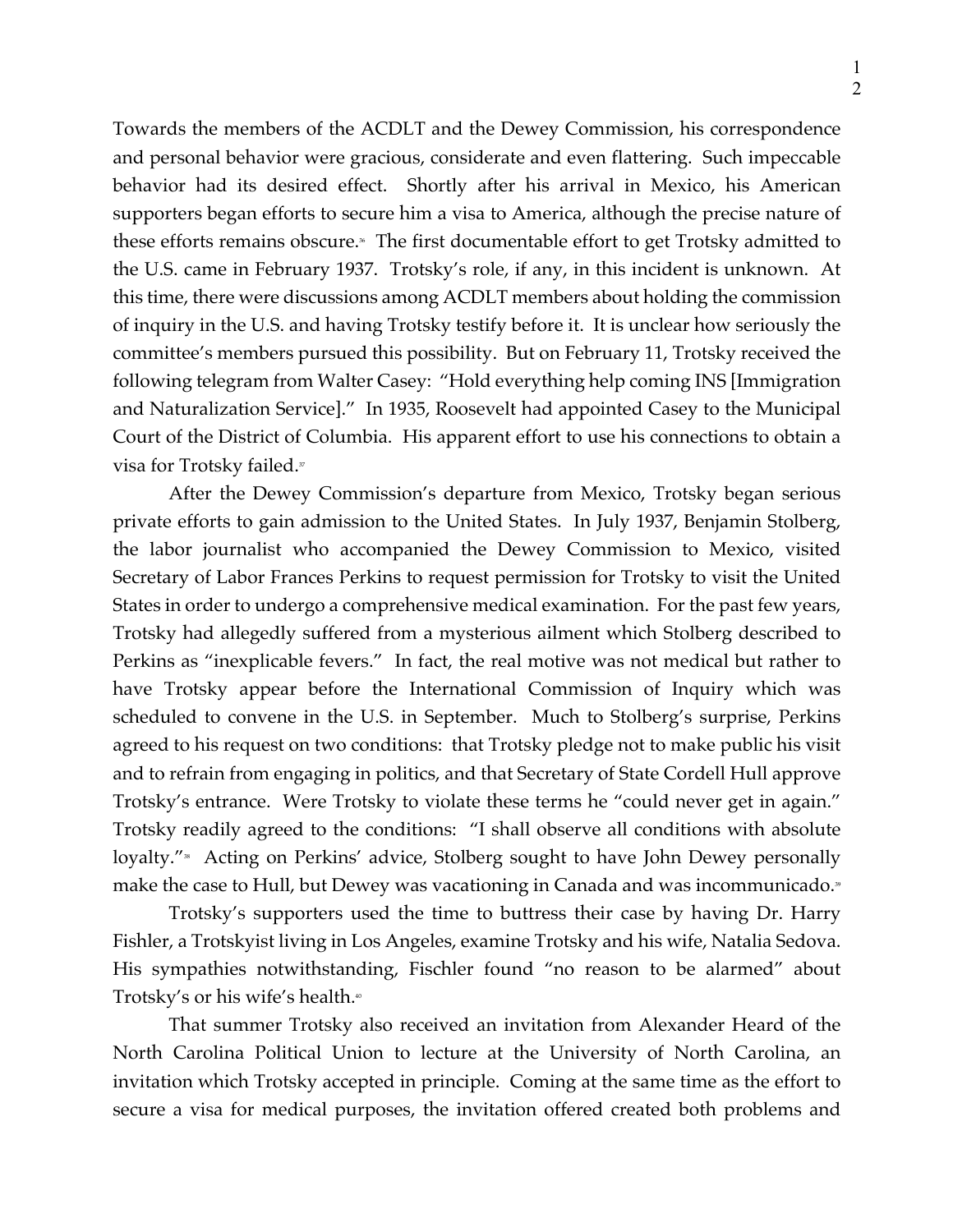possibilities. One of Trotsky's secretaries in Mexico, Bernard Wolf, wrote to his comrade Joseph Hansen in New York:

We are writing to ask whether this acceptance may not, in your opinion, prove prejudicial to the possibilities of eventually securing a visa to come to the States in connection with the [planned September meeting of the International Commission of] inquiry. If the PC [Political Committee] thinks it advisable to continue the negotiations with this group, we would be glad to have you enter directly into relations with Heard and his organization. Naturally, you won't enter into discussion with them as the Political Committee, but merely as Trotsky's personal friends who are acting as his representatives in the matter.<sup>41</sup>

Trotsky's American comrades quickly contacted Stolberg and Suzanne LaFollette, the Treasurer of the ACDLT, and discussed the best strategy to pursue. In early August, LaFollette wrote to Trotsky of their plan:

If the university [of North Carolina] asks the Department to admit you for the purpose of delivering a lecture, that will afford you the opportunity to ascertain the attitude of the State Department without laying yourself open to a direct refusal which would establish a most unfortunate precedent...in case the State Department refuses the request of the university, that will leave quite unprejudiced our efforts to get you in on the grounds of health...We also strongly advise against any attempt to combine the visit to Chapel Hill with an appearance before the Commission [of Inquiry] or with a permit to come here because of health. If these purposes get mixed up with that of coming for a lecture, then a possible refusal of the State Department would then mean a refusal on all grounds at once.

If the university succeeds in getting permission for you to come, then that visit would set an excellent precedent for another visit on other grounds.

I hope that your followers will understand this. I have a fear--perhaps unfounded--that their zeal may cloud their judgement in this matter. $\alpha$ 

Later that month the State Department rejected granting Trotsky a visa to lecture on the grounds that his political views had not changed since it rejected his 1933 application.<sup>4</sup> When Dewey finally met with Hull in late October 1937, the latter's response was hardly a surprise. Hull apparently explained to Dewey that he had to reject the request because, in light of Japan's increasing military aggression in the Far East, the government had no desire to anger Stalin.<sup>44</sup>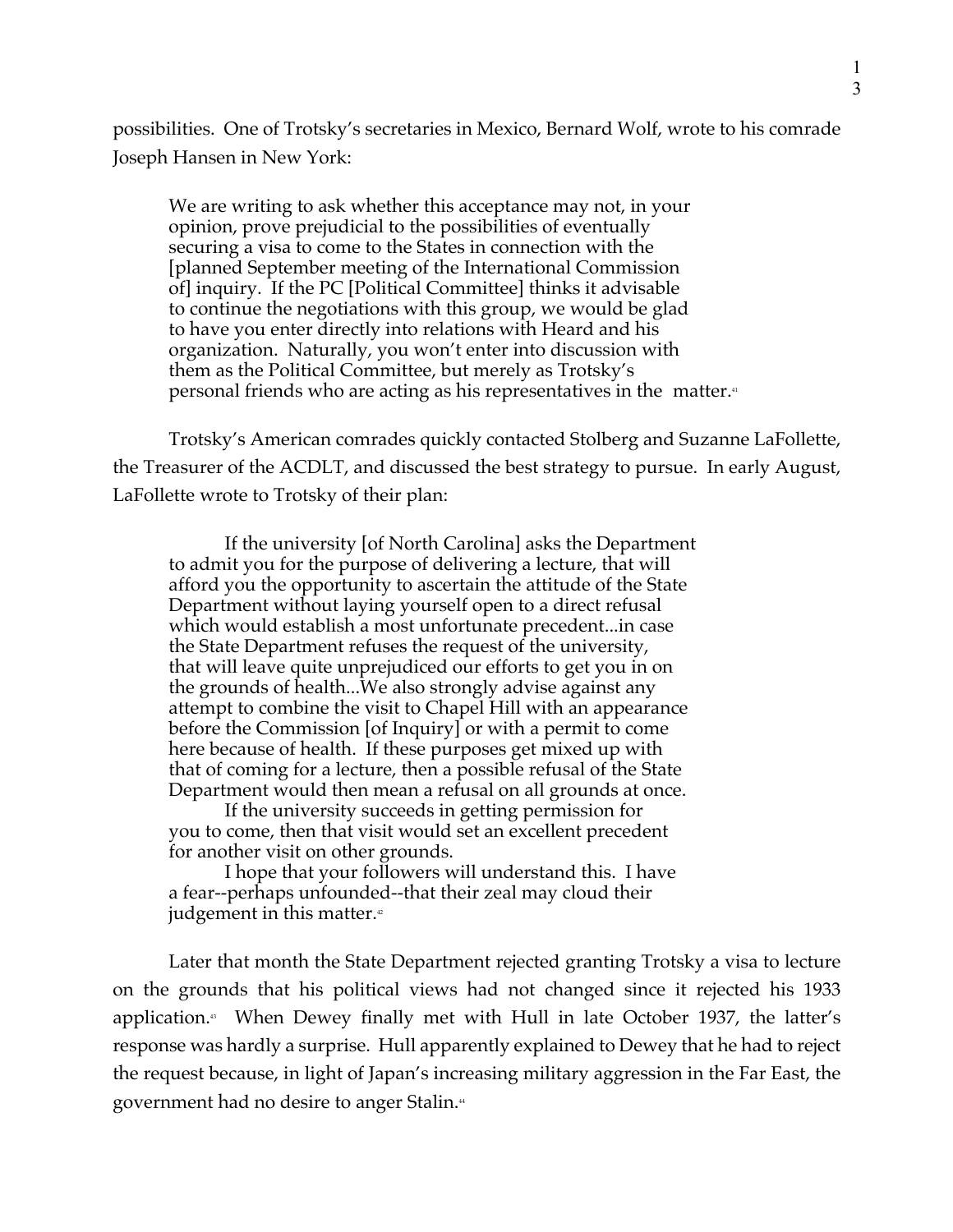1 4

By late 1937, Trotsky's prospects of gaining admission to the U.S. did not seem bright. Twice the State Department had rejected him, despite the efforts of persons well connected with the Roosevelt administration. By that time, popular support for Trotsky in the U.S. was waning for several reasons. The Dewey Commission and the International Inquiry Commission had exonerated Trotsky, but ironically over time that vindication weakened support for him as people's political energies shifted to more pressing and ominous events in Europe, in particular the Spanish Civil War and Nazi Germany's aggressive behavior. Having fulfilled its role, the ACDLT was virtually moribund by October 1937. In February 1938, the ACDLT voted to dissolve itself. Trotsky's disappointment and anger over this is clear from his letter to Herbert Solow of 15 October 1937:

The necessity to dissolve the [Defense] Committee after a year of work is, however, a great defeat and terrible waste of energies. Now you must begin again. It is the fate of political celibates! In any case the creation of a general defense committee against Stalinist gangsterism is now one of the most urgent tasks. The happenings in Spain are only a beginning. It is necessary timely [sic] to create cadres of political 'militias' against the murderers.<sup>45</sup>

What Trotsky referred to as "the happenings in Spain" also contributed to the erosion of popular support for him. The outbreak of the Spanish Civil War in the summer of 1936 reverberated throughout Europe and the Americas. Backed by Portugal and the fascist governments of Germany and Italy, General Francisco Franco and his conservative allies sought to crush the Spanish Popular Front government which received the active backing of Mexico, the USSR, the Comintern, and thousands of international volunteers. In the U.S., sympathy for anti-fascist struggle of the Popular Front government was widespread, especially among liberals and radicals. Trotsky's and his supporters' incessant campaigns against the Popular Front there angered and bewildered many of its American supporters who wondered about the wisdom of dividing the anti-Franco and anti-fascist coalition at a time when the fascist menace in Europe threatened world peace.<sup>46</sup>

Yet another factor eroded popular support for Trotsky. At about the same time that his private diplomatic efforts to enter the U.S. began, Trotsky concluded that the need for his 'popular front' strategy in the U.S. had passed. In June 1937, Trotsky advised his American comrades that the time had come to break with the Socialist Party and to re-form an independent Trotskyist party. He reasoned that several significant developments in the near future augured well for such a strategy.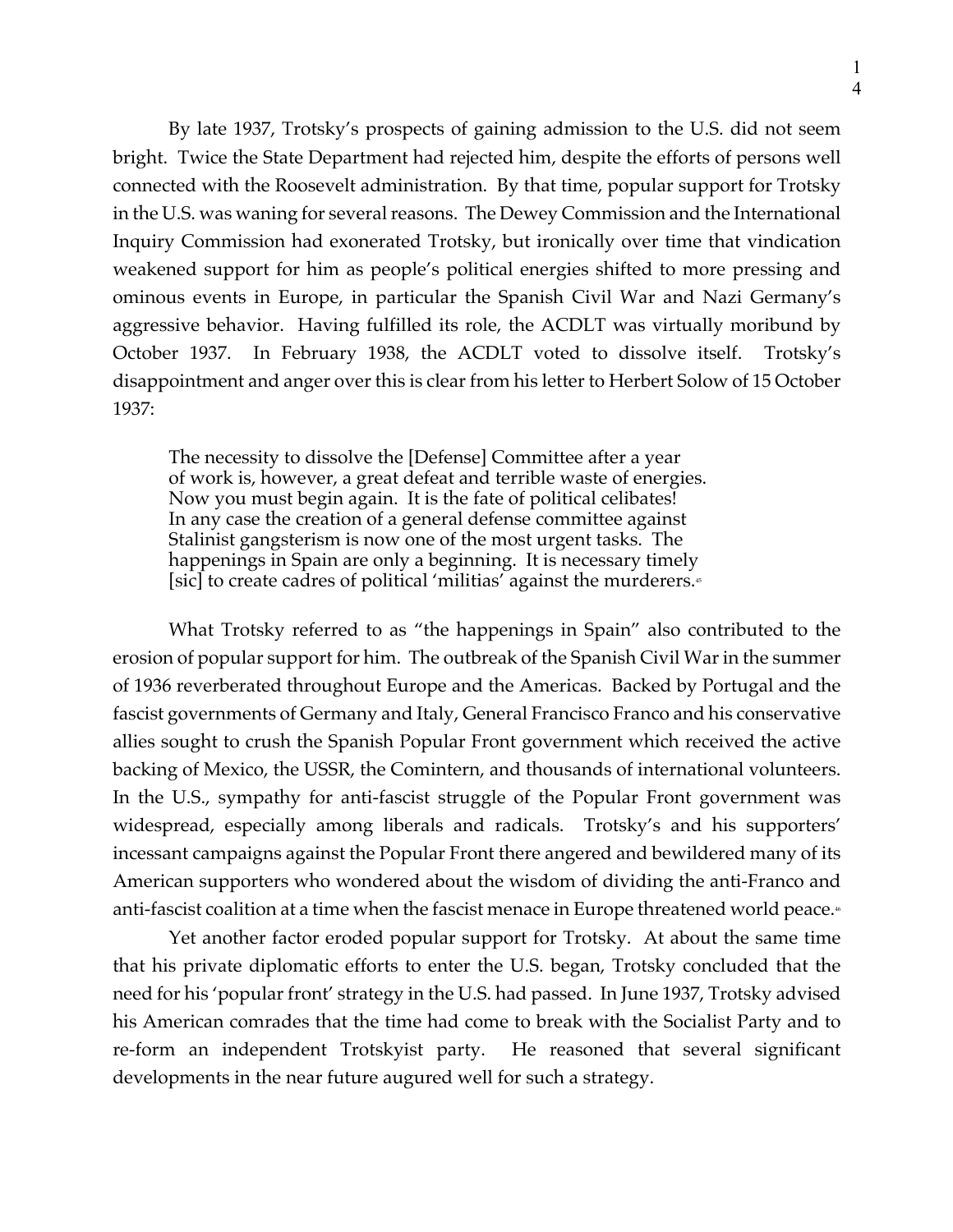A. During this summer the Spanish Civil War must come to a denouement...

B. The persecutions and executions in the USSR are developing at such a feverish tempo that...before the twentieth anniversary of the October Revolution, the Stalinist regime will stand revealed before the workers to an incomparably greater extent. C. The Blum experiment [the Popular Front government in France] seems to be approaching its natural end, that is bankruptcy. The policy of the People's Front will receive a mortal blow. D. The full Commission of Inquiry will hold its final sessions in September. We can have no doubts about its conclusions, which must and will be annihilating for the Stalinist clique and the

Comintern bureaucracy.

Based on "[t]he coincidence of all these factors," Trotsky argued that "we must again appear on the scene as an independent party...[n]ot later than November 7," that is the twentieth anniversary of the Bolshevik revolution. But since the goal of becoming a fifth column within the Socialist Party had been to win over its militant wing, Trotsky urged his comrades to launch a relentless campaign against that party's moderate wing: "We must denounce them as traitors and rascals." $\sigma$  So fierce was the Trotskyists' political offensive that they were expelled from the party in October 1937. Such sectarian tactics angered Socialist Party members and other non-communist leftists in America and eroded support for Trotsky. Norman Thomas, the Socialist Party's leader and one of the co-founders of the ACDLT, was deeply embittered by the experience.<sup>48</sup>

Further diminishing support for Trotsky in the U.S. was his intolerance and vicious condemnation of those who did not unswervingly support him as Stalinists or agents of the GPU. One example is his attitude towards Freda Kirchwey, one of the founders of the ACDLT and editor of the *Nation*. That magazine published pieces by Louis Fischer and others which stated that the confessions of the defendants at the first two Moscow trials appeared to have been genuine and that the improbable charges therefore mayhave had some validity. Trotsky was understandably outraged. The *Nation* also actively supported the Spanish Republican government and the Popular Front. When Hebert Solow wrote to ask Trotsky if he would receive Kirchwey in Mexico, Trotsky responded:

I am not inclined to receive Frida Kirschwey [sic]. I cannot discuss personally with a man or woman who has doubts about my not being an ally of Hitler or the Mikado...I have the right to wonder if these people are not agents of the G.P.U., but they do not have

the right to wonder if I am an agent of Germany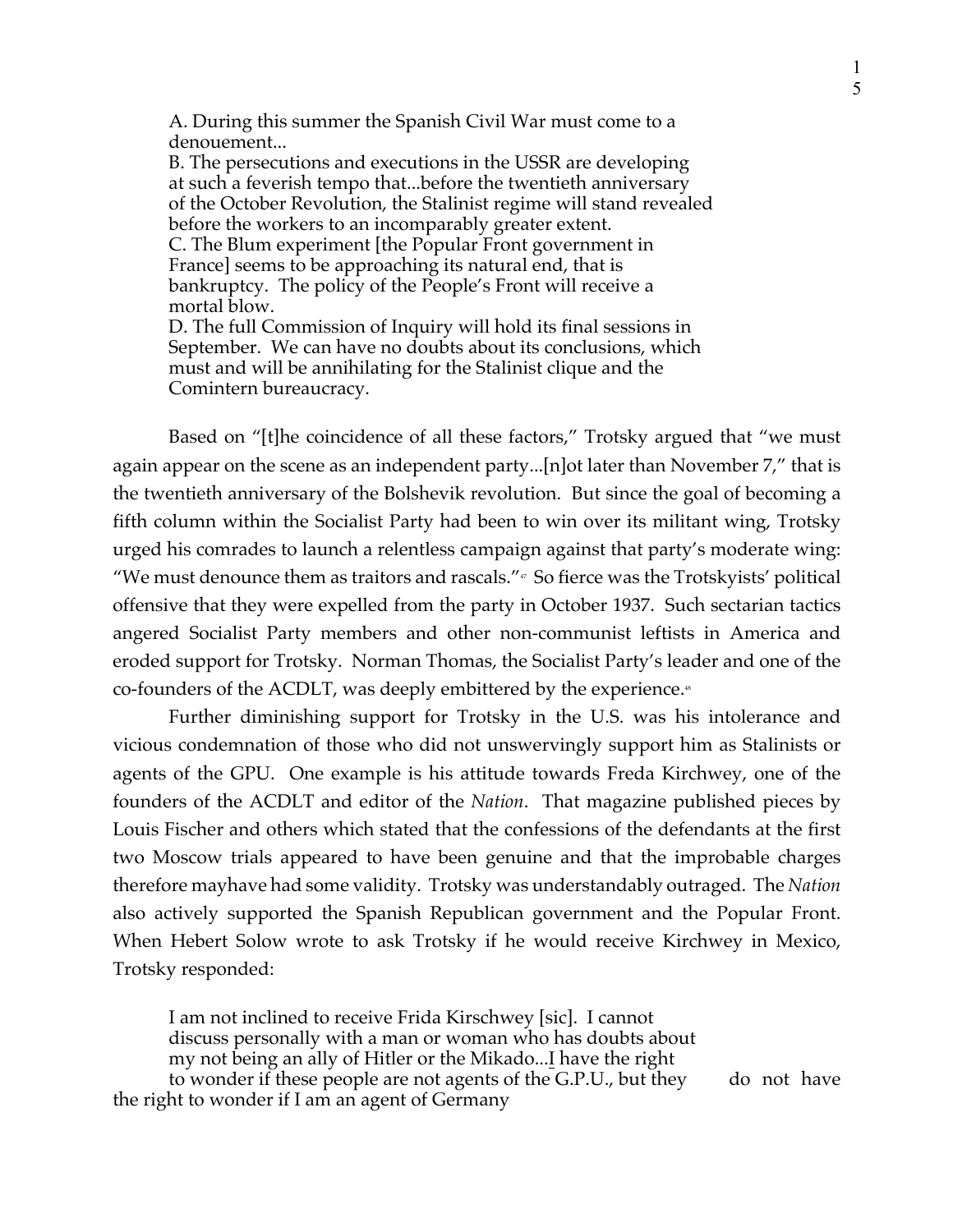and Japan.49

Trotsky did not confine his invectives against Kirchwey and the *Nation* to private correspondence In early 1938, he wrote to her that:

During the Moscow trials...[s]ome of your close collaborators, like the not unknown Louis Fischer, came out as direct literary agents of Stalin, Vyshinsky [the prosecutor at the Moscow trials], Yezhov [the head of the NKVD]...Have you demarcated yourself from the merchants of lies such as [the journalists] Walter Duranty and Louis Fischer, who...facilitated the work of Moscow's falsifiers and henchmen.<sup>50</sup>

Trotsky and his supporters on the ACDLT campaigned to force Carleton Beals, who had resigned from the Dewey Commission in protest, from the editorial board of the magazine *Modern Monthly*.<sup>51</sup> Trotsky wrote to V.F. Calverton, the editor and his supporter, that he would not submit an article to the magazine so long "as the name of Mr. Beals remains on your list" of editorial board members. In Trotsky's view, Beals was an agent of Stalinism, which was "the syphilis of the workers' movement. Anybody who chances to be a direct or indirect carrier of such a contamination should be submitted to a pitiless contamination."<sup>52</sup> As two of Trotsky's supporters noted, "The real significance of Beals' charge is that it could have one consequence: to jeopardize Trotsky's asylum in Mexico...[and] any possibility of Trotsky's ever getting asylum in this country."<sup>53</sup>

Trotsky's intolerance of all those who did not share his positions on important issues is most forcefully conveyed in his letter to the anarchist Carlo Tresca.

Against the attitude of the Nation and the New Republic, I totally share your indignation. The executioner is hideous, but more hideous is the priest in service of the executioner. As the agent of imperialism, Stalin's G.P.U. invokes hatred. Completely nauseating are the long-haired democratic preachers who pander to Stalin's executioners.

The struggle for the liberation of humanity is impossible without the simultaneous mobilization of contempt for such courtesans, sychophants, lackeys, bigots as the Nation and the New Republic.<sup>54</sup>

One can empathize with Trotsky's frustration over how others could possibly believe that the show trials in Moscow and the charges levelled against him there might have validity. But such strident characterizations only alienated his potential and former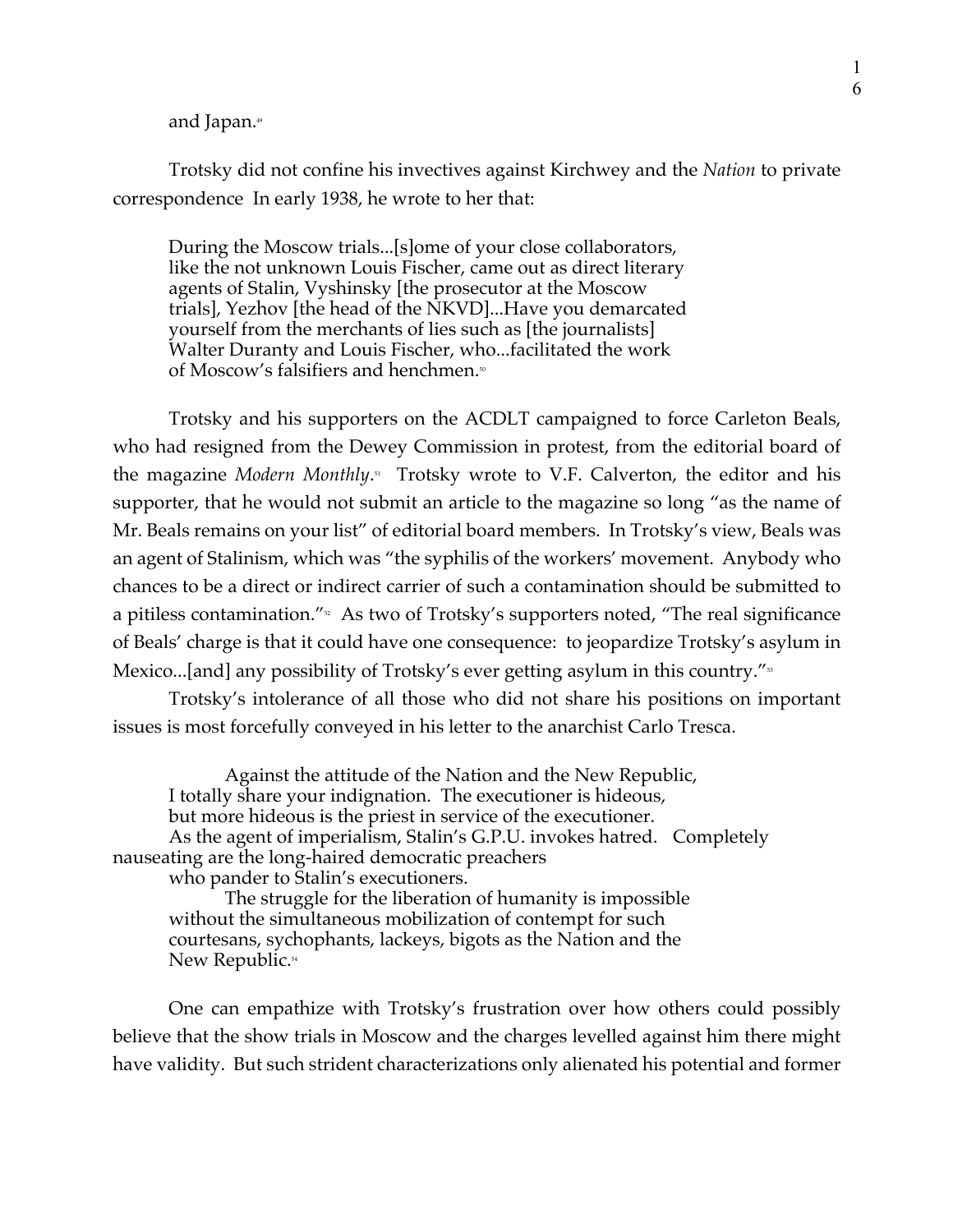advocates among the more genteel New York liberals and intellectuals who had worked for his defense and who might provide him with future support.

The dissolution of the ACDLT and his supporters' expulsion from the Socialist Party marked the end of Trotsky's short-lived effort at 'popular front' tactics. There was one brief effort to create a defense committee which apparently was conceived as a successor to the ACDLT, but that effort came to naught.<sup> $s$ </sup> If Trotsky was to gain admission to the U.S., he now had to rely exclusively on private efforts.

Two events on 25 March 1938 raised Trotsky's hopes of gaining admission to the U.S. The first appeared in the form of a *New York Times* article. That day, Herbert Solow wrote to Trotsky that a *New York Times* reporter

who hates your politics but has aided the Defense Committee materially [has written an article which] will open a clear perspective to you with respect to your own medical needs ...The development...holds out real promise and you and your friends should work out definite plans at once. Initial steps should be private and cautious; questions of health and safety should be worked out carefully. The conjuncture is favorable for the moment and can become much worse before it becomes better."<sup>56</sup>

The second was President Roosevelt's comment on that day that the U.S. would continue to open its borders to those fleeing political and religious persecution. Several days later, Trotsky wrote to a supporter that:

The statement is extremely important, especially from the viewpoint of general policy. I hope that it can also be used from the personal standpoint. In any case, everything possible must now be done...Natalia [Sedova, Trotsky's wife] has required serious medical treatment for a long time...Permission to stay six months would be truly salutary...How should the question be posed? I could pose it directly and officially from here. But to incur an official rejection would be very disagreeable. What means have you there?...What must happen is that the authorities understand the situation, that is, that I do not have the slightest ulterior political motive...What we need is a change of climate for several months and good medical treatment....The overriding question of the moment is that of the visa. $\overline{5}$ 

In May 1938, Suzanne LaFollette met with Adolf Berle, the Assistant Secretary of State, and requested that he grant Trotsky and his wife permission "a visa to visit the United States for a short period, say 60 days, to enter a hospital such as the Mayo Clinic or Johns Hopkins." After telling her that "the admission of Trotsky created some very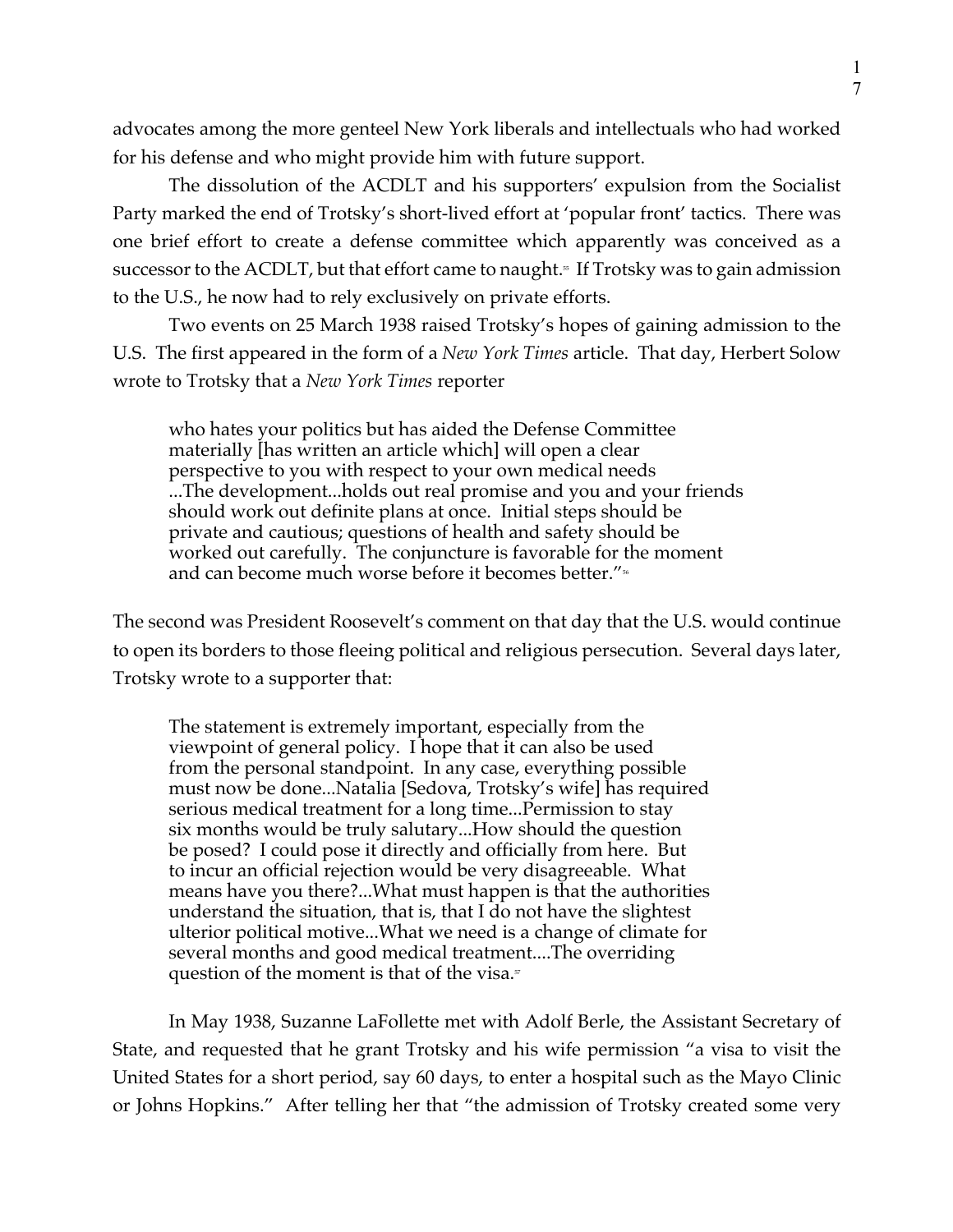serious questions," Berle refused. In his account of this, Berle noted that "Lombardo Toledano is theoretically visiting Russia on his European trip. Conceivably, there may be some political pressure which suggests to Trotsky that Mexico may not be too healthy for him."<sup>58</sup>

It is worth noting here that, despite President Roosevelt's comment, the State Department had no intention whatsoever of admitting Trotsky to the U.S. Until his death, the State Department rebuffed all efforts to secure him a visa on the basis of his revolutionary views. That they never conveyed this directly to his representatives until December 1939 meant that Trotsky's hopes of gaining admission, however dim, remained alive.<sup>59</sup>

In July 1938, a new issue served to further diminish Trotsky's prospects of getting a U.S. visa. That month, an American named Russell Negrete Blackwell, who fought with the International Brigades, was arrested in Spain. Blackwell was a former communist and a former Trotskyist whom the *Servicio de Investigacion Militar* (SIM, the political police of the Spanish Republican Army) charged with aiding the fascists and promoting counter-revolution. SIM officials charged that Blackwell had been Trotsky's personal secretary and was part of a sustained counter-revolutionary campaign. Blackwell was held over for trial before a military tribunal.

In September 1938, the American Committee for the Defense of Robert Blackwell (aka Russell Negrete Blackwell) was formed in New York. That committee's membership list was virtually identical to that of the ACDLT, and Trotskyists played active and leading roles in its campaign to get the State Department to secure Blackwell's release, something the Department would have preferred not to do.<sup>®</sup> For this essay's purpose, the most intriguing aspect of the Blackwell affair was Trotsky's brief role in it. On November 8, 1938, Trotsky wrote to James B. Stewart, the American Consul General in the Federal District of Mexico, and informed him that:

I find it necessary to declare here that I have never met Mr. Blackwell. I have no connection of any kind with him.

Furthermore he was never my secretary. My friends inform me that he belongs to an American political group which is completely opposed to the Fourth International...I hope this information which I give you here and which I am ready to repeat before any authoritative body of the United States or Spain, can have some bearing on Mr. Blackwell's case.<sup>61</sup>

Trotsky's letter is intriguing for two reasons. This was the first letter which he written to a representative of the U.S. government since his 1933 application for a visa.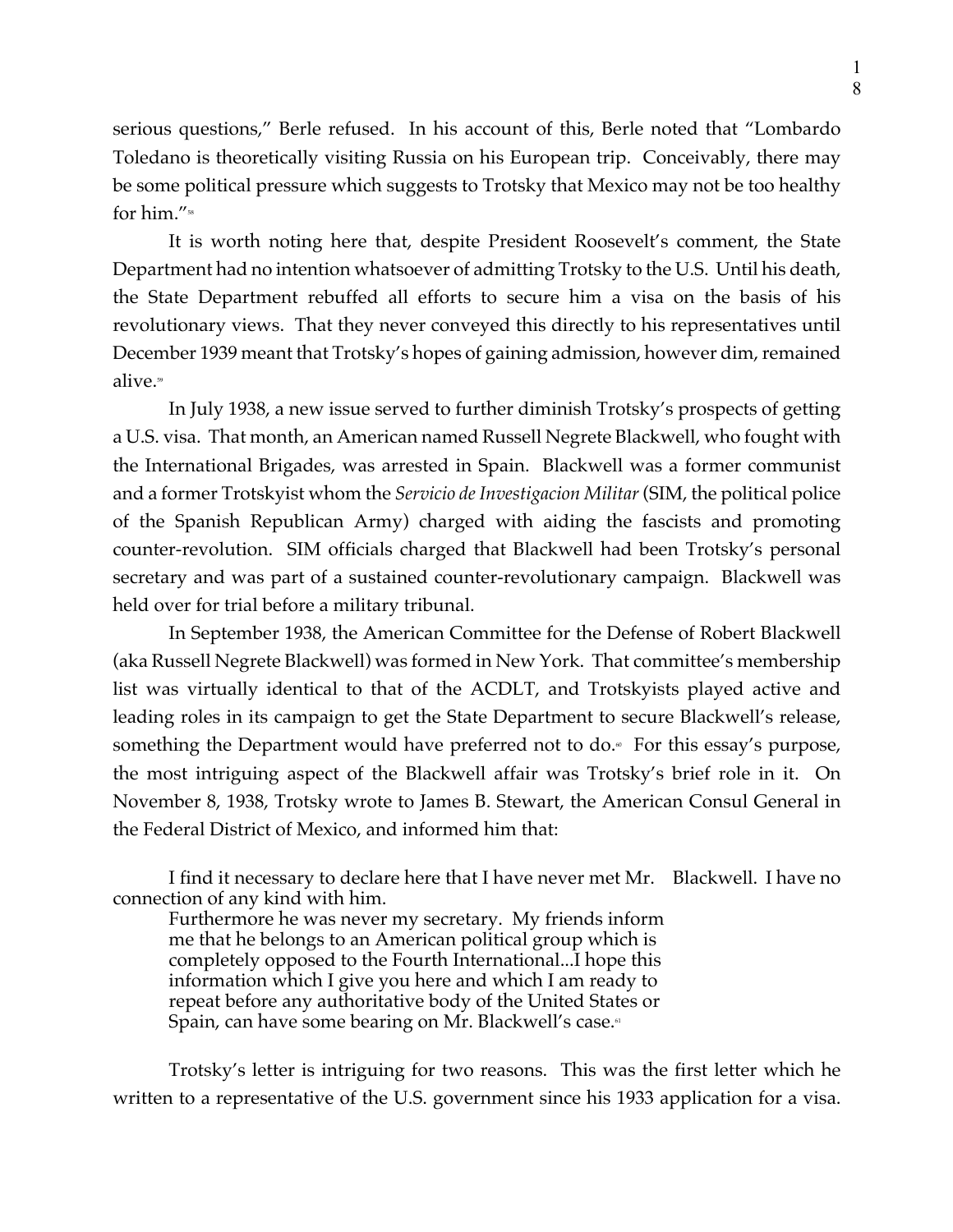One can interpret this in one of two ways: either his compassion for the plight of Blackwell motivated him to intervene on Blackwell's behalf, or Trotsky sought to dissociate himself from a man the State Department viewed as politically undesirable in the hope of keeping his chances for entry into the U.S. alive. Given Trotsky's lack of compassion for those who opposed him and his views, which Blackwell may have done, $\epsilon$ the former seems unlikely. Secondly, although Trotsky apparently had never met Blackwell and Blackwell was not his secretary, Trotsky's efforts to convey his total ignorance of Blackwell were disingenuous. In fact, Blackwell was responsible for establishing the Trotskyist movement and party (*Liga Communista Internacionalista*) in Mexico.<sup>63</sup>

The timing of Trotsky's letter to Stewart, coming as it did four months after the arrest of Blackwell, is also of interest. In September 1938, two of Trotsky's acquaintances sought to help him gain admission into the U.S.. Diego Rivera with whom Trotsky was living visited the American Consulate to discuss Trotsky's and his wife's deteriorating health and their need for competent medical treatment. Nothing came of this effort.<sup>44</sup> Just prior to this, Trotsky received a letter from his friend General Pelham Glassford, the former chief of police in Washington, D.C. who led the assault on the 1932 bonus march there, and who was a member of the National Committee of the American Civil Liberties Union (ACLU). The two had discussed the feasibility of Trotsky entering the U.S. to conduct research for a comparative history of the Russian and American Civil Wars. The next day Glassford wrote to Trotsky:

I am sincerely interested in promoting unofficially some means by which it may be possible for you to take advantage of our libraries for a period of study. One factor of particular interest to me is the opportunity presented to test the liberty, freedom and tolerance which the United States professes so strongly. However there is one matter of importance not discussed

yesterday, and that is the extent to which you would expect special police protection while in the United States...I will be glad to take up the matter personally with Roger Baldwin, Director of the American Civil Liberties Union, and others whom I am sure will be greatly interested. $\epsilon$ 

The next day Trotsky wrote to Glassford and assured him that "I would live [in the U.S.] incognito," "would choose my residence in agreement with the authorities," would not participate "in the political life of the country," and "my guard would be assured by my personal friends."<sup>\*</sup> With these assurances, Glassford wrote to Baldwin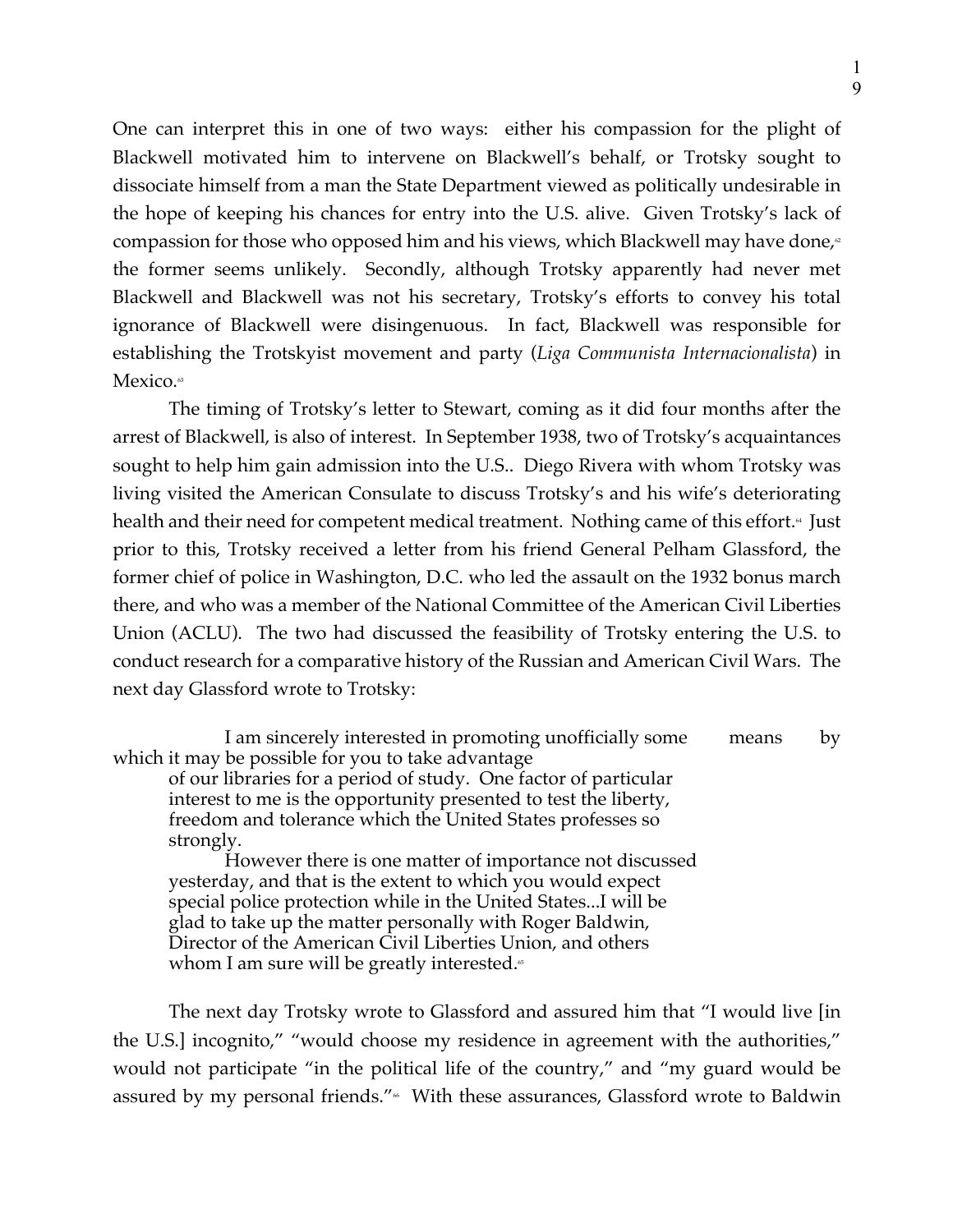seeking a visa which would enable Trotsky to live in the U.S. for "three months or more." Glassford made it clear that Trotsky was "reluctant to make application here without some assurance that it will not be denied." Baldwin's discussions with the State Department and Department of Labor were fruitless. In October, he informed Glassford that the government would refuse Trotsky a visa because "the climate of the Dies Committee [the U.S. Congress' House Un-American Activities Committee] makes a visa impossible...This does not, of course, preclude Mr. Trotsky from making an application...but by so doing he would almost certainly preclude any chance of later entry."

Glassford's abortive effort appears to have been the last on the part of Trotsky's influential friends to secure him a U.S. visa. They seem to have concluded that future efforts would be hopeless given that the State Department had thrice rejected him, that Frances Perkins, their only ally in the administration, was under heavy political pressure, that the military situation in the Far East meant that the government did not want to anger Stalin, and that the Dies' Committee's unfolding political witch-hunt was gaining momentum, thereby making admission of revolutionaries into the U.S. virtually impossible.

Yet precisely at this time, Trotsky's need for greater security increased. What most concerned Trotsky was the imminent arrival in Mexico of refugees from the Spanish Civil War. On January 7, 1939, he wrote to his attorney and comrade Albert Goldman of the the imminent arrival of "1500 veterans" of the International Brigades: "I suppose that the selection of these people is done by the GPU and that agents of the GPU will form an important percentage of the 1500."<sup>\*</sup> Trotsky had reason to worry. Many of the thousands of International Brigade veterans who took refuge in Mexico perceived the sectarian, anti-Popular Front politics of Trotsky, Trotskyists and suspected Trotskyists during the Spanish Civil War as tantamount to counter-revolution and support for fascism. Blackwell was but one of many who was accused of being a Trotskyist and an agent of fascism. In addition, the influx of veterans, many of whom were communists, threatened to and ultimately did alter the political positions of the PCM and the CTM, much to the detriment of Trotsky. Although prior to 1939 both had opposed publicly Trotsky's asylum in Mexico, their formal policy was to ignore Trotsky, to not legitimize him with undue attention. But from mid-1939, as the influence of the veterans within the PCM grew, both it and the CTM subjected Trotsky and his asylum to increasing attacks. That campaign intensified markedly after the PCM's Extraordinary Congress in March 1940, at which the veterans helped to force the party into a more militant stance. $\mathscr{C}$  More broadly, the influx of refugees from the Spanish Civil War strengthened Popular Front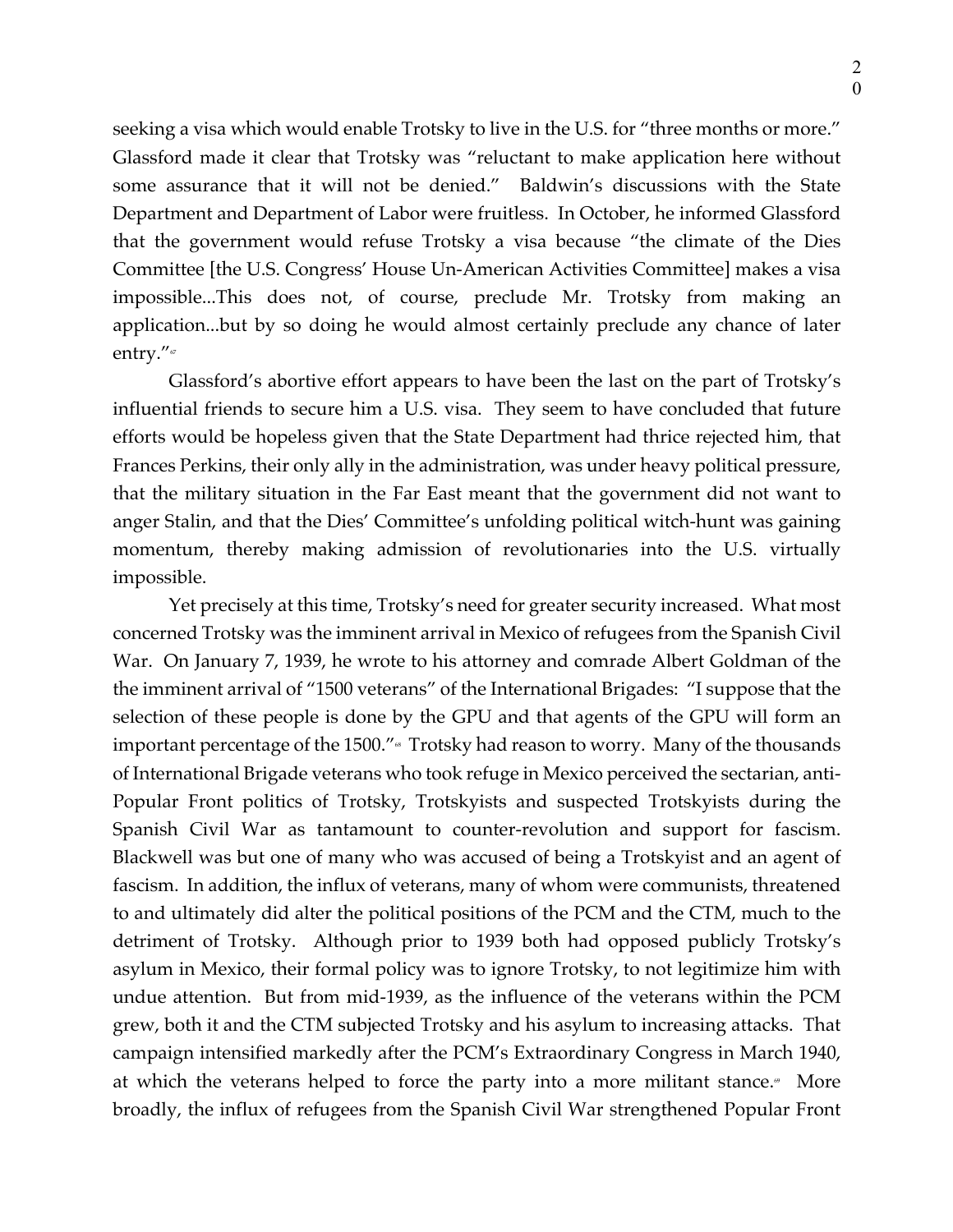sentiments in Mexico and introduced into Mexican politics many of the political views and behaviors which characterized the European left's struggle against fascism. The political climate in Mexico became increasingly unfavorable to Trotsky.

Trotsky was not the only one concerned about the PCM. So too was the U.S. State Department which feared its influence and militancy, its support for the confiscation and/or nationalization of properties owned by U.S. nationals, its increasing denunciations of the U.S., its organizing efforts among Mexican nationals working in the U.S., and the alleged growth in support in Mexico for a "Soviet form of government as a solution to Mexico's economic maladjustments." $\infty$  Similar concerns also fueled the Dies Committee, although the Roosevelt administration sought to distance itself from Dies. Despite the vast differences which divided Trotsky and the executive and legislative branches of the U.S. government, they shared a common enemy. The signing of the Nazi-Soviet Pact in August 1939, the U.S. government's condemnation of that pact, and the onset of WWII raised the possibility that previous State Department concerns about not angering Stalin might diminish thereby enhancing Trotsky's efforts to gain admission. But how the situation could be turned to Trotsky's advantage remained to be seen.

The possibility of Trotsky entering the U.S. came in October 1939 from a most unlikely source--the Dies Committee, formally known as the U.S. House of Representatives Special Committee on Un-American Activities. Begun in May 1938, the Dies Committee, which was named for its chairman, Representative Martin Dies of Texas, sought to expose the role of communists in particular and subversives in general in the American labor movement and in American political life. Towards this end, it conducted congressional hearings which were the forerunner of the McCarthy hearings. On October 12th, J. B. Matthews, the Dies Committee's chief investigator, telephoned Trotsky's secretary, Joseph Hansen, and then cabled Trotsky to invite him to appear before the Committee to provide it with "a complete record of the history of Stalinism." Matthews promised Trotsky that he would arrange for visas for him and his wife, and for their protection. Joseph Hansen, Trotsky's secretary, wrote at the time that Trotsky

discussed the matter with all of his secretaries and guards. We were familiar, of course, with with the Dies Committee and its investigations. All of us agreed unanimously that it was a Marxist political duty for Comrade Trotsky to accept the invitation, since for the Fourth International it was not any different from any other parliamentary body, could be used as a tribune to explain Stalinist degeneration to the workers, and deal a stiff blow at the same time against the reactionary politics of Dies.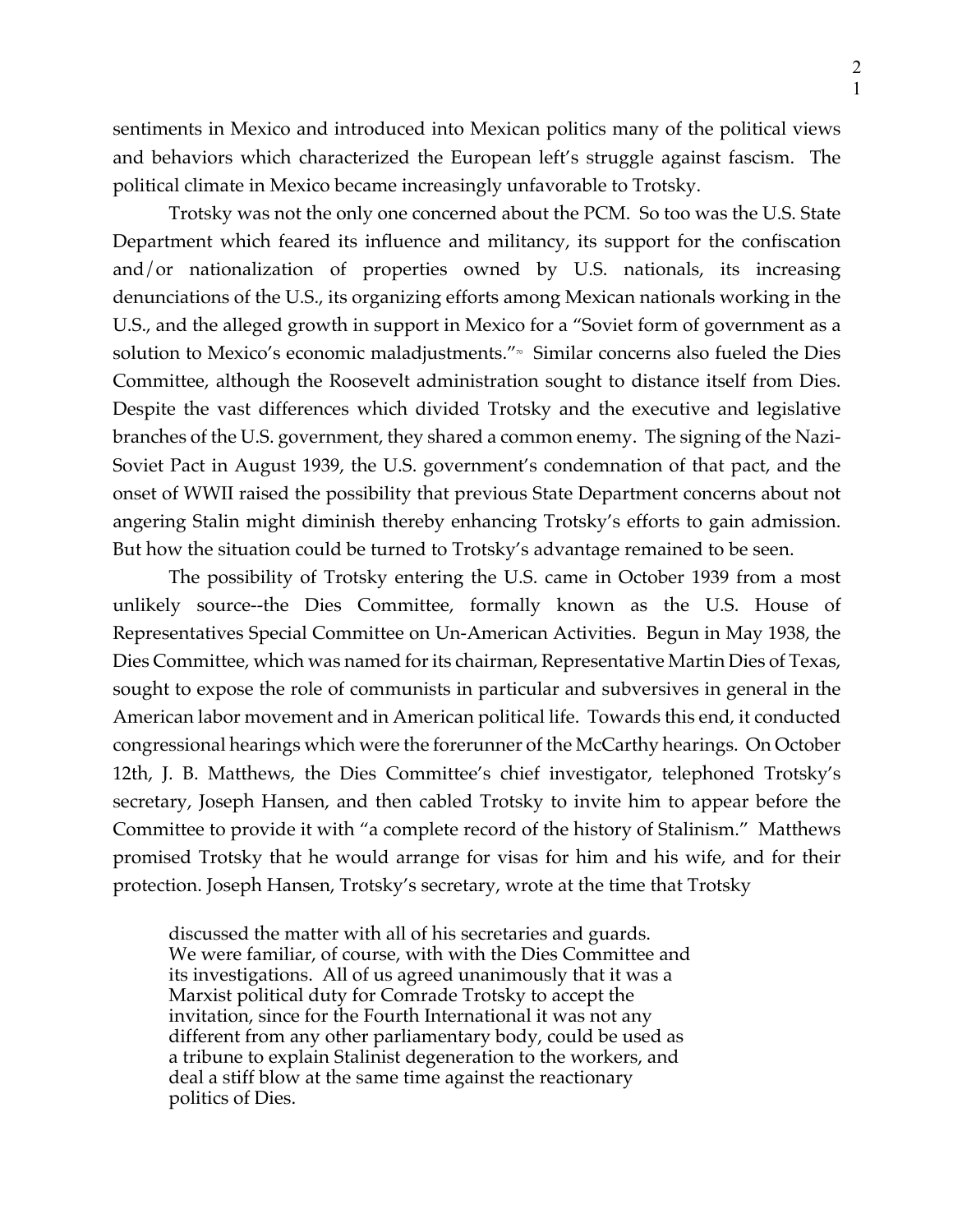Later the same day, Trotsky wired Matthews the following telegram: "I accept your invitation as a political duty." $\pi$ 

Trotsky was under no illusions as to the Dies' Committee's purpose and role in American politics. As a regular subscriber to and reader of *The New York Times,*<sup>n</sup> Trotsky and his secretaries closely followed the committee's investigation of communist and trade union activities and organizations. Trotsky's attorney, Albert Goldman, met on several occasions with Matthews, who spoke frankly of the committee's aims. After each meeting, Goldman conveyed their conversation to Trotsky. Following a November meeting with Matthews, Goldman wrote to Trotsky that

The Committee wants to connect the Communist Party with the Stalinist government because it wants to persecute the Communist Party under a new law compelling all parties which are agents of foreign governments to register. Our objective, as I told Matthews, will be to expose the really corrupt nature of Stalinism and its corrupting influence on the labor movement. I asked him to get you a regular visitor's visa which will permit you to remain in the United States for six months.<sup>33</sup>

Over the next few weeks, Trotsky and his staff diligently prepared for Trotsky's appearance before the committee.<sup> $4$ </sup> During November, Trotsky sought to have the Committee's hearing moved from the proposed site in Austin, Texas, which he described "as a kind of concentration camp," to Washington so as to be close to a "rich library." When Matthews refused the request, Trotsky humbly accepted the decision: "It is scarcely necessary to add that I am ready to rigidly observe the rules of a 'gentleman's agreement' that you [Goldman] might conclude with the Committee." $\pi$  Trotsky was eager to appear before the Committee.

Although Trotsky's immediate entourage in Mexico supported his decision to appear before the Dies' Committee, it angered some members of the Socialist Workers Party (SWP), the re-formed American Trotskyist party. At the October 17th meeting of the party's Political Committee, James Burnham introduced a motion "disapproving of Trotsky's acceptance, requesting him to reconsider and refuse to testify, and proposing that the SWP publicly dissociate itself from and criticize his action if he did not comply with the request." The motion was defeated. $\delta$  In a letter to the Political Committee, Trotsky acknowledged that "[T]he [Dies] committee, like the whole parliament, is reactionary and pursues reactionary aims," but asked his comrades: "Why can we not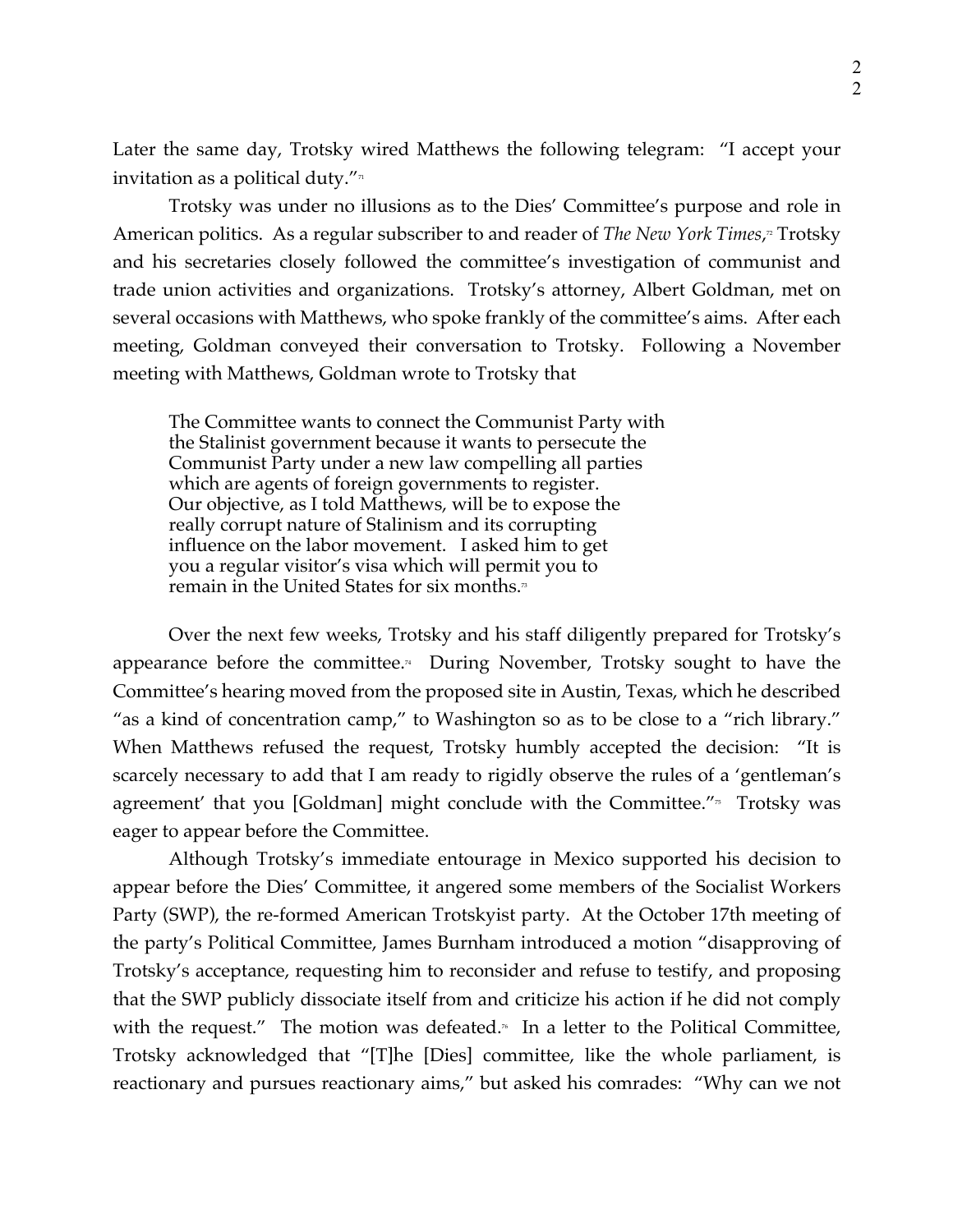appear before this committee with the purpose of establishing the truth?...To appear if necessary on the foe's territory and to fight him with his own weapons--that is revolutionary radicalism." $\pi$  Nor was opposition to Trotsky's appearance confined to the SWP's leadership. Six SWP members wrote to him of the Dies' Committee's political agenda and urged him to reconsider his decision:

...its role has been to discredit every shading of radical and liberal thought and action in the guise of ferreting out 'foreign agents', specifically those of Berlin and Moscow. Actually, as the war crisis deepens, the work of the committee has been to publicize evidence gathered or invented calculated to garner (pun intended) support for anti-labor legislation. In doing this it has earned the bitter hatred of the entire trade union movement both conservative and militant, as well as all leftist political organizations...At the conclusion of its investigations its evidence will be the basis for linking antilabor legislation with police activities against spies. Its work will result in greatly strengthening the police power of the federal government in illegalizing strike movements....we feel you should carefully weigh your voluntary appearance...there remains the grave danger that objectively your appearance will hurt our movement rather than advance it, because your action as a voluntary one will be associated with future anti-labor legislation...and...your testimony will inevitably be distorted for red-baiting ends... $\sqrt[3]{ }$ 

Trotsky could have been under no illusions as to the political dangers and possible consequences of his appearing before the Dies Committee. In 1937, he had written: "I consider that my political task is, before everything else, to destroy the control which the Soviet bureaucracy has over an important section of the working class of the world." $\sim$  To save the American working class from Stalinism, to destroy the CPUSA and to cripple the Comintern in the Americas, Trotsky was willing to testify for Dies, one of the avowed enemies of organized labor.

Although Trotsky had accepted Matthews' invitation in mid-October, it was not until his secretary, Joseph Hansen, visited the American Consulate in Mexico City on December 5 to inquire about Trotsky's visa that the State Department learned of Trotsky's intention to testify. A bewildered Consul Stewart cabled the State Department: "Wire instructions." Assistant Secretary of State Adolf Berle informed the Consulate that it should "discretely" discourage Trotsky's visa application. Hansen and the consular staff discussed the pros and cons of Trotsky's making formal application for a visa. The latter claimed that it was essential to do so, the former feared that a refusal "would bar him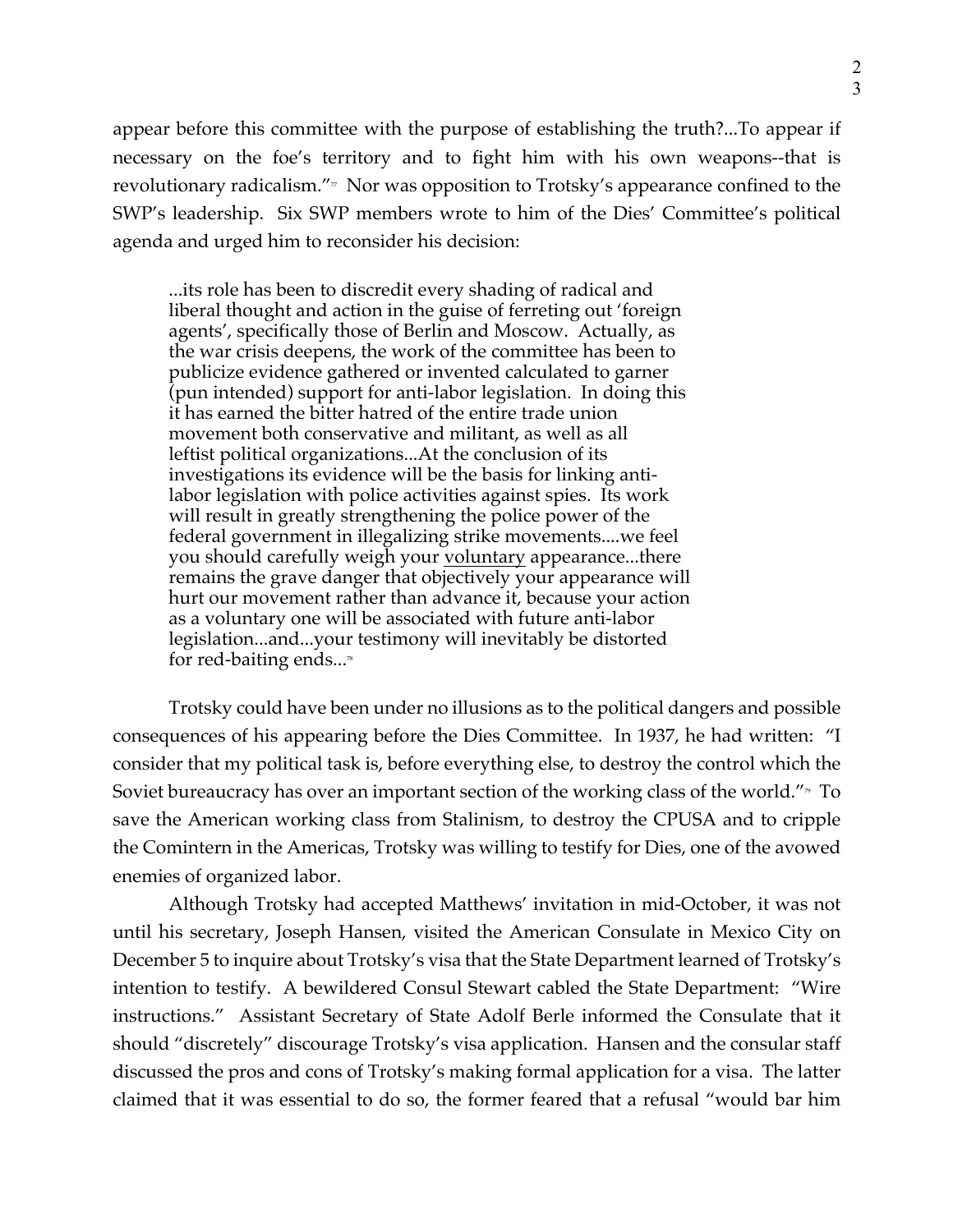from receiving such medical aid...in case of desperate illness." Hansen inquired if Trotsky's applying for a visa "meant that Trotsky would have to declare that he did not believe in the overthrow of the government by force. I [Robert McGregor, a consular official] explained that he could see the form for himself...Hansen said that of course the Dies Committee would get no one who was better equipped to furnish testimony on the Third International than Trotsky and so the arrangement would work to the mutual satisfaction of both parties."<sup>80</sup> The consular staff noted that "in spite of the Consulate General's suggestion that Mr. Trotsky might desire to apply for a visa, Mr. Hansen has carefully avoided any point blank question whether Mr. Trotsky would be considered admissible into the United States should he apply for a visa. It seems that Mr. Trotsky does not want to be put on record as having been refused a visa either directly or indirectly."<sup>81</sup>

On December 7, Matthews attended a meeting at the State Department where Berle and other officials pointed out the political dangers of inviting Trotsky to the U.S. and noted that, if his appearance produced undesirable political consequences, Dies would be politically responsible.<sup>®</sup> Two days later, Hansen met again with the consular staff and was informed that "in 1933, although Trotsky had never filed a formal entry blank to the United States, the American Consul in Istanbul found him 'ineligible for entry into the United States'...We find that nothing since that time has changed essentially...[a]nd that department concurs in our decision. If Trotsky were to file an application for entry into the United States, we would be forced to turn him down." $\frac{s}{s}$ Henceforth there could be no doubt; the U.S. government had no intention of admitting the exiled revolutionary. On December 12, 1939, Martin Dies, the committee's chairman, withdrew the invitation to Trotsky.

Trotsky, of course, presented several reasons for his willingness to appear before the Dies Committee and publicly stated that he was "decidedly against the suppression" of any political party or organization.<sup>44</sup> But his protestations aside, the suppression of the CPUSA and Comintern activites in the U.S. would most definitely have been in Trotsky's personal and political interests. Were he able to secure a visa to enter or reside in the U.S., the suppression of the CPUSA would have enhanced his safety there somewhat, although one must keep in mind that it probably would also have increased efforts to murder him. The suppression of the CPUSA might also have rebounded to the benefit of the Socialist Workers Party in that it would remove the Trotskyists' most powerful adversary and rival. In short, his testimony might seriously weaken his main enemy. Trotsky was also well aware that the U.S. government had admitted two former high ranking members of the Soviet political police (Walter Krivitsky and Alexander Orlov)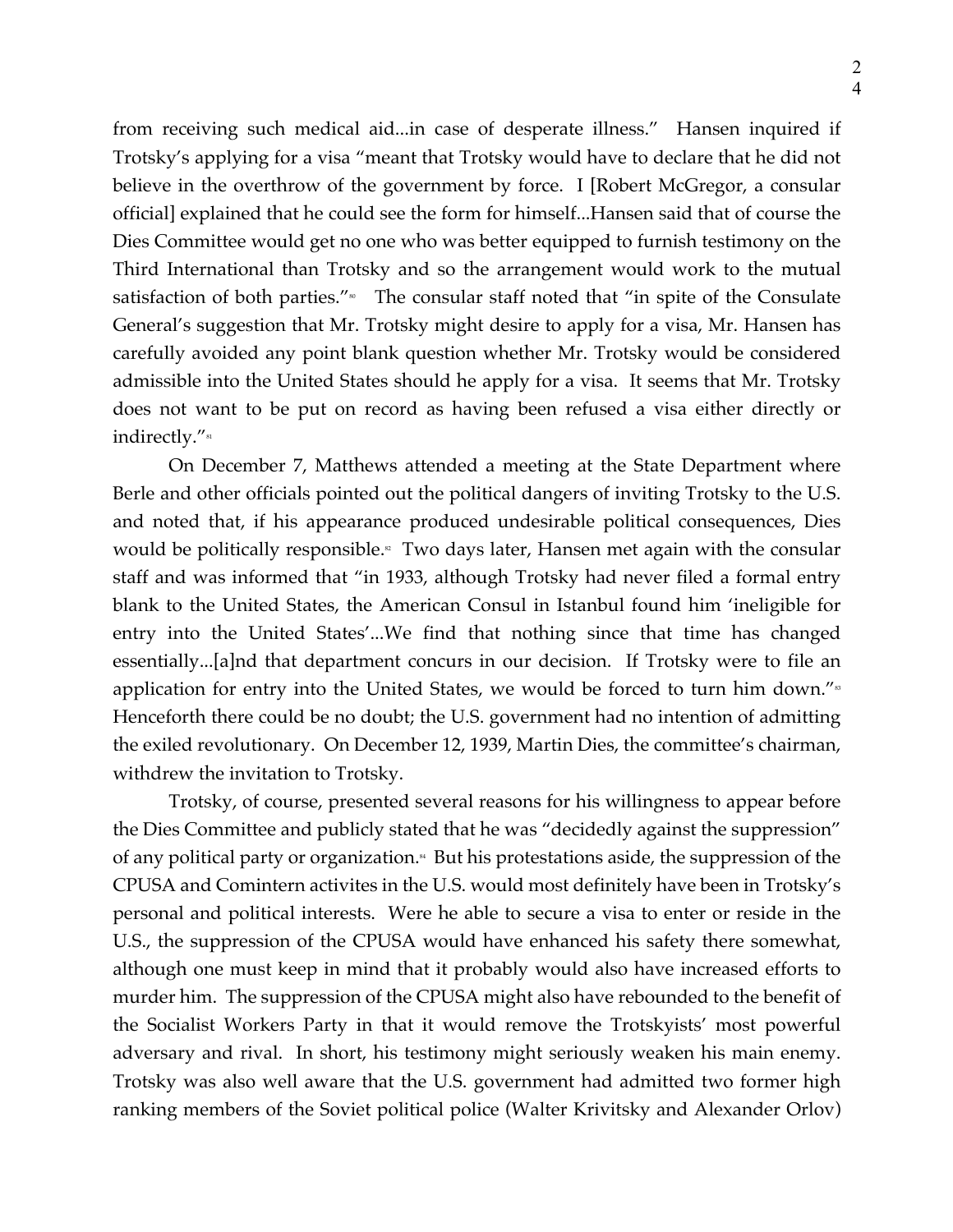who defected during the the Spanish Civil War, and that these men had testified before Congressional committees. It would not have been unreasonable for Trotsky to conclude that his testifying before the Dies Committee might produce the same effect. Unfortunately, Trotsky's thinking on these issues was never made public so such thoughts remain speculative.

In the U.S., Trotsky's decision to testify before the Dies Committee seriously undermined his already waning support. His supporters there consisted of liberals, civil libertarians, and members of the SWP, all of whom ardently opposed the Dies Committee, although the Political Committee of the latter was willing to abide by Trotsky's decision. With few exceptions, those on the ACDLT who had maintained an active correspondence with him throughout 1937-1939 never again wrote to him after his acceptance of Dies' invitation. Even within the SWP, Trotsky's willingness to testify marked the beginning of disillusionment among the faithful.<sup>85</sup>

The Mexican reaction to Trotsky's decision to appear before the Dies Committee was virulent and almost universal. The PCM was especially angry. Those attending its January 10, 1940 meeting denounced the Dies Committee as a reactionary body which served the interests of American oil companies in Mexico and condemned Trotsky's willingness to testify before it. Some charged Trotsky with collaborating with Dies. The meeting passed a resolution calling for his expulsion from Mexico.<sup>®</sup>

From the time that word of Dies' invitation to Trotsky became public, Trotsky denied allegations that during his testimony he planned to discuss Mexican political affairs.

This then was an opportunity to give testimony relating to the history of "Stalinism"; but in no case regrading the interior affairs of Latin American countries. I have never had nor do I have any documents relating to the activities of Latin American communists nor the petroleum question and I am not able to present anything regarding these matters before the Committee. I have not had nor do I have any intention to unmask the real or supposed plans of communists in Mexico.<sup>87</sup>

While such statements were designed to protect his asylum, they did little to allay anger within Mexico, especially within the PCM. At its Extraordinary Congress in March, there were renewed attacks against Trotsky and calls for his expulsion.<sup>8</sup> At a secret PCM meeting in April, allegations that the muralist Diego Rivera and "possibly Trotsky" had leaked sensitive information about the PCM to the U.S. government resulted in another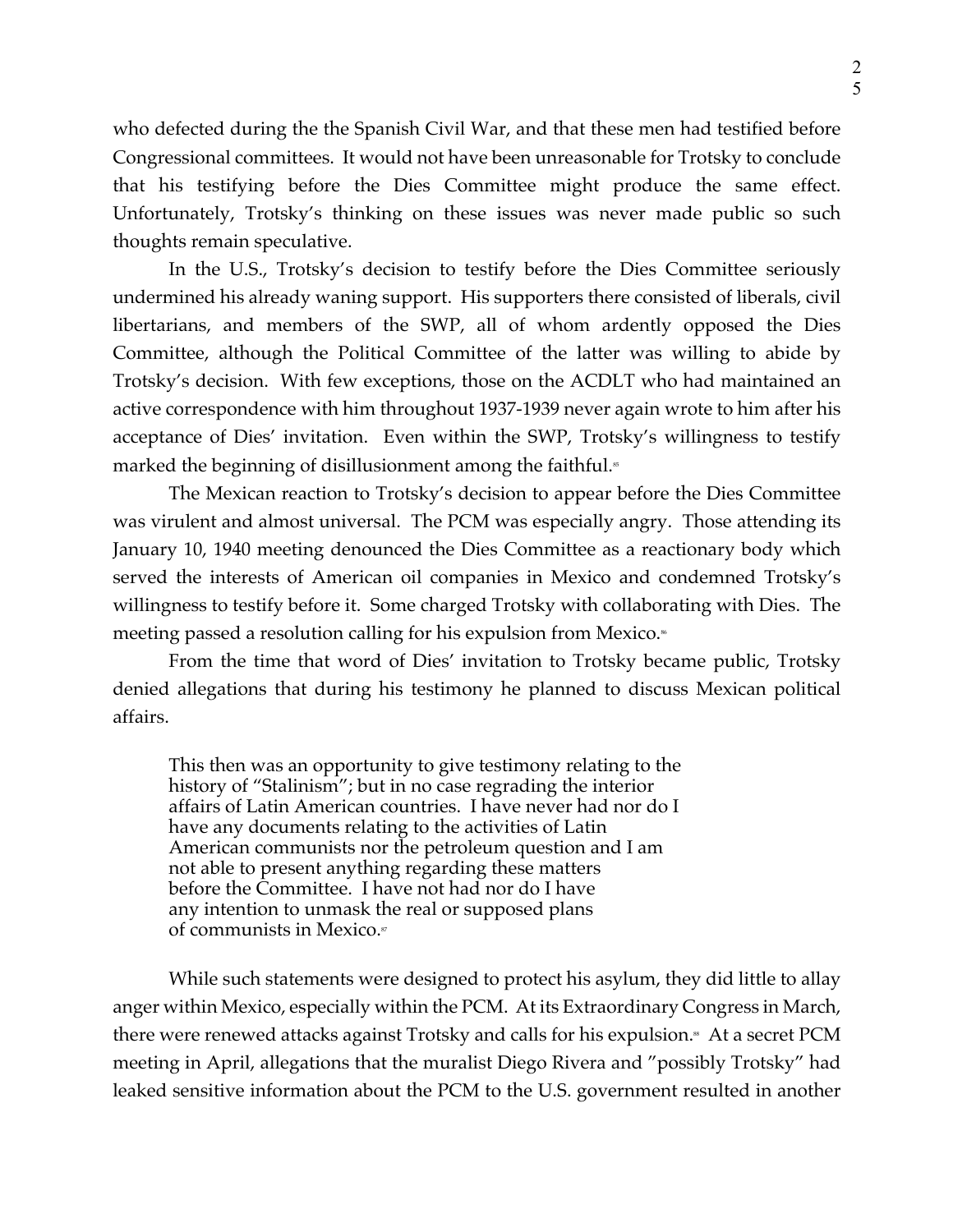call to use "every effort to get rid of Trotsky" and a pledge to "take punitive action against the informers."<sup>89</sup> In reaction to Dies' charge in late April that the PCM sought the overthrow of the Mexican government, the party once again demanded "the expulsion of Trotsky and all spies and agents of Martin Dies." Dies' public statement on April 24, that he might again invite Trotsky to testify before his committee only fueled the PCM's resolve "to get rid of Trotsky."

Such was the environment when, on May 24, 1940, the muralist, communist and Spanish Civil War veteran David Alfaro Siqueiros and a group of about twenty armed men stormed Trotsky's compound in an effort to assassinate him. The attempt failed although one of the bodyguards, Robert Sheldon Harte, was kidnapped and subsequently murdered.

In the aftermath of the attack, anxiety gripped the Trotsky compound. Diego Rivera was no less anxious for his life. Shortly after the attack, Rivera contacted the U.S. Consulate and asked for a Border Crossing Card to allow him to enter the U.S. The Consulate agreed to press his case in Washington, and within a week an Immigration and Naturalization Service (INS) Board of Special Inquiry convened in Brownsville, Texas for the exclusive purpose of considering Rivera's application, which was promptly approved.<sup>90</sup>

Given Rivera's former membership in the PCM, his brief sojourn as a Trotskyist, and his generally radical, albeit often changing, political views, one might wonder why Rivera received such official courtesy. The most likely answer is that in the previous eighteen months, Rivera had publicly and secretly given information about the PCM and Mexican labor organizations both to the press and American consular officials in Mexico. The first known instance occured in September 1938, when Rivera gave to correspondents in Mexico the names of alleged communists working in the Mexican government.<sup> $n$ </sup> After the invitations to Trotsky and Rivera to appear before the Dies Committee became public knowledge in December 1939, Rivera, unlike Trotsky, stated that, when he testified, he would reveal "the extensive activities of Stalinist agents in Mexico and other countries in Latin America." $\frac{1}{2}$  At that time, Rivera gave to the international press the same list of names that he had given them in 1938.<sup>93</sup> Rivera's attitude towards the Dies Committee differed from Trotsky's in one other, somewhat comical, way. Rivera was insulted that he was asked to appear before the Committee in Texas and not in Washington. Rather than go to Texas, he preferred "to make a declaration in Mexico, since his testimony will be regarding Nazi and Communist activities in Mexico and not in the United States."<sup>44</sup> Dies withdrew his invitation to Rivera to testify on the same day he withdrew Trotsky's.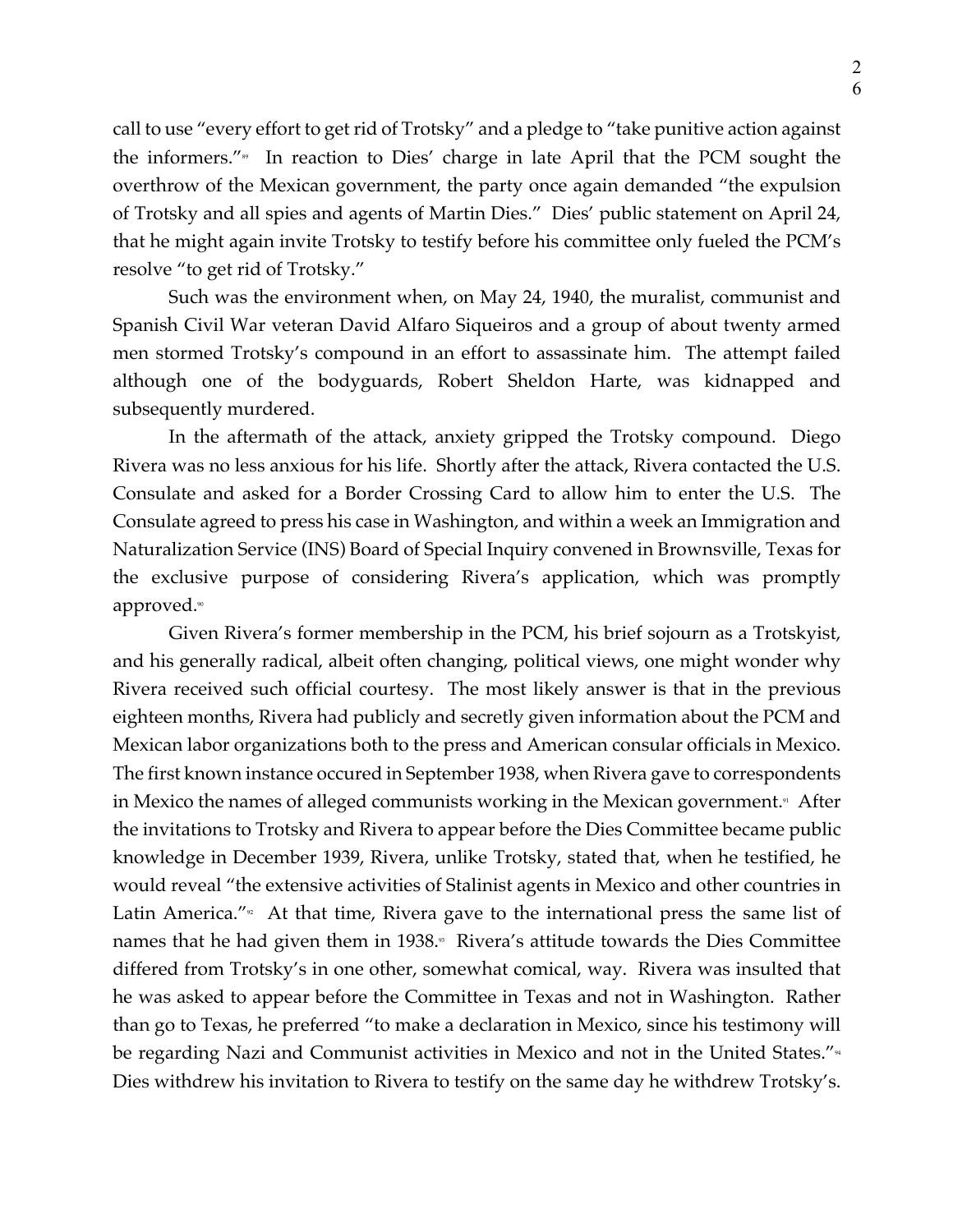Rivera's willingness to inform the American government of Mexican affairs did not end there. From January 1940, Rivera met regularly and secretly with American consular officials and provided them with information about communist organizations and objectives in Mexico, PCM affiliations among the Spanish refugees, alleged PCM-Nazi collaboration, the internal politics of the PCM, alleged PCM and Nazi agents working in the Mexican government, communist agents working in Mexico, and "alleged financial aid given by John L. Lewis' CIO to Mexican Labor Organizations."<sup>55</sup> When the PCM leadership at its April 1940 meeting charged that Rivera was one of the "visible leaders" of "a group of agent provocateurs" who were leaking information to American officials and the press, they were not wrong.<sup>\*</sup> Rivera had good reason to flee Mexico. That Rivera, before leaving Mexico, publicly called on President Roosevelt to "offer Trotsky asylum in the United States" to aid the U.S. "in combatting the Nazi-Soviet menace" only fueled the PCM's effort to expel Trotsky and "all spies and agents of Martin Dies,"<sup>*n*</sup> and increased the danger to Trotsky.

Whether or not Trotsky was aware of Rivera's secret meetings with American officials is unknown. The two men had not been in contact or on speaking terms for fifteen months, and each made it clear to all who would listen that neither spoke for the other.<sup>\*</sup> Nonetheless there were mutual friends who may have passed information about one to the other. If this were the case, Trotsky probably knew more about Rivera's activities than vice versa. One possible source of information was Leah Brenner, Rivera's secretary, who fled Mexico on June 2, 1940, the day after receiving a threatening note.<sup>99</sup> Leah was the sister of Anita Brenner, an active member of the ACDLT, the secretary of the Russell Negrete Blackwell Defense Committee, and a friend of many of Trotsky's supporters. Another possible source was Charles Curtiss, a Trotskyist and mutual friend of Rivera and Trotsky, who maintained regular correspondence with and provided material support to the exiled revolutionary.<sup>100</sup> There were undoubtedly others. But whether Trotsky knew that Rivera's special treatment by the American government resulted from his providing that government with information, however reliable, is unclear.

One thing is very clear--after the May 24th attack, Trotsky's need for secure asylum increased sharply. The threat of his being murdered had always been real. The deaths of many of his political supporters in the USSR and in Europe and of his two sons--Sergei in a Soviet labor camp, Sedov of mysterious circumstances in Paris--had not only saddened Trotsky, but heightened his sense that his life was in constant danger. Although Trotsky claimed to have been "certain there would be an attempt" $\omega$  on his life before May 1940, after the bungled attempt by the Siqueiros gang, his fear of being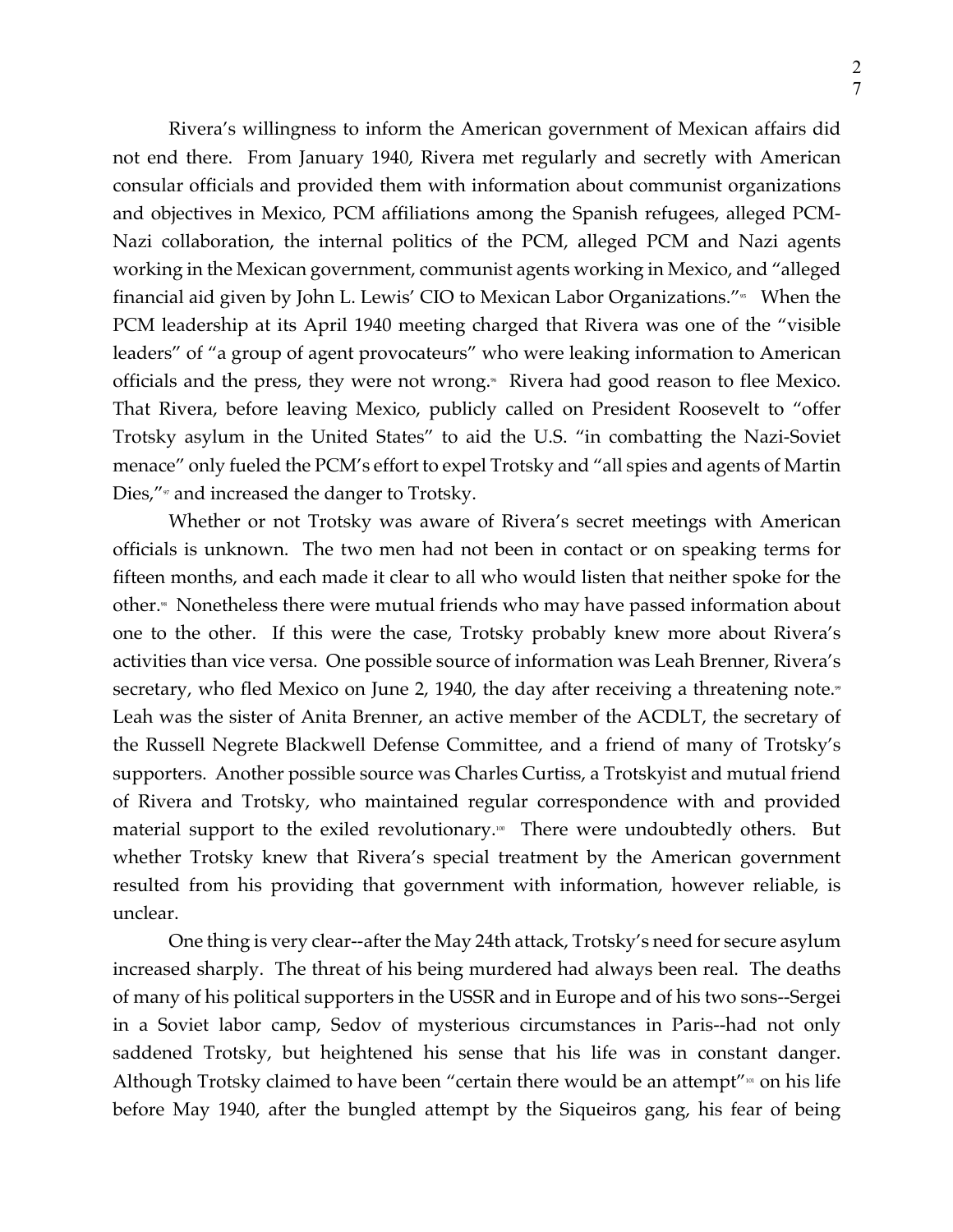murdered intensified. His home in Coyoacan, the defenses of which were already formidable, was further fortified. The ongoing Mexican presidential election campaign made clear to Trotsky the uncertainty of his asylum in Mexico. The two leading candidates, Avila Camacho and Almazan, had publicly stated their intention to expel Trotsky. His days in Mexico appeared to be numbered.<sup>102</sup> If Trotsky as an individual and as the leader, theoretician and embodiment of the Fourth International were to play an active role in the direction of that movement and in revolutionary politics, he needed a secure place of asylum which permitted him close contact with his supporters. With war raging in Europe and the Far East, the only possible places of asylum were in the Americas, and of these asylum in the U.S. was the ideal. Previous efforts to gain admission, even temporary, to the U.S. had failed, and in the aftermath of the Dies' Committee affair, Trotsky's support within the U.S. had diminished sharply. What he needed was something of significant value to persuade the U.S. government to look favorably upon an application for a visa.

In this context, Trotsky's writings during his last three months and his staff's behavior during this period and after his death suggest that he pursued a dual strategy which sought to enhance the prospects of retaining his asylum in Mexico, while at the same time providing the U.S. government with information of sufficient value to enhance his prospects for a visa.

During his last three months, Trotsky set aside the biography of Stalin on which he had been working and devoted his energies almost exclusively to the investigation of the May 24th assault and its aftermath. $\infty$  During this time, Trotsky wrote on two interrelated issues. The first was his claim that three Mexican publications--*Futuro*, *El Popular*, and *La Voz de Mexico*--received financial support from the GPU in exchange for which they adhered to the Stalinist line. Related to this charge was Trotsky's accusation that Lombardo Toledano, the head of the CTM, worked as a foreign agent of the Kremlin. The second issue was Trotsky's claim that the Soviet government through the GPU exercised complete control and direction of the Comintern and the communist parties of the U.S. and Mexico. What bound the two issues together was Trotsky's urgent need to expose the GPU network which he believed engineered the May 24th assault and which would try again because, as he correctly noted, "Stalin seeks my death."<sup>104</sup>

Let us first turn to Trotsky's battle with the Mexican press and Toledano. During his three and a half years in Mexico, the PCM's newspaper, *El Machete* and (after October 1938) *La Voz de Mexico*, as well as the CTM's newspaper, *El Popular,* and its magazine, *Futuro,* had published numerous, often slanderous, accusations about Trotsky's political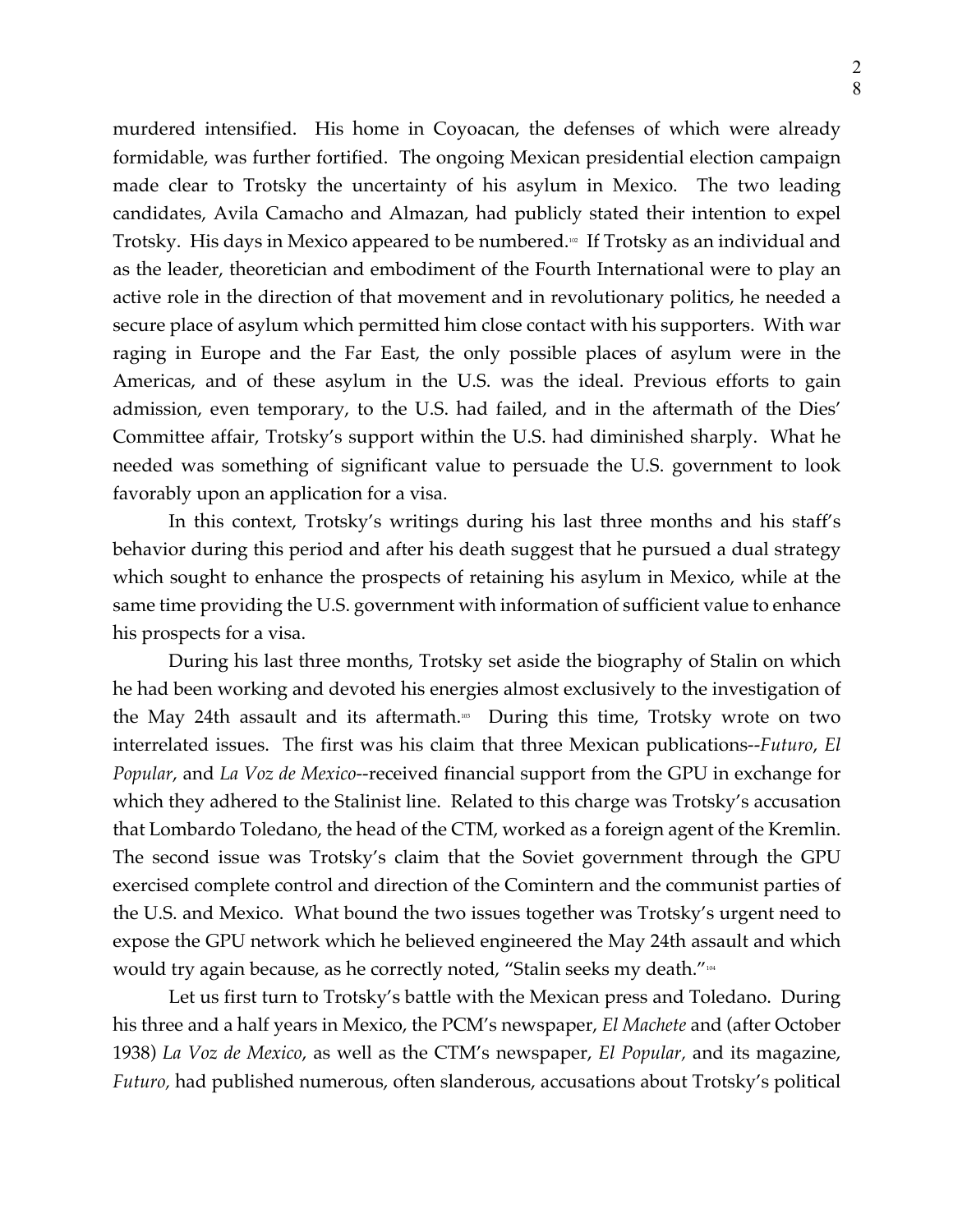activities and intentions.<sup>105</sup> By mid-May 1940, Trotsky had reached the limits of his patience and challenged the publications to substantiate their accusations.<sup>106</sup>

Shortly after the May assault, *Futuro, El Popular*, and *La Voz de Mexico* published assertions that Trotsky himself had engineered what they called a "self assault." Trotsky was outraged by the charge which he viewed as having two purposes: "(1) to stir up police hostility against the victim of the aggression and thus to aid the aggressors; (2) to cause, if possible, my expulsion from Mexico; that is to say, my transfer into the hands of the GPU."<sup>107</sup>. On May 27, he wrote to the Attorney General of Mexico, the Chief of Police of the Federal District and the Secretary for Internal Affairs charging that these publications received money from the Soviet government. Trotsky claimied that the "attempted assassination could only be instigated by the Kremlin; by Stalin through the agency of the GPU abroad," that "[t]he GPU is particularly concerned with the problem of preparing public opinion for a terrorist act [and that]...This part of the job is always assigned to the the Stalinist press, Stalinist speakers, and the so-called 'friends of the Soviet Union.'" To understand how and by whom the attack was organized, "it is essential to categorically establish that the activity of the GPU is closely intertwined with the activity of the Comintern...[I]n the Central Committee of each section of the Comintern there is placed a responsible director of the GPU for that country." Therefore, "[t]he judicial investigation [into the May 24 assault], it seems to me, from this point of view cannot fail to examine the work of the newspapers *El Popular*, *La Voz de Mexico*, and some collaborators of *El Nacional*."<sup>108</sup>

*El Popular* and *Futuro* immediately initiated a libel suit against Trotsky.109 The evidence which he presented to the court sought to accomplish two aims: to show the interlocking network of the editorial boards of the publications, and to prove that the publications acted as agents of the Soviet government, specifically the GPU. Trotsky's evidence in support of the former was far more convincing than that in support of the latter, which consisted of circumstantial evidence and sought to turn the charges of slander and defamation against his accusers.<sup>110</sup>

Trotsky also charged that Lombardo Toledano, the leader of the CTM and editor of *Futuro*, "*took part in the moral preparation of the terrorist attack*,"111 and that *"Toledano knew in advance of the preparations for the attempt,* even if in the most general way."<sup>112</sup> He described Toledano as a "foreign agent of the Kremlin."<sup>113</sup> Nor did Trotsky limit his accusations to Mexico. He charged Harry Block, an American correspondent for the *Nation* who published an article about the "self-assault" in that publication, with being "an agent of the Soviet Embassy in Washington." After characterizing the staff of the *Nation* as "an infamous reptile breed," Trotsky went on to describe Block as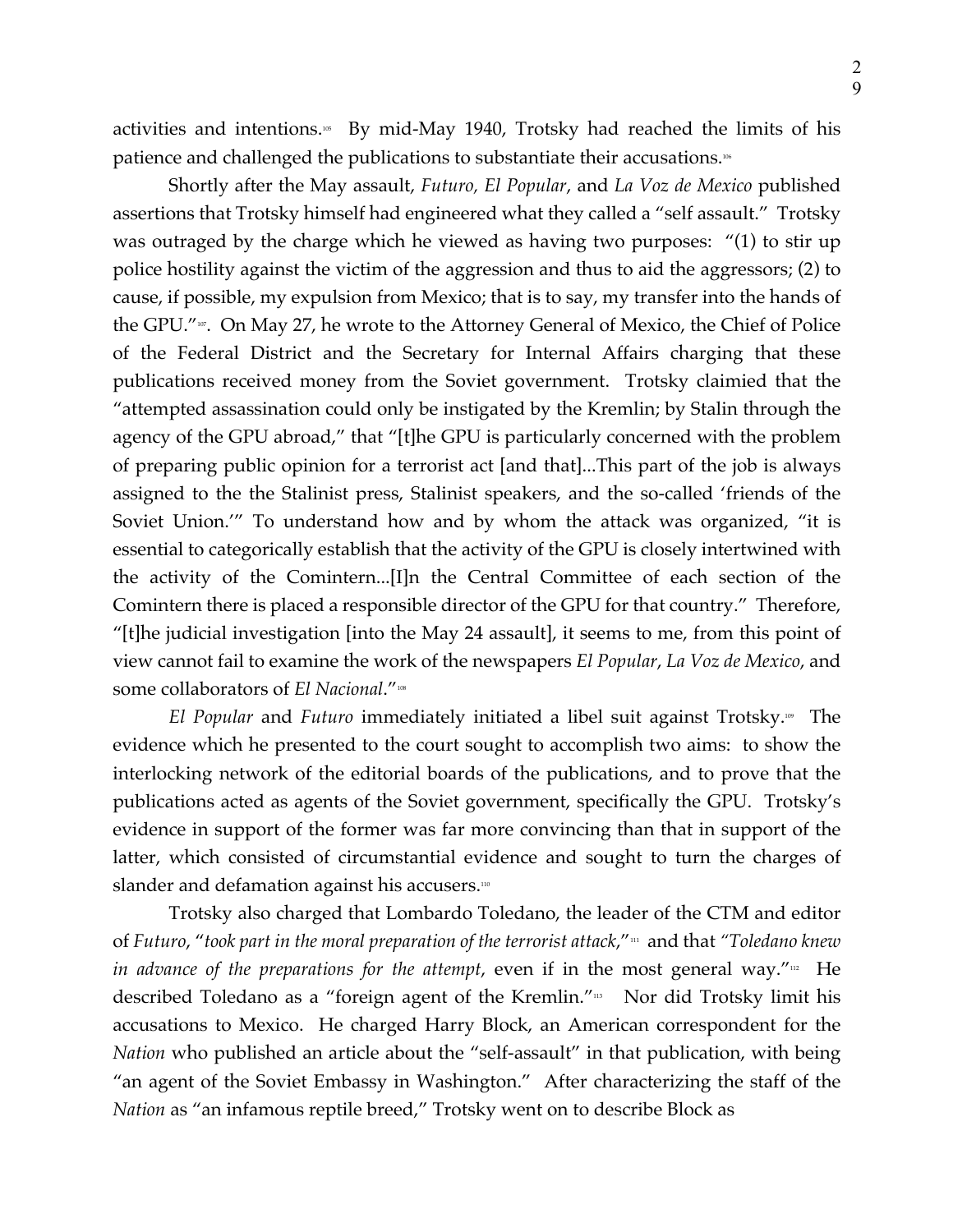a close collaborator of Lombardo Toledano, the notorious political agent of the GPU in Mexico. Harry Block is the managing editor of *Futuro*, the foul, slanderous monthly of Lombardo Toledano...The "authority" of Harry Block is based upon the fact that he is considered the agent of the Soviet Embassy in Washington in relations with the CTM. The head of the Soviet agency in Washington is [Ambassador] Oumansky, who made his diplomatic career out of being an agent of the GPU. Consequently, Harry Block is the confidential go-between for two agents of the GPU, Oumansky and Lombardo Toledano. No wonder that Harry Block defended the dirty theory of "selfassault" in the pages of such a prostituted magazine as the *Nation*. 114

At the July 2 libel hearing, Trotsky charged that *La Voz de Mexico* also received financial support from Moscow. That newspaper responded with a libel suit. Over the next month and a half, Trotsky worked tirelessly on a document which he would use to substantiate his charge, and which proved to be his last substantive work, "The Comintern and the GPU." Although Trotsky began that essay with the assertion that "This document pursues aims which are juridical and not political," $\mu$  the piece is of inestimable political value.

The document seeks not simply to prove that *La Voz de Mexico* received funds from the GPU in Moscow, but also that all communist parties and organizations sympathetic to the USSR did so. After a brief summary of his views on the reasons for the degeneration of the Soviet experiment and statements about the GPU being the organizer of the May 24th attempt on his life, Trotsky turned his attention to the role of *La Voz de Mexico* in the "moral preparation" of the assault and its editorial board's alleged foreknowledge of the attack: "The editorial board of *La Voz de Mexico* knew of the impending attempt and was preparing the public opinion of its own party and sympathizing circles."<sup>16</sup> It is not until the second half of the piece that Trotsky presents some rather compelling substantive and circumstantial evidence in support of his accusation that "*La Voz de Mexico*, *El Popular*, and *Futuro* are tools of the GPU and enjoy its economic aid."117 Among the substantive evidence presented were a December 1917 Council of People's Commissars decree allocating financial aid to revolutionary organizations and sworn affidavits from three people: Benjamin Gitlow, a former leader of the CPUSA, on GPU control of the financial affairs of the Comintern; Joseph Zack, a former CPUSA activist, on financial aid given by the Comintern to Latin American communist parties; and Walter Krivitsky on the "system of the organization of the GPU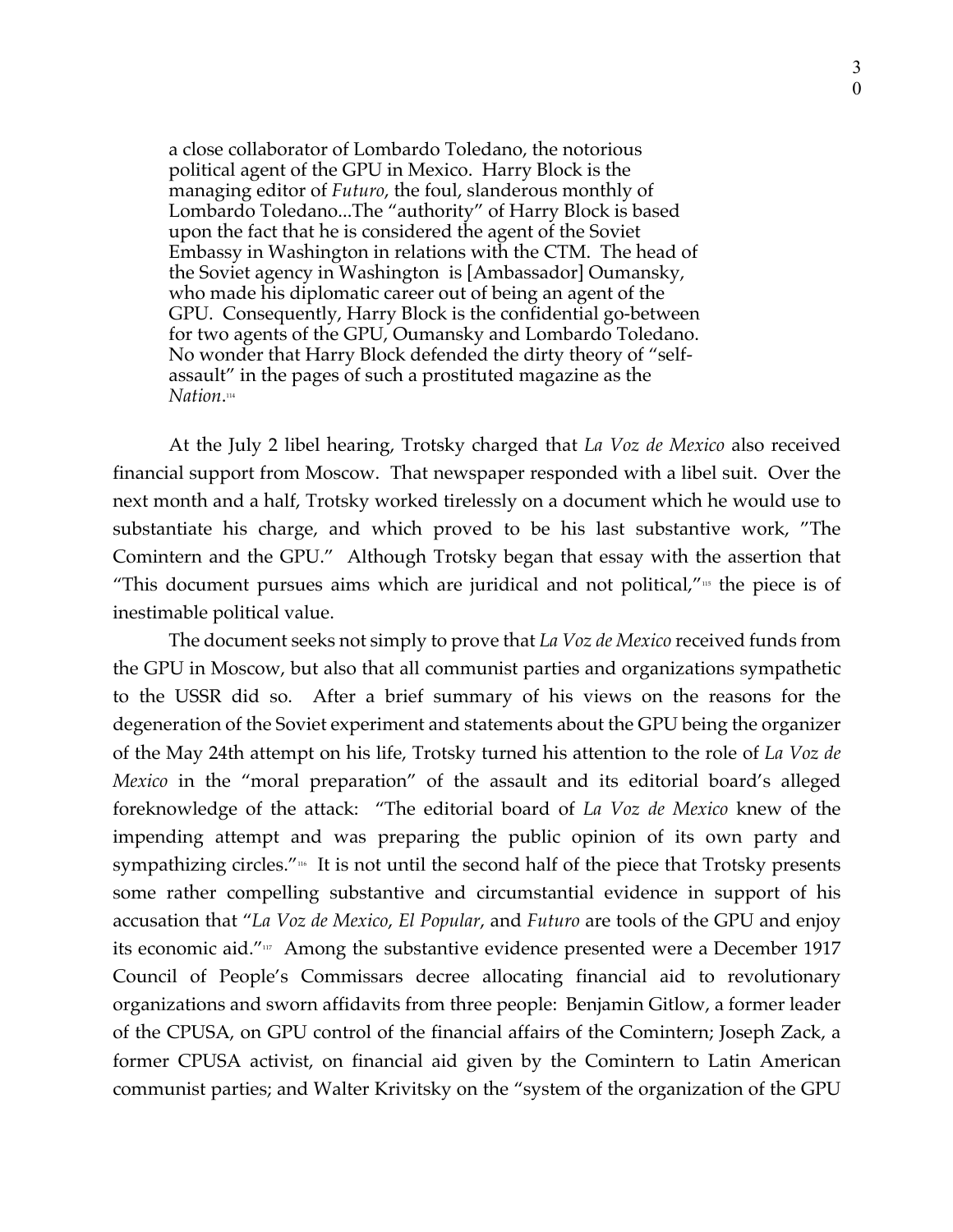in the USSR and abroad, the relations between the GPU and the Comintern, and the terroristic activity of the GPU abroad."<sup>118</sup>

Since the document served a specific juridical purpose, its value as a political document is open to interpretation. There was nothing new in it to the U.S. State Department,<sup>119</sup> although it might have interested the Dies Committee enough to extend an invitation to Trotsky to testify. Within Mexico, the document would have put the beleaguered PCM on the political and legal defensive, thereby possibly enhancing Trotsky's security and the possibility that he might be allowed to stay in Mexico.<sup>120</sup>

To appreciate Trotsky's and his staff's perception of the political importance of his charges against the PCM and the Mexican radical press, it is worth examining their meetings with U.S. Consulate officials in the aftermath of the May 24th assault. The process began, understandably, when Trotsky and his staff cooperated with the U.S. Consulate's investigation into the whereabouts and fate of his kidnapped bodyguard Robert Sheldon Harte, an American citizen. Trotsky's secretaries provided the Consulate's staff with information about the assault and Harte. In June, James McGregor of the Consulate met with Trotsky in his home and discussed Harte's case. He met again with Trotsky on July 13th, "to learn of developments" in the investigation of the May attack. After commenting on the irony that the Arenal brothers, who participated in the May attack, could get into the U.S. "when he himself was mandatorily excluded," Trotsky told McGregor in considerable detail of the allegations and evidence he had compiled while preparing "The Comintern and the GPU," although he made no mention of that essay. He gave to McGregor the names of Mexican publications, political and labor leaders, and government officials allegedly associated with the PCM. He charged that one of the Comintern's leading agents, Carlos Contreras (the alias for Vittorio Vidali), served on the PCM's Directing Committee. He also spoke of the efforts of Narciso Bassols, the former Mexican Ambassador to France, whom he claimed was a Soviet agent, to get Trotsky deported from Mexico.<sup>121</sup>

Five days later, Charles Cornell, one of Trotsky's secretaries, visited the Consulate and gave to George Shaw, a member of the consular staff, a "strictly confidential memo" from Trotsky which discussed the activities in Mexico of Enrique Martinez Riqui, purportedly a GPU agent in Latin America who allegedly "planned and directed" the 1940 purge the PCM. Riqui allegedly operated out of New York and "has direct contact with Moscow".<sup>122</sup>

Given that the U.S. Consulate could do little to enhance Trotsky's security in Mexico and that the information he gave to McGregor was of uncertain relevance to the investigation of Harte's disappearance, one can reasonably conclude that Trotsky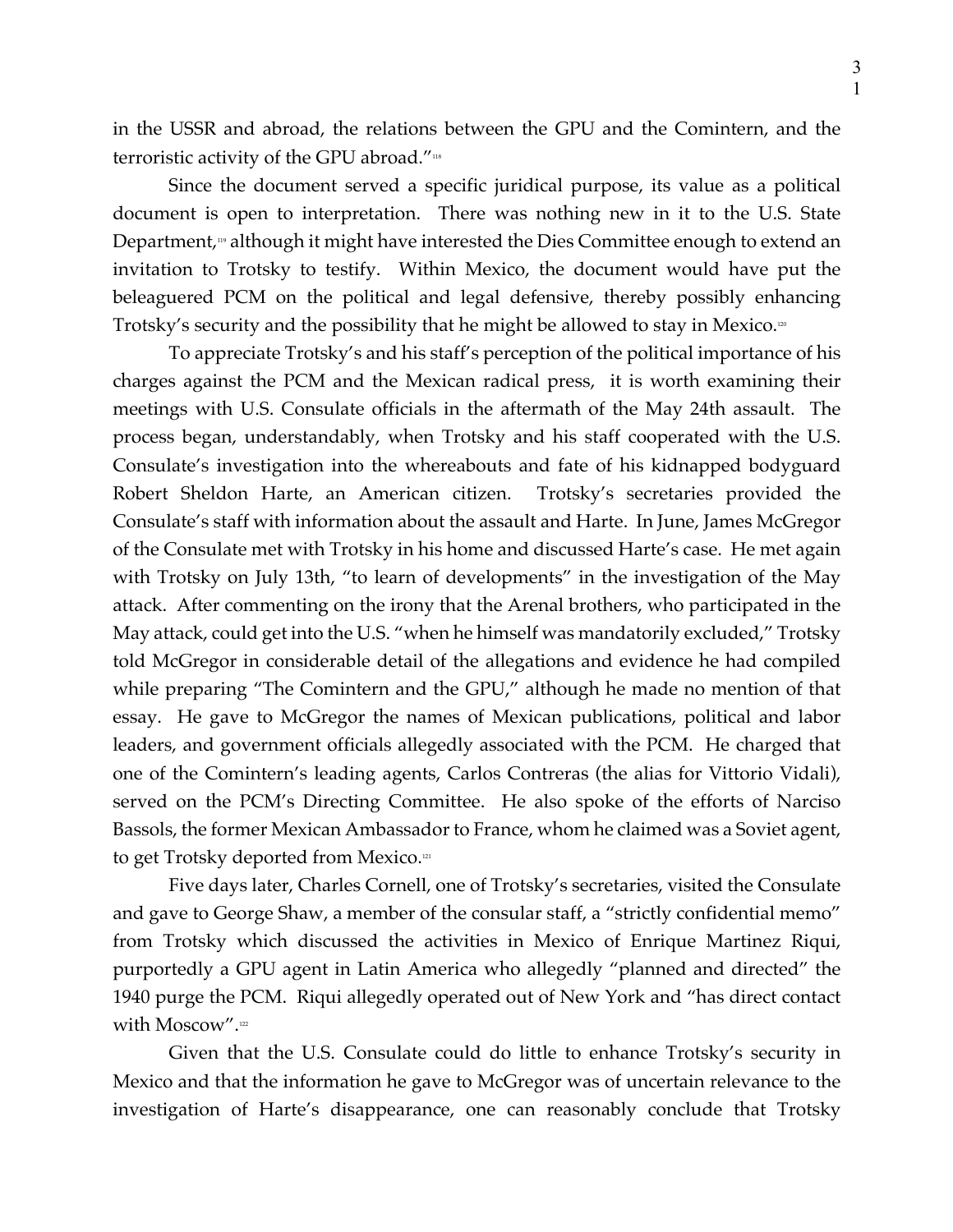provided this information to enhance his value as a source of information, while simultaneously striking a blow against alleged Soviet agents in Mexico and the U.S. whom he believed threatened his safety.

On August 22, just such an agent, Ramon Mercador, murdered Trotsky by driving an alpenstock into his skull. After the assassination, Trotsky's attorney, Albert Goldman, and members of Trotsky's staff made a series of efforts to have his ashes buried in New York, a prospect from which the State Department recoiled so sharply that they did not fully inform Goldman of the law.<sup>123</sup> On September 3, Joseph Hansen visited Robert McGregor at the American Consulate and informed him of Trotsky's three unpublished works on the Mexican press and "The Comintern and the GPU" (of which McGregor was unaware) and promised to give them to him. The next day Hansen gave McGregor these works and a secret memorandum of a conversation between a "Directing Member of the Fourth International in New York, and a prominent member, "W", of the Fourth International" which touched on a series of issues relating to Trotsky's murder.<sup>124</sup> Ten days later, Hansen gave to McGregor more documents and information found in Trotsky's desk about a number of individuals in Mexico, the U.S., and France, some of whom were suspected Soviet agents.<sup>125</sup>

It is, of course, possible to interpret Trotsky's giving information about alleged communists and Comintern agents to U.S. consular officials as an understandable effort to identify and apprehend those responsible for the May assault and Harte's murder. He had every reason to be worried for his life. Viewed in this way, he acted in self defense. No one could possibly deny Trotsky the right to defend himself. But given that much of the information that he gave to the Consulate was of uncertain relevance to the investigation of the May assault, such an explanation is incomplete. There is another and equally plausible way of viewing Trotsky's dealings with the U.S. Consulate, one consistent with his political behavior in Mexico.

From early 1937 until December 1939, Trotsky and his supporters worked diligently and persistently to secure him a visa to enter the United States. These efforts were usually done under false pretenses and with Trotsky's full knowledge. Stolberg's and LaFollette's efforts to get Trotsky a visa for medical reasons was disingenuous. According to a doctor who was a Trotskyist, neither Trotsky's nor his wife's health provided cause for alarm. Their efforts in 1937 were clearly motivated by their desire to have Trotsky appear before the full Commission of Inquiry in New York or, at a minimum, provide a precedent for later securing a resident's permit for him. LaFollette's futile plea to Berle in 1938 to grant Trotsky a visa for medical reasons was motivated by her desire to establish just such a precedent. In fact, Trotsky's health provided no reason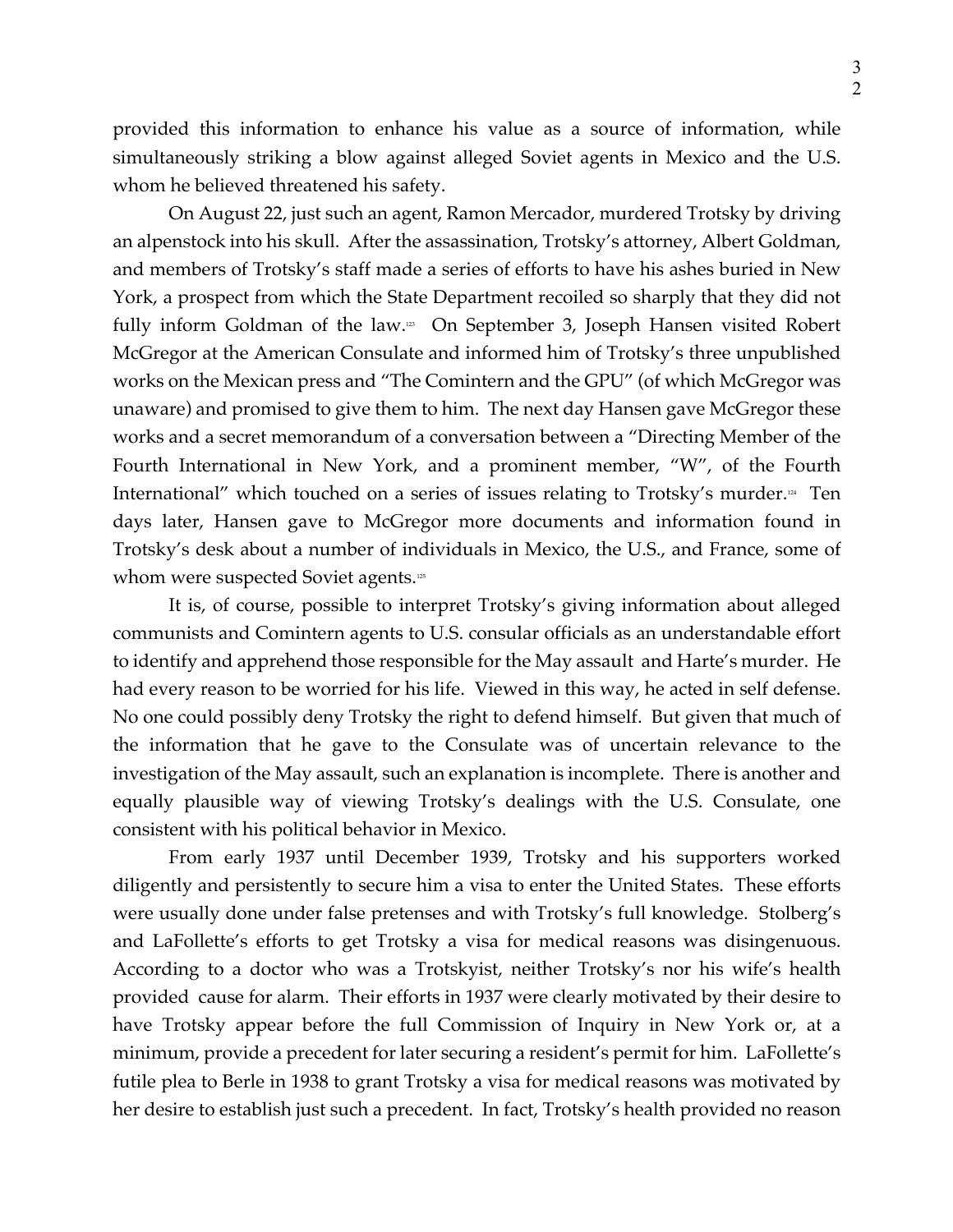for alarm or special medical treatment. In March 1939, he wrote to a comrade: "Your proposition of sending an American doctor here is not advisable. Nothing is new other than the aggravation of the chronic things. The general name of my illness is 'the sixties' and I do not believe that in New York you have a specialist for this malady." $126$  When his alleged need for medical care proved to be unpersuasive, Trotsky changed tactics and worked with General Glassford and the ACLU to gain admission to conduct historical research, the same reason that he had given in his 1933 appeal. In fact, there is no evidence that Trotsky ever seriously contemplated writing a comparative history of the Russian and American civil wars.

In late 1939, Trotsky enthusiastically accepted the Dies Committee's invitation which would have not only allowed him to help Dies suppress the CPUSA and hamstring the Comintern in the Americas, but also promised to secure for him and his wife a six month visa. His explanations aside, his eager efforts to contribute to Dies' anticommunist and anti-labor witch-hunt irreparably damaged his credibility among his former American supporters, and suggests that he had placed his personal needs above those of the party and class that he claimed to represent. After December 1939, Trotsky had to rely on his own devices if he was to gain admission to the U.S..

In this context, Trotsky's behavior after the May assault suggests that he had adapted but not abandoned his tactics. From December 1939, he knew full well that the State Department opposed his admission to the U.S., but the official courtesy given to Rivera after the May assault may have rekindled his hopes. His writings and relations with the U.S. Consulate after May can therefore plausibly be viewed as another in a series of tactics which had dual purposes. His allegations against his enemies in Mexico put them on the defensive and offered the prospect that they would be seriously weakened and possibly outlawed. Either outcome might enhance his safety and enable him to remain in Mexico. By providing the U.S. Consulate with information about common enemies, be they Mexican communists or Soviet agents, Trotsky may well have hoped to prove his value to a government that had no desire to grant him a visa. Trapped as he was in the summer of 1940 in a dire predicament, such a strategy offered the possibility of success and few liabilities. He had nothing to lose by providing information to the U.S. government.

This essay has sought to shed light on Trotsky's heretofore unknown three and a half year effort to gain admission to the U.S. Futile though it was, he pursued it consistently using all the available means at him. At times, such as his agreement to testify before the Dies Committee and his giving information to the American government, these means seemed to run counter to his political principles. Herein lay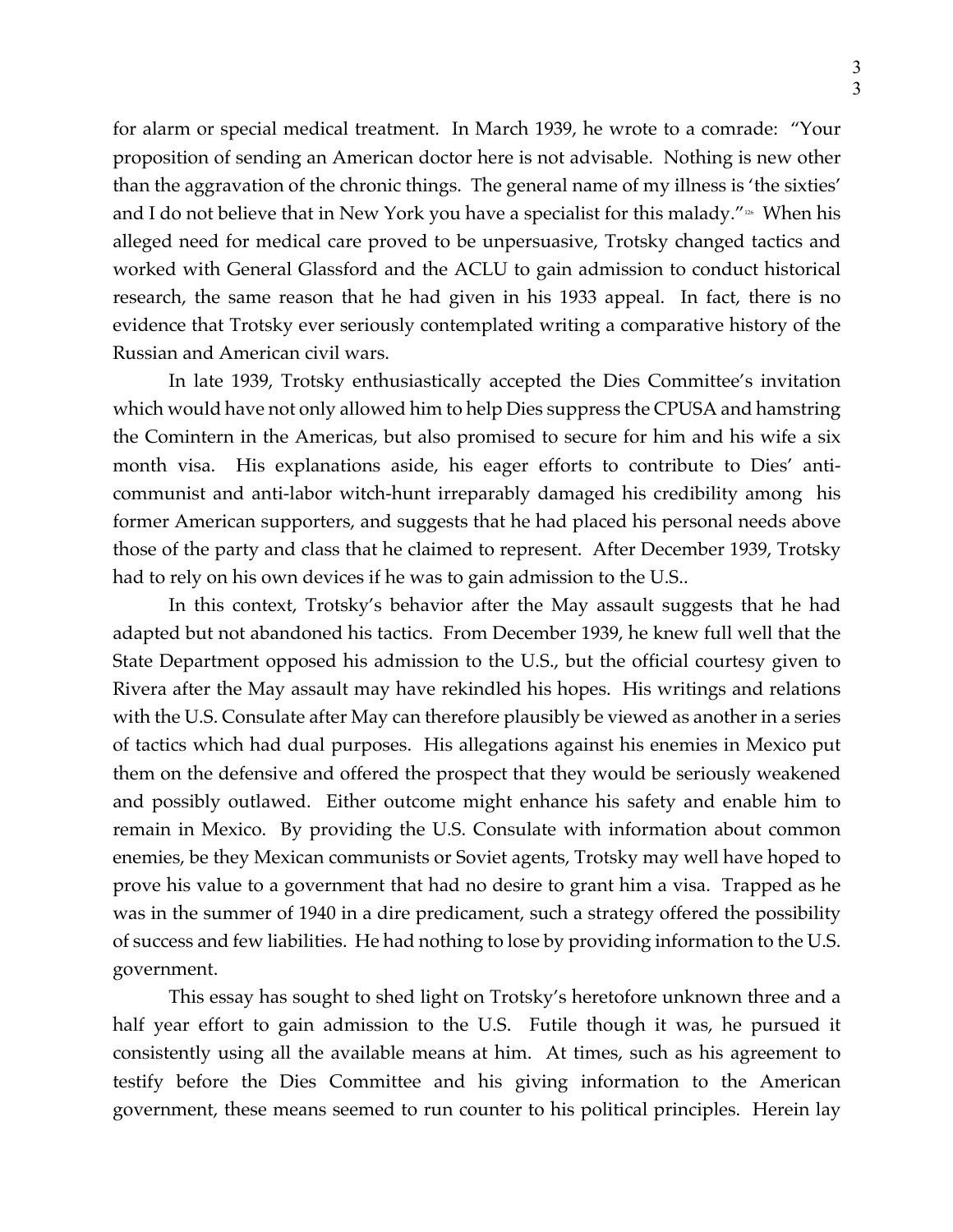one of the most striking features of Trotsky's behavior during his final years. His orders to have the Workers Party dissolve and join the Socialist Party, his clandestine direction of his supporters on the ACDLT, his agreement to appear before the Dies Committee, all were motivated by three overlapping goals: to convey his political views to the broadest possible audience; to enhance his personal safety; and to weaken Stalin, the GPU and the Comintern, the main enemy. In pre-revolutionary Russia, Bolsheviks and Social Democrats like Trotsky argued that participation in the Duma (the national assembly) and other tsarist organizations for the purpose of weakening the enemy and making their own positions known to a broader audience were entirely appropriate. Yet at the same time, they also sought to expose what they considered the political bankruptcy of such bodies. When Trotsky defended his decision to testify before the Dies Committee, he did so because he viewed it as no different than any other parliamentary body. He hoped to use it as a tribune to denounce Stalin, to convey his views to a wide audience, and to expose Dies' reactionary intentions. In 1937, Trotsky wrote: "I consider that there are no means that are good or bad in themselves or in connection with some suprahistorical principle. Those means that lead to...liquidating the power of man over man are good." $\nu$ Lenin and Stalin would have agreed.

This is not the place to debate the morality or immorality of Leninist political ethics, but rather simply to note that until his death Trotsky's political behavior remained quintessentially Leninist. To use all available forums to further the cause and to expose and weaken the enemy was a hallmark of Leninist political tactics. Trotsky, the U.S. government and the ACDLT's members may all have shared a common enemy--Stalin- but Trotsky's unswerving adherence to his revolutionary beliefs and Leninist tactics undermined all efforts to turn that common enemy to his advantage. The American government feared his revolutionary philosophy. His American liberal supporters, for whom the means were as important as the ends, became disillusioned with his sectarian tactics and behavior as exemplified by his opposition to the Popular Front, his condemnation of those who did not share his views, and his willingess to testify before the Dies Committee. Tactics which had worked well in revolutionary Russia failed miserably in America.

Trotsky's political behavior during this period also sheds light on the dangers inherent in a vanguard political party, such as the CPSU or the American Trotskyist party. In *The Making of the English Working Class*, E. P. Thompson wrote of the "theory of substitution" as occuring when "the party, sect or theorist...disclose class-consciousness not as it is but as it ought to be."<sup>128</sup>. Perhaps the best example of the theory of substitution was the CPSU, of which Trotsky was a member from 1917 to 1927, which viewed itself as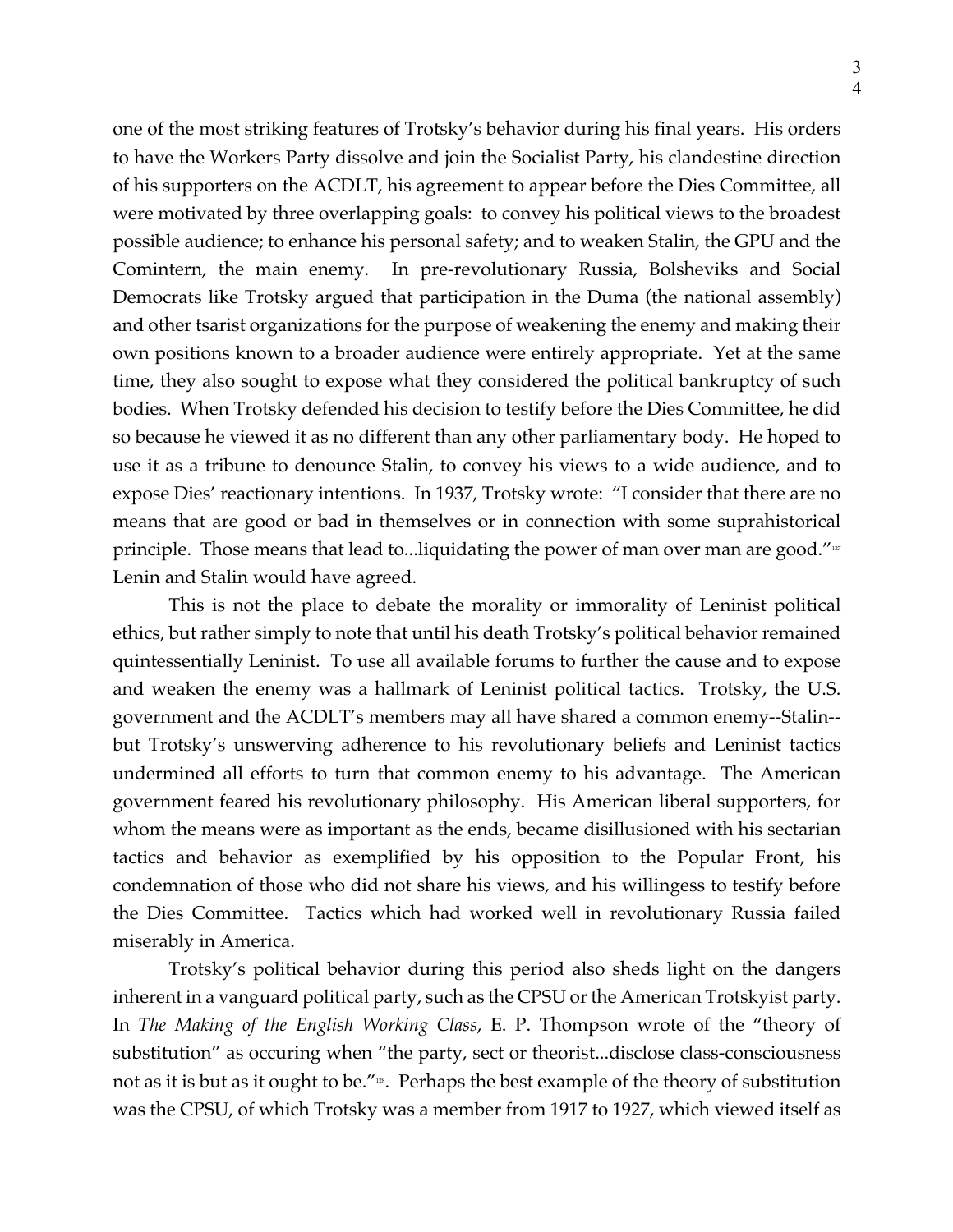the vanguard of the working class. Shortly after the Russian revolution, the party's selfproclaimed role as the vanguard of the working class justified its acting in the name and against the desires of the Russian proletariat. As the alleged repository of proletarian class consciousness, it substituted itself for the working class. Trotsky's efforts to militarize labor in 1920 stand as a clear example of the theory of substitution. After his ascendancy to power in 1929 and the advent of the cult of personality, Stalin, the selfproclaimed personification of Leninism, substituted himself for the party. By the logic of substitution, Stalin had become the embodiment of what the CPSU and Soviet working class ought to have been and should have become.

If we examine Trotsky's political behavior during his campaign to secure an American visa, we can see another, less well known example of the theory of substitution by the leader of vanguard party, albeit an unsuccessful one. Examples of Trotsky substituting himself for and imposing his will on his American party include his orders in that the Workers Party disband itself and infilitrate the American Socialist Party (and then to leave it the next year), and his orders to his comrades on the ACDLT. Despite his ignorance of the norms and nuances of American political culture, he berated his comrades' very sensible advice on how to work in the ACDLT and lectured them on "Marxist rules of coalition." In fact, throughout his stay in Mexico, it was Trotsky's position on an issue, irregardless of whether or not it was politically wise or appropriate, that determined his American party's policy. The logic of substituting himself for his party led Trotsky to agree to appear before the Dies Committee. Despite his own comrades' objections and pleas that he not testify for fear of his testimony's impact on the American labor movement and his own party, Trotsky agreed to testify "as a political duty." Like Stalin, Trotsky had substituted his needs and his views for those in whose name and interests he conducted his revolutionary struggle. Given Trotsky's belief that "there are no means that are good or bad...in connection with some suprahistorical principle," his substituting his own needs and beliefs for those he purported to represent stands as evidence of the dangers inherent in a vanguard party and how staunchly Leninist he remained. What is less clear is what the "suprahistorical principle" he stood had become.

<sup>1</sup> Trotsky to The General Consulate of the United States of America, Istanbul, May 25, 1933. The National Archives , Record Group 59 (Records of U.S. State Department; Hereafter RG 59). 2 Trotsky was deemed inadmissible under the provisions of Section 3 of the Act of February 5, 1917 and of the Act of October 16, 1918 as amended by the act of June 5, 1920. The decision on Trotsky's inadmissibility was written by Robert Kelley, Division of Eastern European Affairs,  $\overline{a}$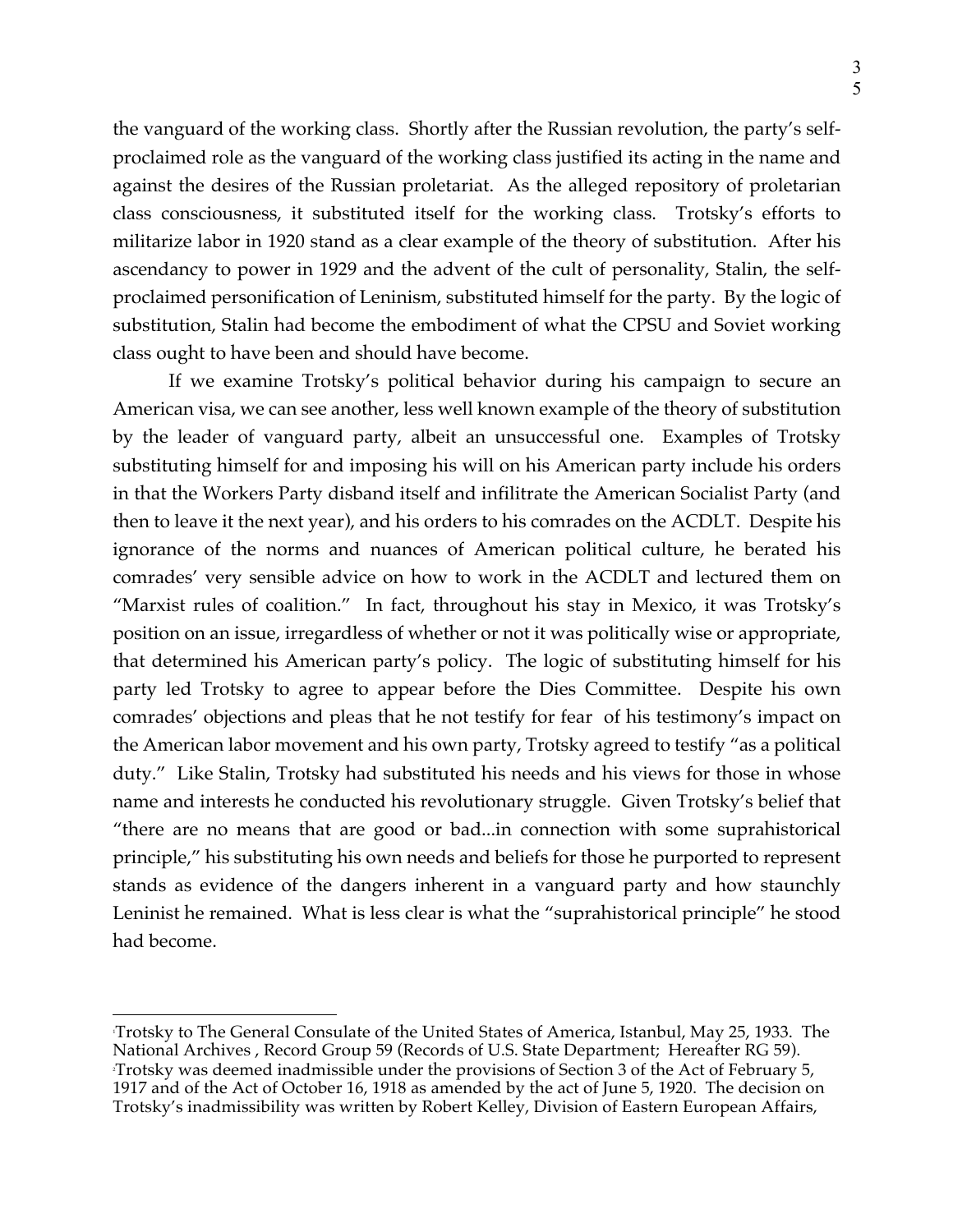$\overline{a}$ Department of State, and is dated June 23, 1933. The telegram from the Immigration and Naturalization Service conveying the decision was dated July 10, 1933 and signed Phillips. National Archives, RG 59.

3 Trotsky frequently noted that the Soviet government did not seek his formal extradition or deportation, either of which would have required a formal hearing at which the charges levelled against Trotsky at the August Moscow show trial would have to have been substantiated. But in 1940, Trotsky wrote that "The Moscow trials of 1936-37 [sic] were staged in order to obtain my deportation from Norway, i.e. actually to hand me over into the hands of the GPU." *Writings of Leon Trotsky 1939-40* (New York, 1977), 352.

4 The most thorough report on the American Committee's activities and those of committees abroad can be found in its final report entitled "Report to the Members on the Work of the American Committee for the Defense of the Leon Trotsky", March 21, 1938. The full collection of documents relating to the ACDLT and the Dewey Commission can be found in the American Committee for the Defense of Leon Trotsky and Commission of Inquiry into the Charges Made against Leon Trotsky in the Moscow Trials ("Dewey Commission") collection in the Tamiment Library, New York University. Hereafter referred to as the ACDLT Collection.

5 John Dewey was the internationally renown educational philosopher who, in 1937, headed the sub-commission of inquiry which took testimony from Trotsky in Mexico on the veracity of the charges made against him at the Moscow trials. For more on this, see below. Norman Thomas was the leader of the American Socialist Party from 1928 until his death in 1968. Devere Allen was a leading member of the American Socialist Party, a journalist and author of numerous works on pacifism. Horace Kallen was a

philosopher, educator, and author of numerous works on nationalism. Joseph Wood Krutch was a dramatic critic and essayist who in the 1930s served on the editorial board of the *Nation*. Freda Kirchwey was a writer for the *Nation* from 1919, and its editor and publisher from 1937 to 1955.

6 The October 22, 1936 letter from these six announcing the formation of the ACDLT referred to it as the Provisional American Committee for the Defense of Leon Trotsky. ACDLT Collection. <sup>7</sup> "Report to the Members,", March 21, 1938, ACDLT Collection. In fact, members of the American Committee appear to have played a key role in getting Cardenas to consider granting Trotsky asylum. Anita Brenner, an active member of the ACDLT, appears to have urged her sister Leah, Diego Rivera's personal secretary, to have Rivera speak to Cardenas and his closest advisor, General Mujica, on Trotsky's behalf.

8 Defense committees also existed in Canada, Mexico, England, France, Czechoslovakia, Switzerland and Holland. These committees had the endorsement and support of the Labor and Second Internationals, and political parties such as the POUM, CNT and others. *Ibid.* 9 Horace Kallen to the Secretary of the American Committee for the Defense of Leon Trotsky, March 19, 1937, ACDLT Collection.

10George Novack to the American Committee for the Defense of Leon Trotsky members, February 4, 1937, ACDLT Collection. See also Meyer Schapiro's February 8, 1937 letter to members of the ACDLT; the February 19, 1937 issue of the *News Bulletin* of the ACDLT; and the "Report to the Members," ACDLT Collection. On the deep divisions created by the formation of the American Committee and the Dewey Commission, a sub-commission of the International Commission of Inquiry, see Sidney Hook, "Memories of the Moscow Trials," *Commentary*, 77, 3 (1984), 57-63; Sidney Hook, *Out of Step. An Unquiet Life in the Twentieth Century*. (New York, 1987), 218-247. On the Dewey Commission, see below.

"Freda Kirchwey to George Novack, February 9, 1937. Trotsky Archives, The Exile Period, Houghton Library, Harvard University.

12Trotsky appears to have first conceived of the idea of an international commission of inquiry in 1935 in relation to the arrest of his son, Sergei, in the aftermath of the Kirov assassination and accusations that the alleged Leningrad Center had attempted to send a letter to Trotsky. *Trotsky's Diary in Exile, 1935*. Translated by Elena Zarudnaya (Cambridge, MA, 1958), 129-133. The precise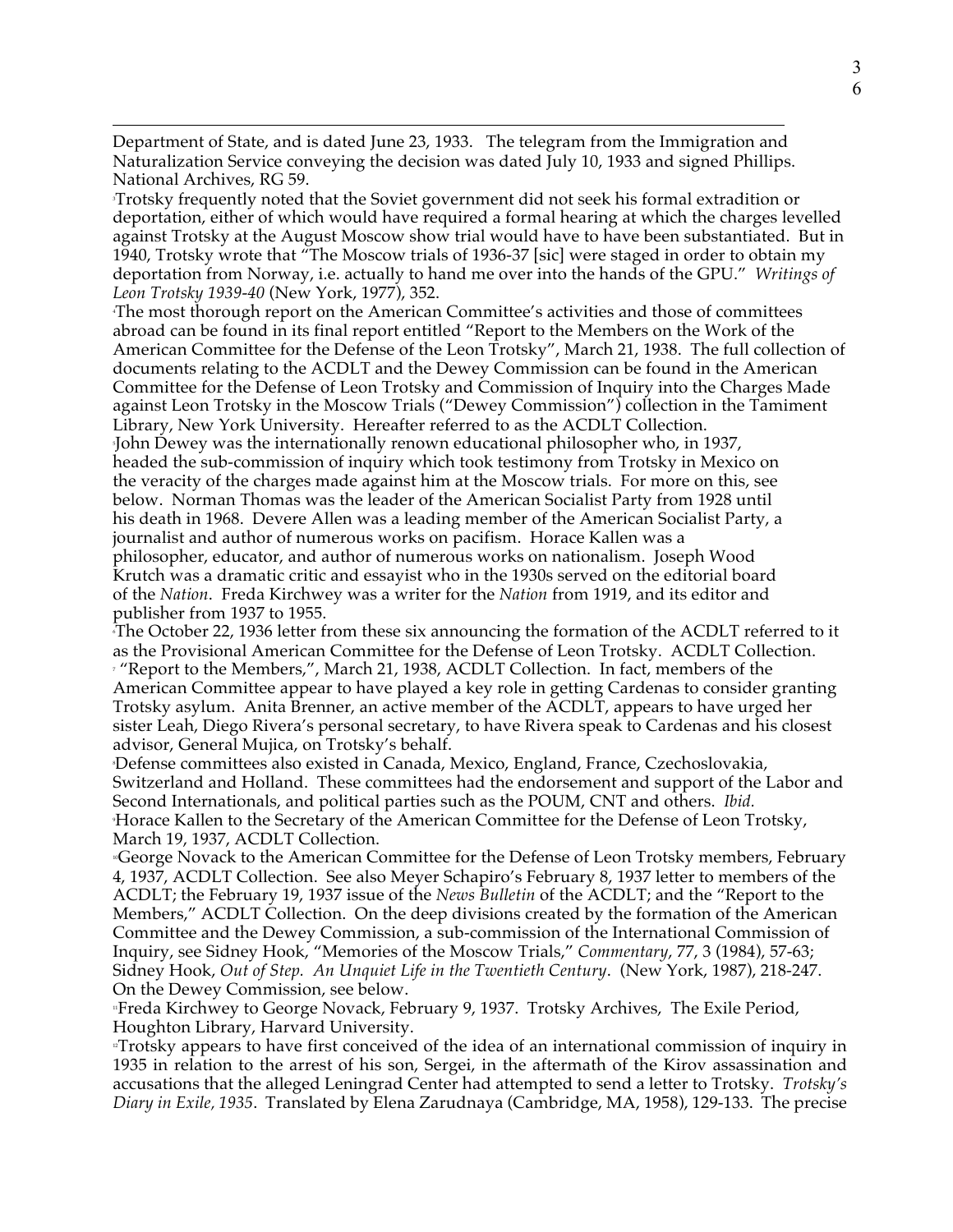$\overline{a}$ role of Trotsky's supporters in the Socialist Party in getting Thomas and Allen to organize the committee remains unclear.

13On the American Trotskyists' infiltration of the Socialist Party of America and Trotsky's role in that affair, see M.S. Venkataramani, "Leon Trotsky's Adventure in American Radical Politics, 1935-7," *International Relations of Social History*, 9, 1 (1964), 1-46, esp. 6-12; Constance Ashton Meyers, *The Prophet's Army. Trotskyists in America, 1928-1941*. (Westport, CT, 1977), 123-142; James P. Cannon, *The History of American Trotskyism* (New York, 1972), 216-256.

<sup>14</sup> Untitled (T5282), Trotsky Archives. Emphasis in the original. The copy of this document in the Trotsky Archives is undated and unsigned. The internal evidence suggests that it was written in November 1936, but precisely when that month is unclear. Although the Workers' Party of America had by that time merged with the Socialist Party, the internal evidence makes it clear that this secret circular was drawn up by leaders of the Workers' Party.

15Venkataramani, passim., esp. 6-14.

16See Trotsky's letter to James Cannon, March 9, 1937. *Writings of Leon Trotsky (1936-37)* (New York, 1978), 226.

<sup>17</sup>"Report to the National Committee of the Socialist Party USA," May 8, 1937. Trotsky Archives. <sup>18</sup>"The main work of the Committee rests on the [Socialist] Party...Party members are the mainstay of the office, do most of the lecturing and writing...arranging mass meetings, etc." *Ibid*. Of the 136 members of the New York and Chicago committees, fourteen were Trotskyists and fourteen were Socialists. Trotskyists held the two key executive positions: George Novack was the Secretary and Felix Morrow the Assistant Secretary. Many other members of the ACDLT were political or personal friends of Trotsky (e.g. V.F. Calverton, Suzanne LaFollette, Benjamin Stolberg, and others) So adept were the Trotskyists at steering the ACDLT for their own purposes that many members of the ACDLT were simply unaware of their ulterior motives. Paul Brissenden, an ACDLT member, wrote to the editor of the *New Masses:* "I am not a Trotskyist. There are persons on the committee who, I suppose, may be so catalogued. I have not seen the evidence that the committee is being steered by Trotskyists or others..." Brissenden to Taylor, February 7, 1937, ACDLT Collection.

19According to the agreement Trotsky signed aboard the ship "Ruth" on January 9, 1937, he pledged "quedar obligado a respetar nuestras leyes y d'abstenarse de hacer propaganda de su credo politico-social en Territorio Nacional." Notarized Agreement, January 9, 1937, Trotsky Archives.

»Trotsky telegram to the ACDLT, January 11, 1937. ACDLT Collection.

<sup>21</sup>Trotsky "To all the comrades in the committee," March 17, 1937, Trotsky Archives. <sup>2</sup>For example, see Herbert Solow letter to Trotsky in which he wrote: "I endorse a document which is...highly confidential. I have drafted it, and it will be acted on by a special subcommittee. I will show it Schachtman. Otherwise, nobody else on the Committee [ACDLT] is going to see it. After we have your corrections and Schactman's, and after the sub-committee approves it, we...will send it out...if you have no particular use for [it], please destroy it." Apparently Trotsky did destroy it since I have been unable to find it in his archive. The letter is undated but from the context appears to have been written in January or February 1937. Solow to Trotsky, nd, Trotsky Archives. Trotsky's comrades on the ACDLT sent to him correspondence relevant to the ACDLT. See for example, Felix Morrow to Frank Trager (a member of the Socialist Party) on the importance of having a member of the SP on the subcommission going to Mexico. April 9, 1937. Trotsky also received private correspondence between ACDLT members who were not comrades. For example, see Charles Beard to John Dewey, May 22, 1937. Trotsky Archive.

23Between December 1936 and March 1938, the ACDLT organized five mass meetings in New York. It also published six issues of its *News Bulletin* (in runs of 5,000 to 10,000) and several other publications, see "Final Report on the Work," ACDLT Collection. On the importance which Trotsky attached to the work of the ACDLT, especially its mass work, see Alice Ruhle-Gerstel, "No Verses for Trotsky. A Diary in Mexico (1937)," *Encounter,* 58, 4 \*1982), 26-41.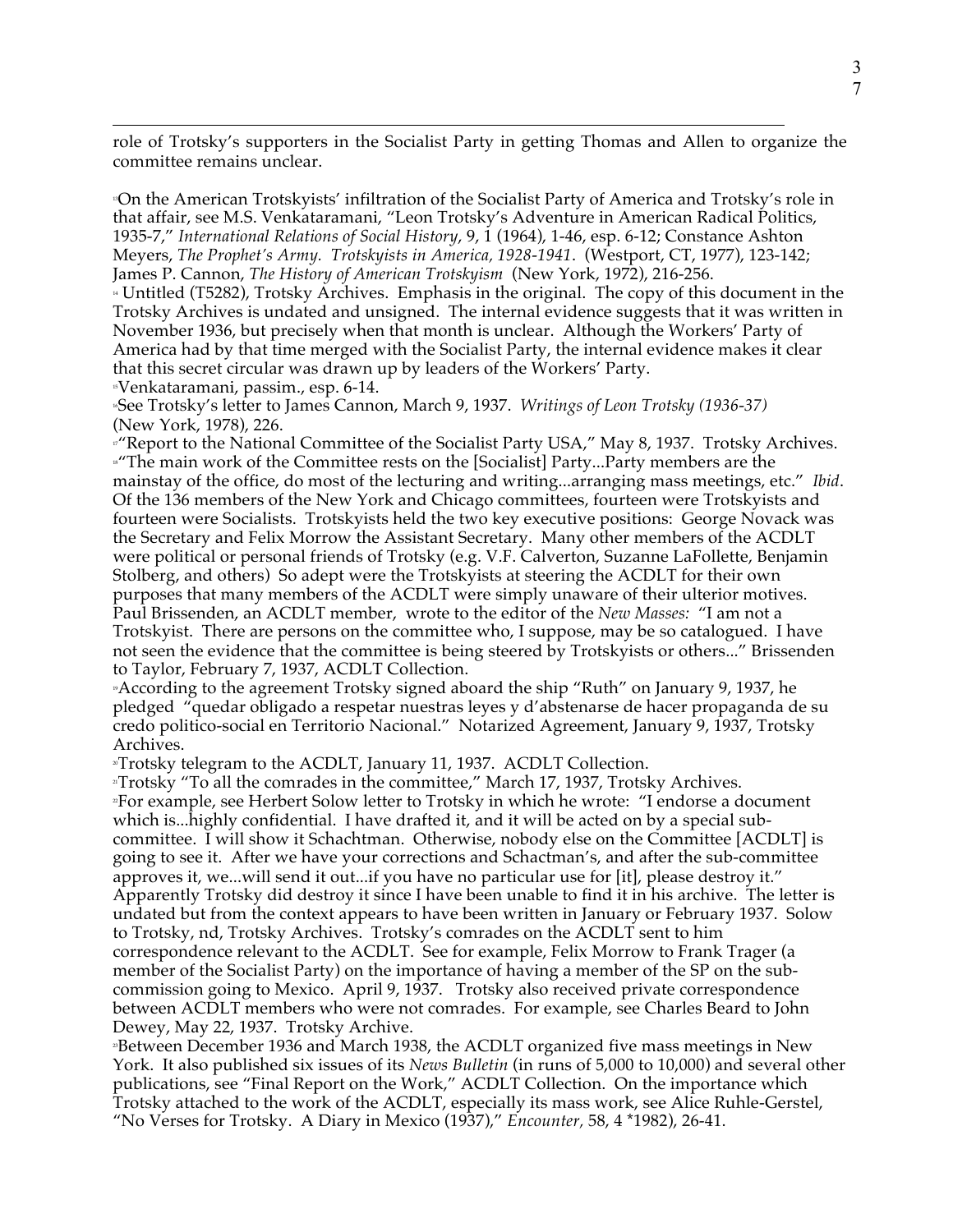24See Trotsky to George Novack, March 9, 1937, in *Writings of Leon Trotsky (1936-37)* (New York, 1978), 228-229.

<sup>25</sup>Trotsky "To all comrades in the committee," March 17, 1937, Trotsky Archives. Emphasis in the original. On the need for haste in putting together the inquiry commission, see also Wolf to Harold Issacs, March 17, 1937. Trotsky Archives. Solow was charged with drawing up the Model Statutes for a Commission of Inquiry. He presented his draft to the ACDLT at its March 1, 1937 meeting. See the minutes of that meeting attached to Novack's letter of March 10, 1937, ACDLT Collection.

26See Trotsky to Suzanne LaFollette, March 15, 1937. *Writings of Leon Trotsky (1936-37)*, 237-238. This letter is interesting because it suggests that Trotsky was not sure of the ability of those comrades on the ACDLT to fulfill his marching orders. In this letter to his friend LaFollette, who was treasurer of the ACDLT, he wrote of "the necessity for the immediate creation of the inquiry commission." He ended by noting that "I cannot and will not write about this matter to the committee officially...Please make whatever use of this letter you deem necessary."

27On the relations between the ACDLT, the Dewey Commission and the International Commission of Inquiry, and for the membership of the latter, see the "Final Report on the Work," ACDLT Collection.

28Alice Ruhle-Gerstel, "No Verses for Trotsky."

 $\overline{a}$ 

<sup>2</sup>The reporter was Frank Kluckhohn. Joseph Hansen wrote of Kluckhohn: "When the [Dewey] commission came down he [Kluckhohn] decided to take as objective an attitude as possible in accordance with the best newspaper tradition, that Goldman had told him on the first meeting that all these people had come down convinced that Trotsky was innocent, that Kluckhohn had considered this attitude absolutely improper and had so written in his article, that Goldman was not only a fool but had lied afterwards..." Hansen memo of March 17, 1938. Trotsky Archives. 30The stenographic report of the hearings can be found in *The Case of Leon Trotsky. Report of Hearings on the Charges Made against Him in the Moscow Trials.* (New York, 1937). The commission's findings can be found in *Not Guilty*. (New York, 1937?)

<sup>31</sup>*Writings of Leon Trotsky (1936-37)*, 274-275.

32On the fortunes of the PCM during the Cardenas years, see: Barry Carr, "Crisis in Mexican Communism: The Extraordinary Congress of the Mexican Communist Party," *Science & Society*, (Part 1) 50, 4 (Winter 1986-1987), 391-414; (Part 2), 51, 1 (Spring 1987), 43-67; Donald Herman, *The Comintern in Mexico.* (Washington, 1974), 103-146.

»In early 1937, the CTM chose not to push for Trotsky deportation. According to a CTM National Committee report on its "line of conduct" towards Trotsky, the CTM advised: "First, no importance shall be attached by the proletariat to the presence of Trotzky in Mexico, in order to prevent his stay among us from being exploited to divide the labor movement. Second. The groups associated with the CTM shall engage in no public acts for the purpose of commenting on Trotzky's stay in Mexico. Third. In no case shall Trotzky's expulsion from the country be requested, as the responsibility for his residence in Mexico has been left to the Government of Mexico. Fourth. The National Committee of the CTM will send a circular to all groups belonging to it, explaining the differences existing between our Confederation's program and Trotzkyism..." As quoted in H. E. Marshburn's Political Report on Mexico, January 26, 1937. National Archives, RG 59. However, this directive was honored more in the breach than in the observance. On the mounting campaign to "get rid of Trotsky," see below.

34According to the Fourth International, in 1938 membership in Trotskyist parties adhering to the Fourth International numbered 5,485, of which 2,500 belonged to the Socialist Workers Party, the heir to the Workers Party of America. These figures are probably optimist. *Documents of the Fourth International. The Formative Years (1933-40)* (New York, 1973), 289. See also, Christopher Z. Dobson and Ronald D. Tabor, *Trotskyism and the Dilemma of Socialism* (Westport, CT, 1988), 89- 94.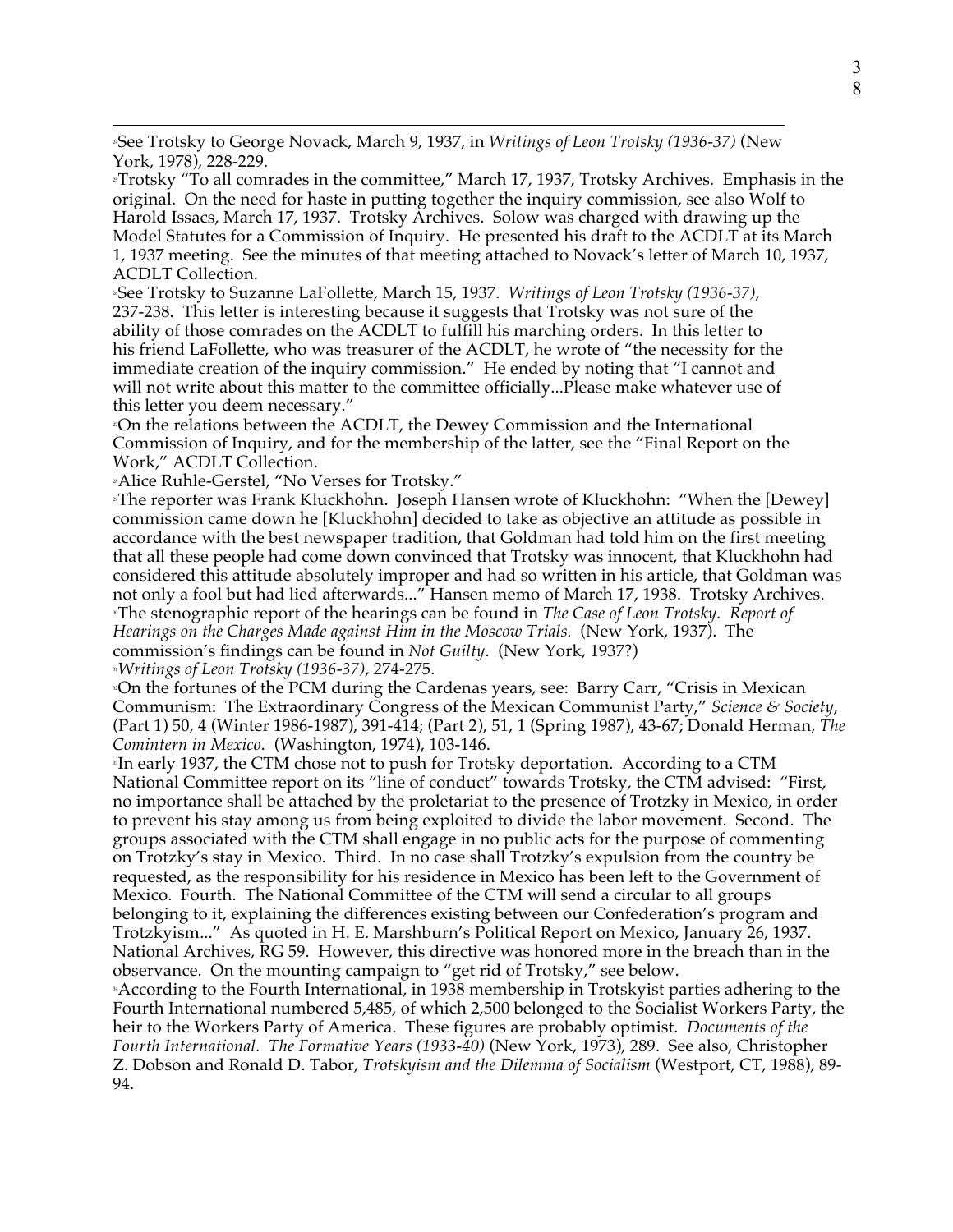$\overline{a}$ 35For examples, see: Jan Frankel to Margaret DeSilver, April 24, 1937; Albert Goldman to Charles Cornell, April 4, 1940. The Trotsky Archives. See also, Trotsky to Charles Curtiss, *Writings of Leon Trotsky 1939-40,* 346.

36On July 27, 1937, Benjamin Stolberg wrote to Trotsky of his meeting with U.S. Secretary of Labor, Frances Perkins at which he "asked her to grant you permission to visit Johns Hopkins....I did not expect much from her, partly because she had refused several times to grant you a permit before." Trotsky Archive.

37Walter Casey to Trotsky, February 11, 1937. Trotsky Archive.

38Stolberg to Trotsky July 27, 1937; Trotsky to Stolberg, July 31, 1937, Trotsky Archive. Trotsky's eagerness to secure the visa is clear from the list of questions he sent to Stolberg about various related issues, among them was : "The date of the eventual trip? It would be well to have my sojourn ...coincide with the sessions of the Full Commission."

»In his letter to Trotsky of August 5, 1937, Stolberg wrote : "The Department of Labor end of things is arranged. Suzanne [LaFollette] tried to [secure a visa] through other channels [at the State Department] and failed." Trotsky Archive.

40According to Fishler, Trotsky had slightly elevated blood pressure (170/95) and marked myopia, but all else was fine. Except for marked hyperopia, Natalia's health was fine. Her blood pressure was 114/80. See his report dated September 1937 in the Trotsky Archive. On Fishler's party membership, see his letter to James Cannon, March 6, 1940. Trotsky Archive. <sup>4</sup>Bernard Wolf to Joseph Hansen, July 29, 1937. Trotsky Archive.

42Suzanne LaFollette to Trotsky, August 6, 1937. Trotsky Archive.

43For the 1937 correspondence between Alexander Heard and Trotsky, see the letters and telegrams dated June 15, July 20, July 28, August 9, August 13, August 20, August 26, September 2, September 30, October 6, 1937. Trotsky Archive. The legal grounds for denying the visa can be found in a letter from The Legal Advisor, Department of State, to Mr. Hackworth, of August 27, 1937. National Archives, RG 59. Specifically the Legal Advisor wrote that "the Department has evidence that Trotzky advocates the 'overthrow by force or violence' of governments, including the Government of the United States, as a means of establishing communism throughout the world."

44I have been unable to find the report of Dewey's meeting with Hull. But in a letter to Alexander Heard dated October 6, 1937, that is after LaFollette's unsuccessful meeting with the State Department but before Dewey's, Trotsky wrote: "In view of the situation in the Far East, the Administration...find [sic] it advisable not to 'irritate' the Moscow government by any favor accorded to me." Trotsky Archive. Apparently this was the reason given to LaFollette, and one suspects to Dewey as well.

45Trotsky to Herbert Solow, October 15, 1937. Trotsky Archive.

46For a discussion of the Socialist Party's reaction to Trotsky's position on the Spanish Republican government, see Venkataramani, pp 25-27.

47Wolfe [Trotsky] to Burnham, Cannon, Glotzer and Weber, June 15, 1937. Trotsky Archive. The letter appears under the title "The Situation in the SP and Our Next Tasks," in *Writings of Leon Trotsky. 1936-1937*. (New York, 1978), 334-335. In this source, the salutations read "Dear Comrades", for the names of those to whom it was addressed see, Venkatarmani, 28.

Venkataramani worked from the personal papers of James P. Cannon.

<sup>48</sup>*Ibid*., 27-43, and note 3, page 43. See also, Meyers, *The Prophet's Army*, 123-142.

49Trotsky to Solow, February 18, 1937. See also Trotsky to Solow and Schachtman, March 2, 1937. Trotsky Archive. Trotsky and his staff were equally hostile to the *New York Times* reporter Kluckhohn, whom Bernard Wolf described as a "thorough-going rascal," whose writings were like those of "a skillful GPU agent." Bernard Wolf to Harold Issacs, March 3, 1937; see also van Heijenoort and Wolf to Diego Rivera, March 4, 1937. Trotsky Archive.

<sup>50</sup>*Writings of Leon Trotsky (1937-38)* (New York, 1976), 266.

<sup>5</sup>See Trotsky to V. F. Calverton, October 15, 1937, and Max Eastman to Calverton, October 23, 1937. Trotsky Archive.

<sup>52</sup>*Writings of Leon Trotsky (1936-37)* (new York, 1978), 498.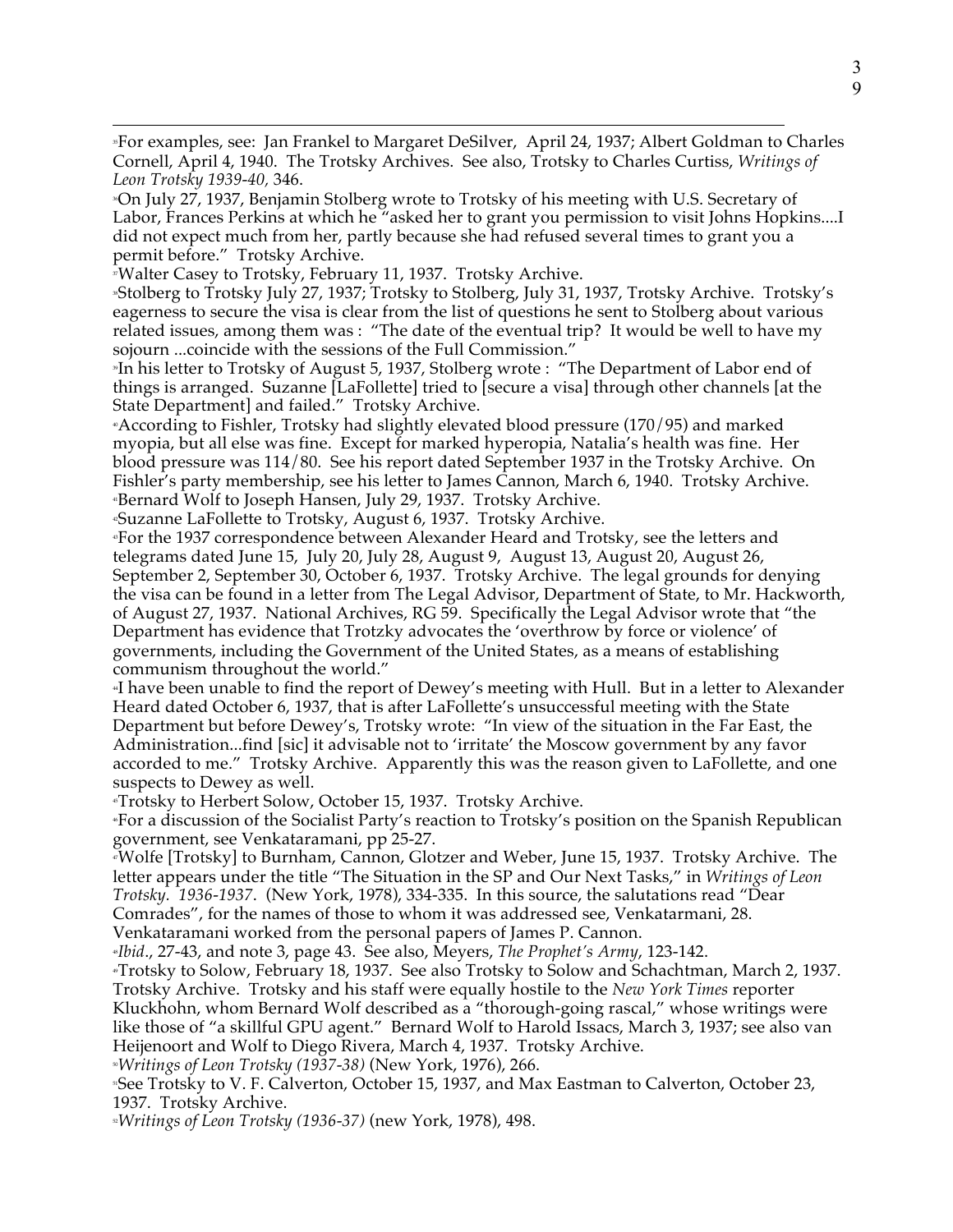$\overline{a}$ 53Such was the opinion of Novack and Morrow. See "Report to the National Committee of the Socialist Party". Trotsky Archive

<sup>54</sup>Trotsky to Carlo Tresca, October 6, 1937. Trotsky Archive.

»See LaFollette to Trotsky, September 28, 1937, for the first inklings of such a committee; see Solow to Trotsky, February 27, 1938, in which he writes: "Your friends in New York are beginning some moves towards creating a defense organization. Their entire method of procedure would leave me aghast had I not learned several years ago to expect very little of anybody." On March 25, 1938, Solow wrote to Trotsky: "The Defense Committee is disbanding...An unfortunate necessity but not a disaster by any means. The vacuum will be filled at the proper moment." Trotsky Archive.

56Solow to Trotsky, March 25, 1938 Trotsky Archive. I have been unable to locate the article in question.

<sup>57</sup>*Writings of Leon Trotsky (Supplement 1934-40)* (New York, 1979), 767-768. It is interesting to note that in this letter to Jan Frankel Trotsky mentioned the possibility of approaching Morris Ernest, the general consul for the ACLU about this issue. Ernest earlier had tried to get Roosevelt to admit Trotsky to the U.S. after his expulsion from France. Several members of the ACDLT were members of the National Committee of the ACLU. On Trotsky's later use of the ACLU to achieve admission, see below.

58Adolf Berle to Moffat, May 27, 1938. National Archives, RG 59.

•The State Department's fear of the political consequences of admitting Trotsky extended to his wife, Natalia Sedova. In January 1941, Emil Ludwig wrote a moving letter to Roosevelt on behalf of Natalia. Emil Ludwig to President Roosevelt, January 27, 1941. Roosevelt forwarded it to the State Department which was of the opinion that "Mrs. Trotsky and her grandson should not be allowed to enter the United States. She is closely associated with a violent faction of the Communist Party [sic] and I am convinced that her entry into this country would provoke widespread controversy and, possibly, lead to violence." Breckenridge Long to Major General Edwin M. Watson, February 12, 1941. The day before, Roosevelt wrote to his wife, who had been moved by Natalia's plight to urge FDR to consider the request, that "This is another of those unfortunate cases where public opinion has to be taken into account. I have no doubt that Mrs. Trotsky is wholly non-political, but the public for another year of two could not see that fact." F.D.R. Memorandum for Mrs. Roosevelt, February 11, 1941. All this correspondence is in Franklin D. Roosevelt, Papers as President, Official File (Box 4295). The F.D.R. Library.

•For correspondence, telegrams and documents relating to the Russell Negrete Blackwell Defense Committee and Blackwell's political history, see Anita Brenner to Comrade Olay, November 2, 1938; Anita Brenner, Secretary of the Blackwell Defense Committee, to the Editor, November 3, 1938; telegram from Olay to Blackwell Committee; November 3, 1938; telegram to Cordell Hull from the Blackwell Defense Committee, November 4, 1938; telegram from Carlo Tresca to CNT, November 2, 1938. All can be found in the Trotsky Archive. One can not help but wonder why Trotsky, who allegedly had "no connection of any kind" with Blackwell should have copies of these documents. See also the various documents relating to Russell Negrete in the National Archives, RG 59.

«Trotsky to James Stewart, November 8, 1938. Trotsky Archive.

62For a brief but insightful history of Blackwell's political biography, see Anita Brenner to Comrade Olay, November 2, 1938. Trotsky Archive. See also, "Rosalio Negrete," *Cahiers Leon Trotsky*, No. 3 (Juillet-Septembre 1979), 137. Blackwell left the Workers Party with the Oehlerites; in Spain, he was associated with the P.O.U.M. and Friends of Durrutti.

63Robert J. Alexander, *International Trotskyism 1929-1985. A Documented Analysis of the Movement* (Durham, NC, 1991), 607.

64Stewart to Secretary of State, September 17, 1938. National Archives, RG 84 (Mexico City Consulate Confidential Records). Prior to Rivera's visit to the Consulate, Albert Goldman, Trotsky's attorney and comrade, issued a press release in New York in which he charged that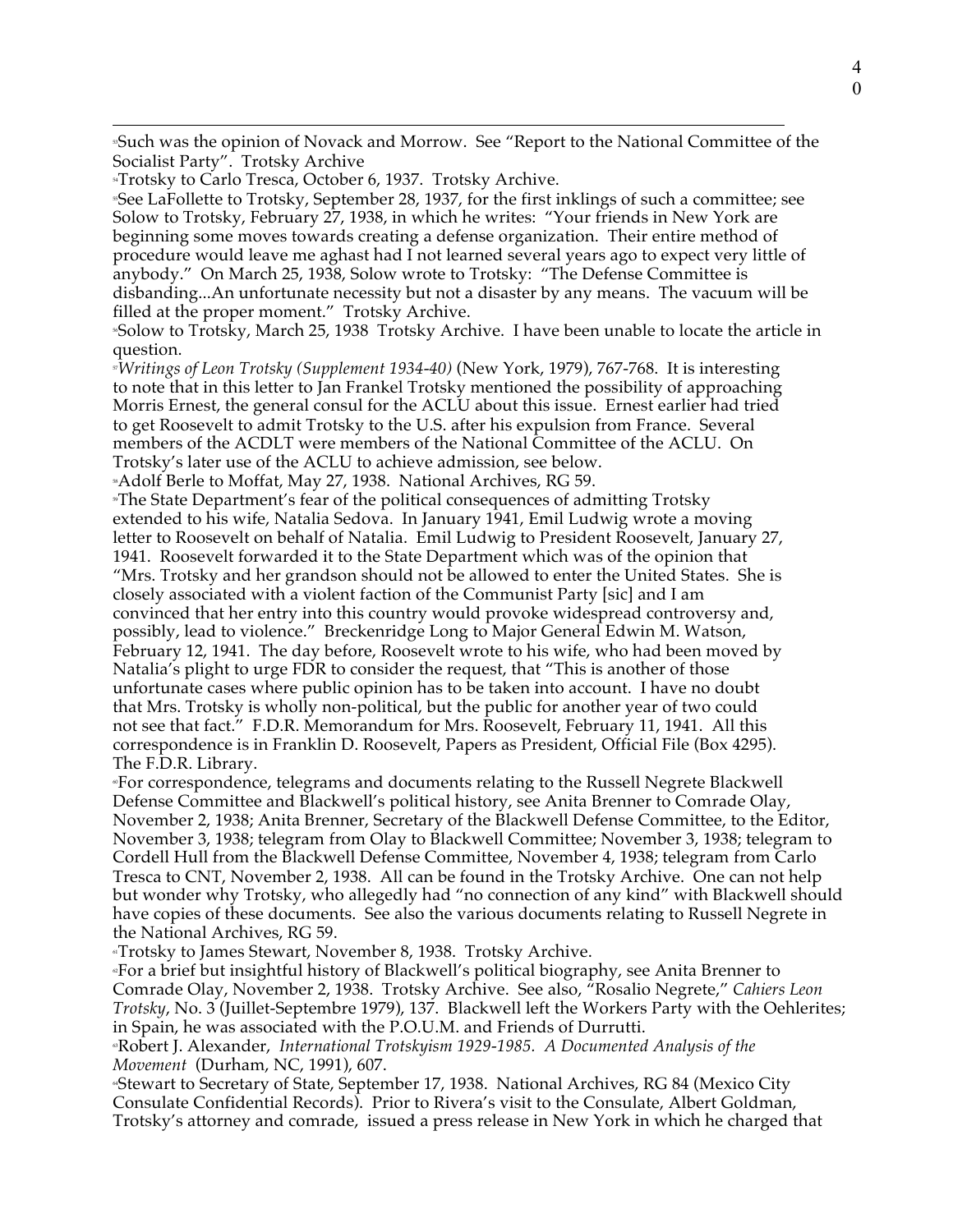"the Central Committee of the Communist Party of Mexico has decided to create the necessary 'favorable atmosphere' for the physical liquidation of Trotsky, Diego Rivera and some of their friends...Herman Laborde, leader of the Mexican Communist Party was...to prepare a decisive blow against Trotsky and his friends...with the assistance of high officials in the Mexican Ministry of Education and by Lombardo Toledano, leader of the Mexican labor union, who...received all the necessary instructions from the G.P.U." Albert Goldman press release, September 8, 1938. Trotsky Archive. There is no evidence to date to substantiate the claim leaving one to wonder whether or not there was such a plan or the charge sought to take advantage of the repression of Trotskyists in Spain in order to create sympathy for Trotsky

thereby enhancing future overtures for a visa.

 $\overline{a}$ 

65Pelham Glassford to Trotsky, August 5, 1938. Trotsky Archive. Glassford was a close personal friend of General Douglas MacArthur and other influential people in Washington. It should be noted that other members of the ACDLT who served on the National Committee of the ACLU at the time were Margaret DeSilver (whose husband founded the ACLU), John Dos Passos, Edward Aylesworth Ross, and Norman Thomas. It is hardly likely that Thomas would have endorsed this effort.

66Trotsky to Glassford, August 6, 1938. Trotsky Archive.

67Glassford to Baldwin, August 12, 1938 Baldwin to Glassford, August 22, 1938, October 8, 1938. Glassford communicated the news to Trotsky in his letter of November 14, 1938 Trotsky Archive. It is interesting to note that Glassford and Joseph Hansen spent several evenings together at restaurants and the symphony in Mexico City.<br>"Trotsky to Goldman, January 7, 1939. Trotsky Archive

69An informant for the American Ambassador to Mexico, Josephus Daniels, informed him that the Spanish refugees were the driving force behind the intensification of the the anti-Trotsky campaign and the purge of the former PCM's leadership. James Stewart to Secretary of State, March 23, 1940, April 10, 1940, National Archives, RG 84; and Daniels to Secretary of State, April 23, 1940; National Archives, RG 59. Adolf Berle to James Stewart, February 14, 1940; Robert McGregor Memorandum of Conversation with Sr. Indalcecio Prieto, September 28, 1940. National Archives, RG 84.

70On the State Department's concerns, see Assistant Secretary of State Adolf Berle's circulars to embassies and consulates in Latin America dated November 15, 1937, March 7, 1938, November 25, 1938, and December 27, 1939; William Blocker to Secretary of State, March 11 and March 21, 1940. National Archives RG 59.

71For the fullest account, see Joseph Hansen's memo on the Dies affair dated December 14, 1940. Matthews' telegram to Trotsky and Trotsky's to Matthews are dated October 12, 1939. Trotsky Archive

72For a list of news publications and newspapers in Trotsky's library, see T15764. Trotsky Archive.

<sup>n</sup>Goldman to Trotsky, November 2, 1939. Trotsky Archive.

<sup>\*</sup>Trotsky was especially interested in what constituted the legal definition of an agent of a foreign government. See Hansen to Goldman, November 14, 1939. See also Goldman to Hansen, November 17, 1939. Trotsky Archive.

75Trotsky to Goldman, November 11, 1939, and November 21, 1939. On Trotsky's impatience to appear before the Committee, see Trotsky to Goldman, November 23, 1939, Goldman to Trotsky, November 27, 1939, Goldman telegram to Trotsky, December 4, 1939, Trotsky telegram to Goldman, December 4, 1939. Trotsky Archive.

<sup>76</sup>*Writings of Leon Trotsky, 1939-1940*, 434, note 106.

<sup>77</sup>*Ibid*., 110-111.

78Emphasis in the original. Samuel Galloway, Darin Herron, Richard Babb Whitten, Elsa Ruth Herron, Blacky Williams, Mary Allen to Trotsky, nd. Trotsky Archive.

79See Trotsky's article in the January 27, 1937 issue of the ACDLT's *News Bulletin*.

80McGregor Memo to Murphy, December 5, 1939, National Archives RG 84.

81Stewart to Secretary of State, December 9, 1939, National Archives RG 84.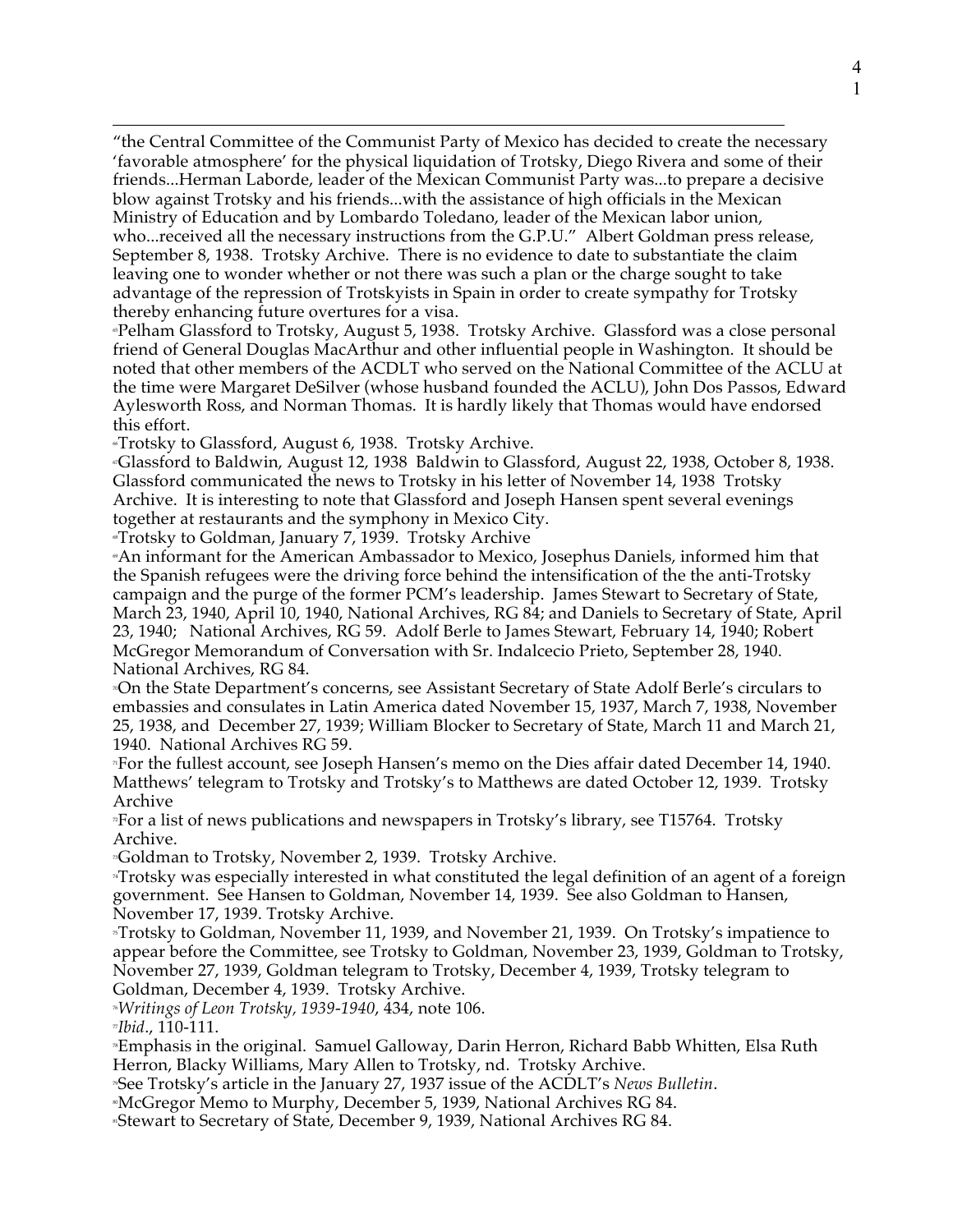82Berle confided to his diary his anxieties about Trotsky's appearing before the Dies Committee: "Trotsky might give some information on Communist activities in the United States; but his real purpose will be to expound the theory of the World Revolution to a thumping audience and the accompaniment of headlines, Kleig lights, and everything else He knows more about hitting the newspaper than the Dies Committee does, though they have done pretty well. Further if he is assassinated on the way to the United States by some Stalinite, we shall have troublesome times; and--horror of horrors--the Mexicans may decide they don't want him back, and then we have on our hands. I doubt if the Dies Committee will take our advice. Dies likes a headline, too." *The Diary of Adolf A. Berle, 1937-1941*. Friday, December 8, 1939, 3-4, FDR Library. <sup>8</sup>Hansen memo, December 14, 1939. Trotsky Archive.

<sup>84</sup>*Writings of Leon Trotsky 1939-40*, 132. For Trotsky's defense of his willingness to appear, see *Ibid*., 110-111, 132-135.

85For a discussion, see Myers, *The Prophet's Army*, 154-171

 $\overline{a}$ 

86James Stewart to Secretary of State, January 11, 1940. National Archives, RG 59.

87Trotsky's statement to *Excelsior,* December 6, 1939, as found in Declaration Made by Leon Trotsky Appearing in the Excelsior of December 6, 1939 attached to Stewart to Secretary of State, December 8, 1939, National Archives RG 84. See also Trotsky's public statements on January 12, 1940 in which he stated that: "Upon setting foot on Mexican soil, I voluntarily pledged not to intervene in the domestic or foreign politics of this country. Anyone who maintains the contrary is deliberately lying." *Writings of Leon Trotsky, 1939-40*, 138.

88James Stewart to Secretary of State, March 23, 1940. National Archives, RG 59.

89James Stewart to Secretary of State, April 23, 1940. National Archives, RG 59.

90On Rivera's May 29th request for a Border Crossing Card, see McGregor Memorandum of May 31, 1940, in which he discusses his meeting with Rivera. See also George Shaw to Secretary of State, May 31, 1940. On the convening of the INS Special Board of Inquiry, see Herndon Goforth to George Shaw, June 5, 1940, and June 6, 1940. National Archives RG 84. For press coverage of Rivera's admission, see *The Brownsville Herald*, June 4 and 5, 1940, and *The Brownsville News*, June 5, 1940. At the time he sought admission to the U.S., Rivera had a contract to paint a mural for Golden Gate International Exposition. Shaw wrote to the Exposition to inform them of Rivera's departure. Timothy Pflueger to George Shaw, June 14, 1940, National Archives RG 84. 91See Shaw Memorandum dated September 10, 1938. National Archives RG 84.

92The quote is from Stewart's memo attached to his letter to Secretary of State, December 8, 1939. National Archives RG 84. Stewart took much of his information of Rivera's pronouncement from *Excelsior*, December 8, 1939. At this time, Rivera also stated that "in case statements are made before the Dies Committee, those attributed to me must be kept separate from those of Trotsky...[for] I have nothing to do with this gentleman." Stewart to Secretary of State, December 8, 1939. National Archives RG 84.

93Rivera told the Hearst correspondent A. Constantine that he was willing to provide the Dies Committee with information on both communist and Nazi activities in Mexico. Josephus Daniels to Secretary of State, December 8, 1940. FDR Presidential Papers, Secretary's File, Box 44.

94Josephus Daniels to Secretary of State, December 8, 1939. FDR Presidential Papers, Secretary's Papers, Box 44.

95In early January 1940, Rivera provided the names of 50 alleged PCM members who held high government office. He also claimed knowledge of campaign assassinations in Mexico. Shaw to Secretary of State, January 5, 1940. On January 11, 1940, Rivera met with American Consul McGregor in Rivera's home. Stewart to Secretary of State, January 17, 1940. Rivera met with American officials on either one or two other occasions (the sources are unclear about this). Stewart to Secretary of State, February 16, 1940. National Archives RG 84. Messersmith memo dated January 26, 1940, FDR Presidential Papers, Secretary's File, Box 44. The quote in the text about CIO aid to Mexican labor organizations can be found in Messersmith. Rivera met with McGregor again on March 2, 1940. See the McGregor memo attached to Stewart to Secretary of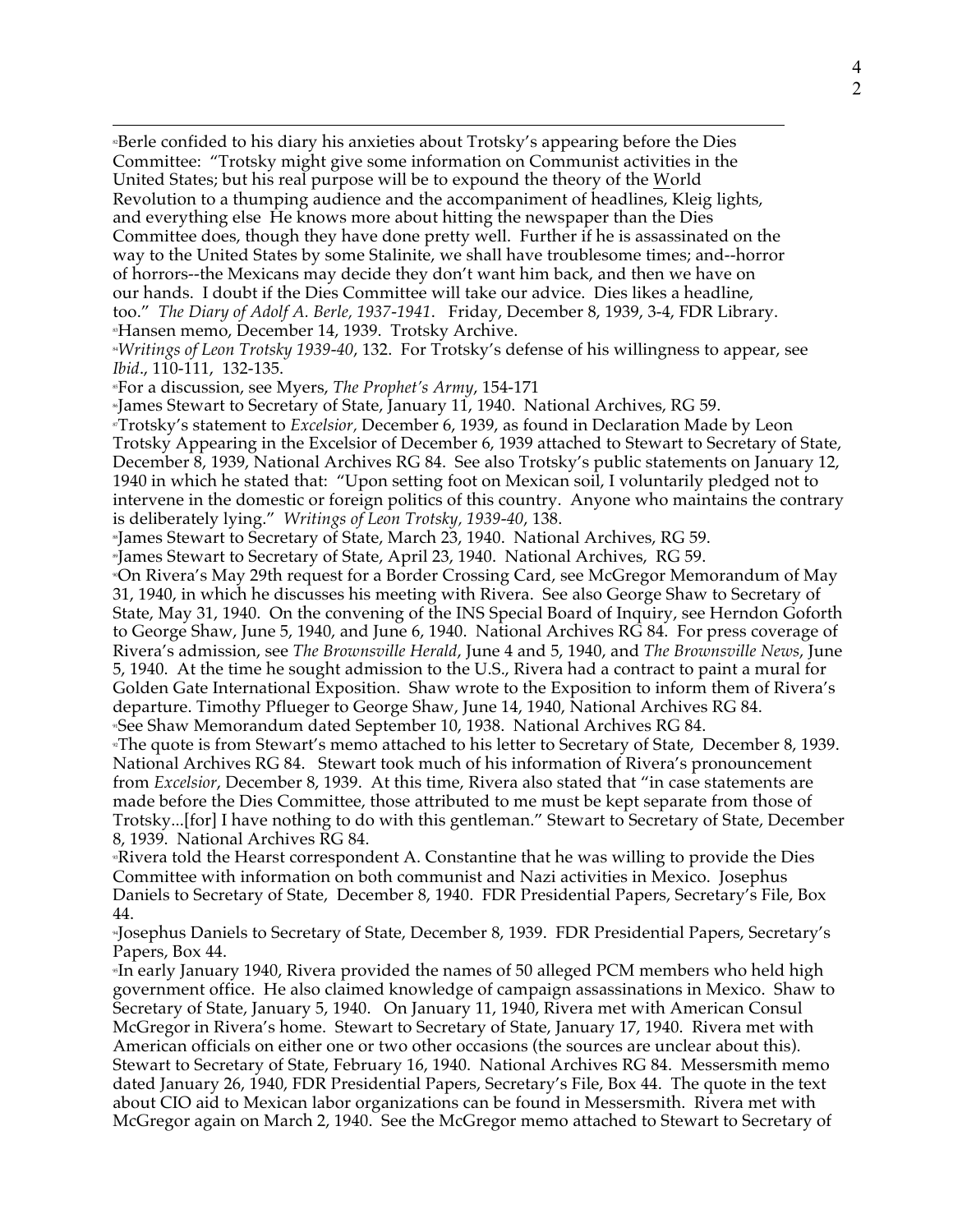$\overline{a}$ State, March 4, 1940. National Archives RG 84. Although Rivera gave to American officials a considerable number of names, the State Department considered Rivera's views and information unreliable. Berle to Stewart, March 12, 1940. National Archives RG 59. For a full discussion of Rivera's role as an informant for the U.S. State Department, see my manuscript "The Strange Case of Diego Rivera and the U.S. State Department."

96See Daniels to Secretary of State, April 23 and 24, 1940. National Archives RG 59.

97Daniels to Secretary of State, April 24, 1940. National Archives RG 59.

98In a letter to Sr. Don Leandro Sanchez Salazar, the chief of police of the Federal District, dated May 31, 1940, Trotsky wrote: "I have nothing in common with the political activities of Diego Rivera. We broke our personal relations fifteen months ago" and have had "no direct or indirect contact" since then. Trotsky Archive.

99Leah Brenner Protection Case, R. Kenneth Oakley, Reporting Officer. June 2, 1940. National Archives RG 84.

100Curtiss sent to Trotsky several reports of his meetings with Rivera. In a signed statement dated August 12, 1940, Charles Curtiss wrote: "During my stay in Mexico, from July 4, 1938 to approximately July 15, 1939, I was in close association with Diego Rivera and L.D. Trotsky...I served as an intermediary between them." Trotsky Archive. What is not clear is whether Curtiss continued to serve as an intermediary after July 1939. In a report dated March 11, 1939, Curtiss wrote: "Diego stated that LDT, while fighting against the methods of Stalinism, was using them himself. Also that LDT had read his, Diego's mail, which was a typical act of the GPU, an act which revealed publicly would result in the condemnation of LDT by all workers. Diego stated that if LDT continued 'bothering' him he would make public the entire issue, which up to now he considered it his duty to keep quiet." Curtiss Report of a Meeting with Diego at 5 p.m., March 11, 1939. See also Rivera's edited version of that Report, entitled Report with Meeting with Rivera on March 11, 1939; and Curtiss' Memorandum of Diego Rivera-Curtiss Conversation of January 20, 1939. Trotsky Archive. On the material support given to Trotsky by Curtiss, see the letter from Trotsky dated August 16, 1940, in *Writings of Leon Trotsky 1939-40*, 346.

<sup>101</sup>*Ibid*., 335.

 $\triangle$ 4. Its July 4-6, 1940 convention, the national teachers' union, STERM, called for

Trotsky's expulsion. E. W. Eaton to Secretary of State, July 16, 1940. National Archives RG 59.

In his letter to Charles Curtiss of August 16, 1940, Trotsky wrote: "More than two and a half months of my time has been almost exclusively devoted to the investigation" of the May attack. *Writings of Leon Trotsky (1939-40),* 346.

104I*bid*., 233.

105For a brief survey of these accusations, see *Ibid.*, 305-315, 348-371.

<sup>106</sup>*Ibid.,* 182.

<sup>107</sup>*Ibid*., 232.

<sup>108</sup>*Ibid.* 223-227. The original letter appeared in *Socialist Appeal*, June 15, 1940 in abbreviated form. <sup>109</sup>*Writings of Leon Trotsky, (1939-40)*, 231.

110Trotsky wrote the text of this statement in Russian and then had his secretaries translate it into Spanish and in the process inserted the appropriate quotes and the appendix which lists articles in support of Trotsky's charge that *Futuro* had slandered him over the previous two and a half years. The Russian version is entitled *""Futuro", Populiar", "Vos de Mekhiko" i agenty GPU.";* the Spanish version is entitled *""Futuro y los agentes de la G.P.U."*. Trotsky Archive. An English translation of the Spanish version can be found in *Writings of Leon Trotsky 1939-40*, 305-315. Rather than systematically build a case against all three publications, Trotsky's deposition focused on *Futuro* because "the editor of the magazine is Lombardo Toledano."

<sup>111</sup>*Ibid.,* 227. Emphasis in the original. <sup>112</sup>*Ibid*. 246. Emphasis in the original.

4 3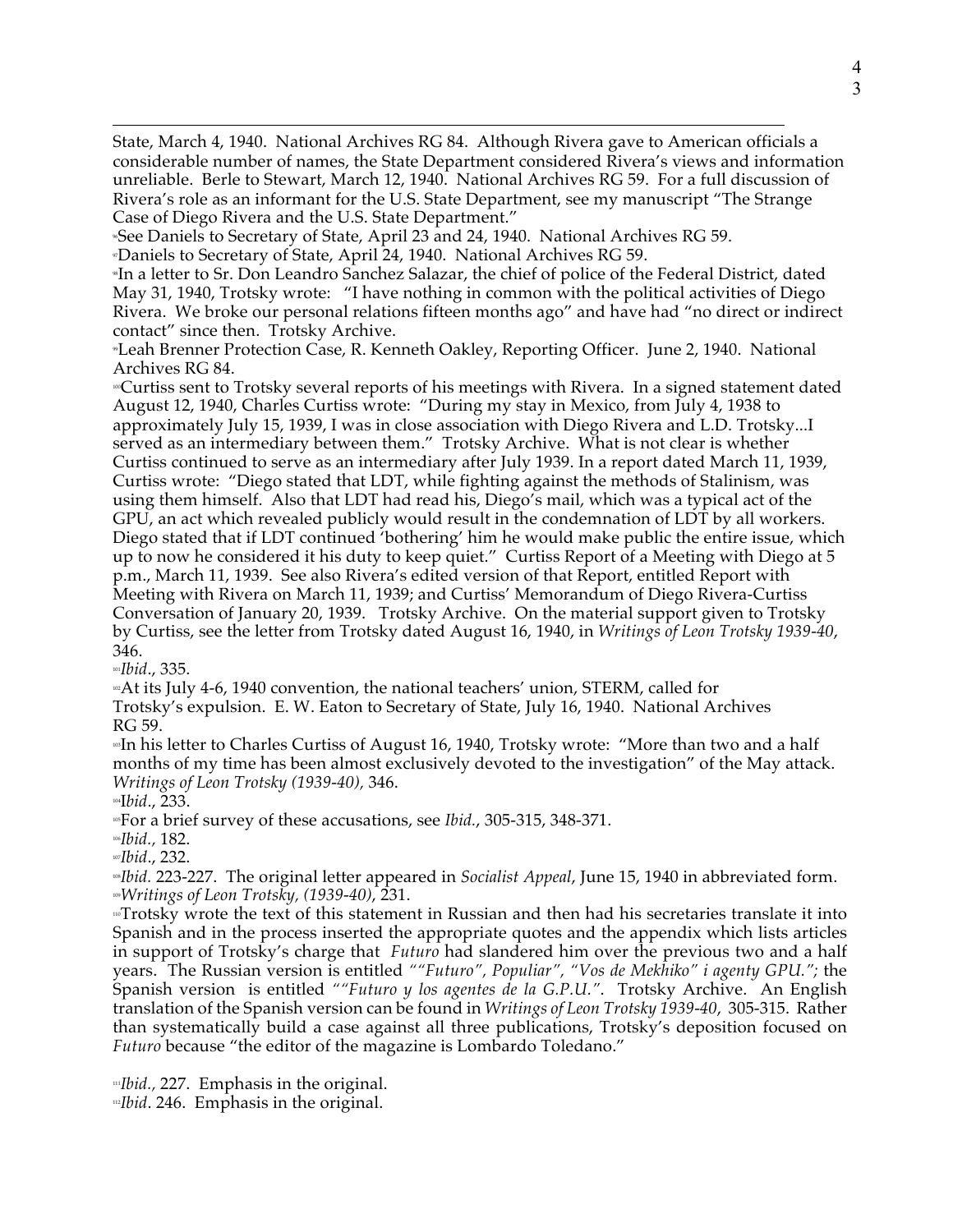$\overline{a}$ 113"*O Lombardo Toledano,*" Trotsky Archive. The piece is undated but from the context appears to have been written in late June 1940.

<sup>114</sup>*Writings of Leon Trotsky 1939-40*, 292. See also *ibid*., 312. Although attributed to Trotsky, Joseph Hansen authored the attack on Block. Joseph Hansen [On Harry Block]. Trotsky Archive. <sup>115</sup>*Writings of Leon Trotsky 1939-40*, 348.

<sup>117</sup>*Ibid*., 371. It is worth noting that Trotsky also sought to tie *Futuro* to the Nazis as well. On July 24, 1940, Joseph Hansen wrote to Albert Goldman and sent him a list of 17 companies which advertised in *Futuro*. "After the signing of the [Nazi-Soviet] pact there was a marked increase of advertising in the columns of *Futuro* from these companies. It would be very good if we had some evidence to prove that these companies are really under German domination...Dunn and Bradstreet are capable of furnishing this information." Trotsky Archive.

<sup>118</sup>*Writings of Leon Trotsky 1939-40*, 371-391; on Krivitsky, see 387-389.

119Much of the general lines of argument regarding the role of the Comintern and Soviet agencies in Latin America can be found in Berle's communications with Latin American consulates. See note 70.

<sup>12</sup>In the aftermath of the May 24th attack, suspicions of the PCM's role resulted in public calls for its being outlawed. Such calls compounded existing problems within the PCM. See Barry Carr, "The Extraordinary Congress."

121McGregor's memorandum is dated July 13, 1940 and is attached to George P. Shaw to Secretary of State, July 15, 1940, National Archives RG 84. Upon receipt, the State Department transmitted McGregor's memo to the FBI. Of Trotsky, McGregor wrote: "Trotsky undoubtedly views himself as a most important figure rather than a simple refugee in exile. He describes Soviet policy toward Mexico as directed first of all with an eye to the United States and secondly toward him." It is interesting to note that in Trotsky's mail log, in which all outgoing letters were recorded, two letters were recorded as having been sent to a Stewart; one from "W" (presumably Walter O'Rourke, Trotsky's secretary) and the other from Trotsky. Neither of them is in the Trotsky Archive. Whether or not Stewart refers to James Stewart of the U.S. Consulate's staff is therefore impossible to ascertain. At this time, Trotsky's staff was preparing to send his papers to Harvard University. But given the seeming completeness of the correspondence relating to the sale and shipping of the papers to Harvard, one wonders why such documents would not have been retained. One can not therefore rule out the possibility that Trotsky had communicated something to the Consulate's staff before the May 24 assault. 122George P. Shaw to Secretary of State, July 18, 1940. National Archives RG 84. The information about Riqui was forwarded to the State Department which forwarded it to the FBI. See J. Edgar Hoover to Special Agent in Charge, New York, September 18, 1940. FBI Files. 123McGregor Memorandum for the File, August 22, 1940;, National Archives RG 84. Sumner

Wells to George Shaw, August 22, 1940. National Archives RG 59.

124On the September 3 meetings, see Memorandum for the File written by Robert G. McGregor, September 4, 1940; on the September 4 meeting and the Fourth International memorandum, see George P. Shaw to Secretary of State, September 4, 1940. National Archives RG 84.. 125Robert G. McGregor, Memorandum of Conversation, September 14, 1940. National Archives RG 84.. Hansen visited the consulate one more time, just prior to his departure from Mexico. At that time, he asked for the name of a person in the U.S. whom he could contact if he found information relevant to Trotsky's murder. George Shaw wrote to the State Department asking for advice and was told to have Hansen contact FBI Special Agent in Charge Sackett in New York. The State Department was wary of having Hansen deal with them directly because "these Trotskyists are in such a bitter struggle with the Stalinists and their ethics are on no higher a plane than those of the Stalinists that we don't think it advisable to let them have direct contacts with the State Department here, as we never know when they will try to exploit a connection to their own advantage or distort interviews." R. E. Murphy to George Shaw, September 28, 1940, National Archives RG 59; Shaw to Hansen, September 30, 1940; Hansen to Shaw, October 23, 1940. National Archives RG 84.

<sup>116</sup>*Ibid*., 360.